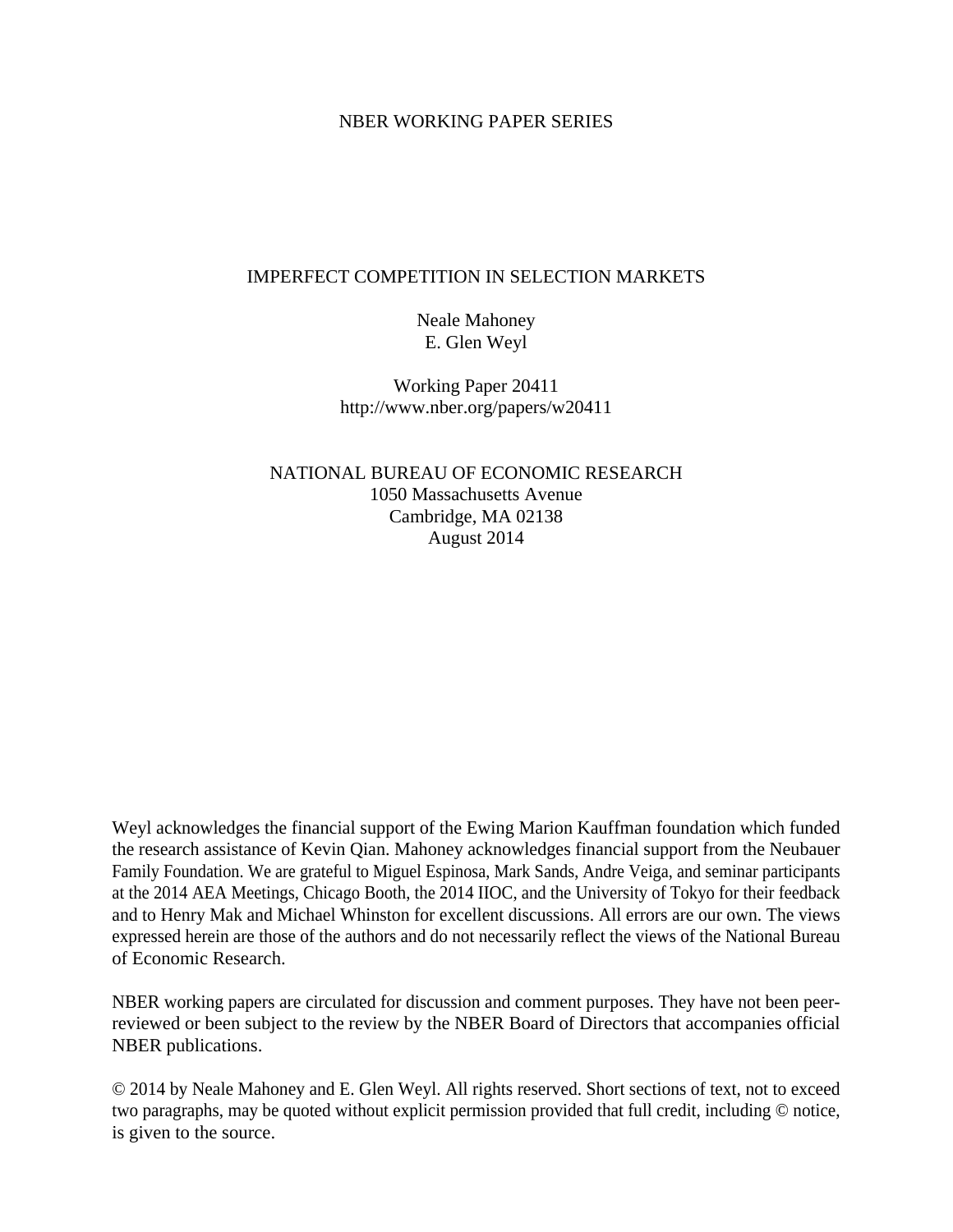Imperfect Competition in Selection Markets Neale Mahoney and E. Glen Weyl NBER Working Paper No. 20411 August 2014 JEL No. D42,D43,D82,I13,L10,L41

### **ABSTRACT**

Standard policies to correct market power and selection can be misguided when these two forces co-exist. Using a calibrated model of employer-sponsored health insurance, we show that the risk adjustment commonly used by employers to offset adverse selection often reduces the amount of high-quality coverage and thus social surplus. Conversely, in a model of subprime auto lending calibrated to Einav, Jenkins and Levin (2012), realistic levels of competition among lenders generate a significant oversupply of credit, implying greater market power is desirable. We build a model of symmetric imperfect competition in selection markets that parameterizes the degree of both market power and selection and use graphical price-theoretic reasoning to provide a general analysis of the interaction between selection and imperfect competition. We use the same logic to show that in selection markets four principles of the United States Horizontal Merger Guidelines are often reversed.

Neale Mahoney Booth School of Business University of Chicago 5807 South Woodlawn Avenue Chicago, IL 60637 and NBER Neale.Mahoney@chicagobooth.edu

E. Glen Weyl Microsoft Research New England One Memorial Drive Cambridge, MA 02142 glenweyl@microsoft.com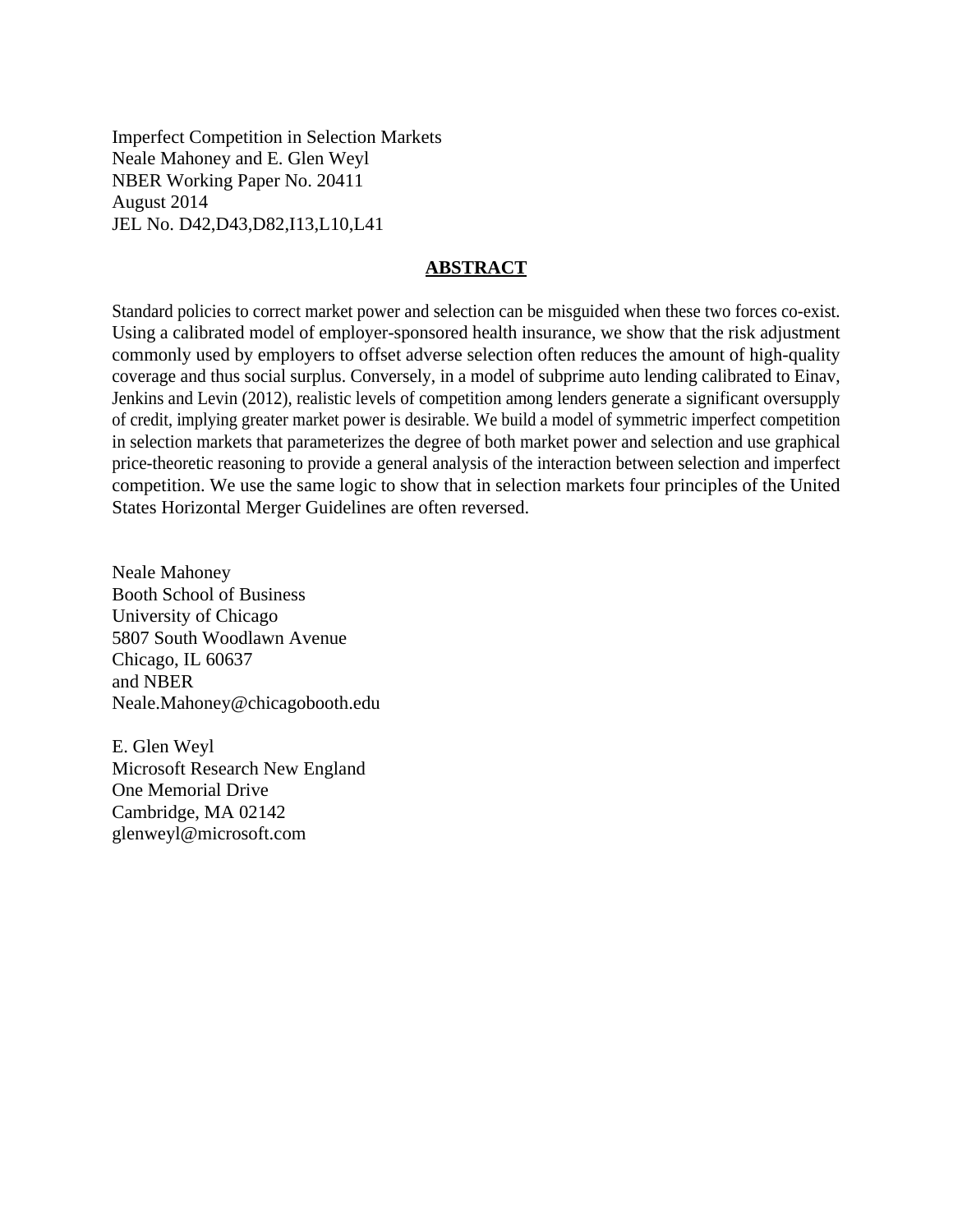# **1 Introduction**

In health insurance markets, risk adjustment is increasingly used to offset the adverse selection that occurs when consumers with higher medical costs select more generous health plans (e.g., [Brown](#page-40-0) [et al.,](#page-40-0) [2012\)](#page-40-0). Reducing adverse selection, however, may be misguided when insurance plans have market power. The reason is that firms facing adverse selection have an incentive to lower their prices to encourage lower cost "young invincibles" to buy their product. Risk adjustment, precisely because it offsets adverse selection, undermines this incentive and thus may lead to higher prices and lower social surplus.

Conversely, in consumer lending markets, some degree of market power can be helpful. In a perfectly competitive market, lenders have an incentive to reduce down-payment requirements to attract profitable infra-marginal customers from their rivals. These lower down-payments draw in high-risk marginal borrowers, to whom loans are socially wasteful. This means that financial deregulation to increase competition among lenders—such as that attempted in the U.S. in the early 2000s—may inefficiently inflate credit supply.

Thus, selection and imperfect competition interact in rich, surprising, and potentially socially important ways. Yet despite these features, we are unaware of any systematic analysis of imperfect competition in selection markets. In this paper we try to fill this gap with a price-theoretic model that builds on existing literature on both topics, and can be analyzed graphically to provide intuition.

We start, however, by providing a more-detailed treatment of our two motivating examples. We build a model of health plan choice and calibrate it to data on the U.S. employer-sponsored insurance market. In this model, risk adjustment typically has the unintended consequence of reducing surplus received by the firm and its workers, and often harms social welfare. To examine the effects of market power in consumer lending, we calibrate a model of subprime auto lending to the data in [Einav, Jenkins and Levin](#page-41-0) [\(2012\)](#page-41-0). We show that in this market, perfect competition generates a significant oversupply of loans, providing a cost subsidy to the marginal borrower of 41%. While these calibrations do not substitute for careful empirical analysis, they suggest the forces we highlight may be quantitatively important.

We next present a general model of symmetric imperfect competition in selection markets. To abstract from a particular model of imperfect competition (such as Bertrand or Cournot), we use the *conduct parameter* approach pioneered by [Bresnahan](#page-40-1) [\(1989\)](#page-40-1) and further developed in [Weyl and](#page-43-0) [Fabinger](#page-43-0) [\(2013\)](#page-43-0). Market power is indexed by a parameter *θ* that nests, as special cases, monopoly, perfect competition, versions of symmetric Cournot competition (with or without conjectural variations), and differentiated products Bertrand competition.

This one-dimensional conduct parameter approach is enabled by the assumption that consumers' willingness-to-pay is distributed symmetrically across products. To add selection to this model, we need to strengthen this notion of symmetry to account variation in the cost of providing the product to consumers of different types. Following [Rochet and Stole](#page-42-0) [\(2002\)](#page-42-0) and [White and Weyl](#page-43-1) [\(2012\)](#page-43-1), we assume that, at symmetric prices, all firms receive a representative sample of all consumers purchasing the product in terms of their cost, and that a firm that cuts its price steals consumers with a similarly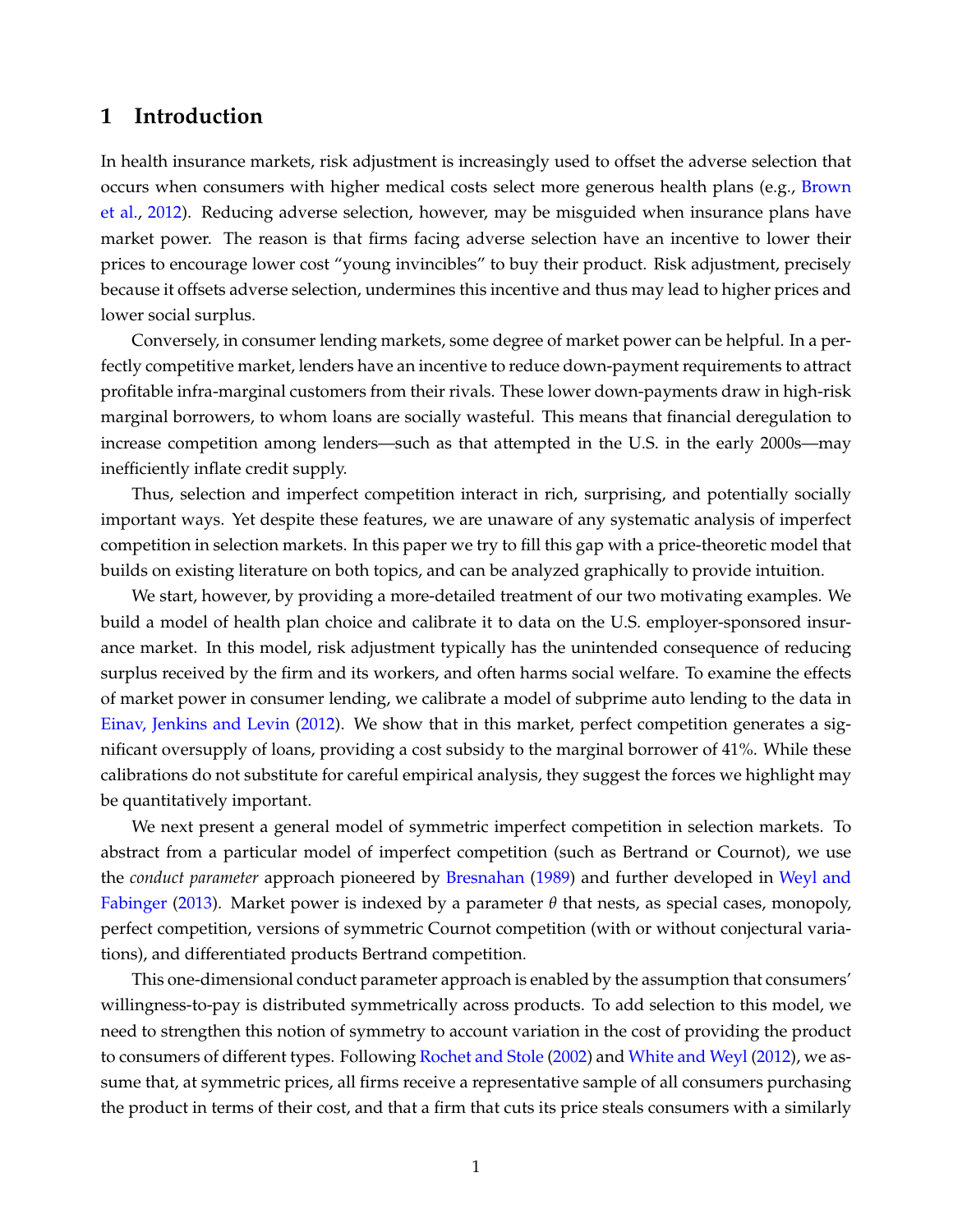representative distribution of costs from its competitors. We can then capture variation in the degree of selection arising from different correlations between willingness-to-pay and costs across markets with a single parameter *σ*.

We use this model to derive comparative statics that sometimes match, and sometimes contradict, standard intuitions:

- 1. Under adverse selection, social surplus is (weakly) decreasing in market power. Adverse selection leads to undersupply, and market power only worsens this problem.
- 2. Under advantageous selection, when marginal borrowers are costlier than average borrowers, social surplus is inverse-U-shaped in market power. Advantageous selection leads to oversupply, thus market power is socially beneficial up to a point as it offsets the natural tendency towards excessive supply.
- 3. Despite its direct costs, increasing the extent of adverse selection may benefit consumers, and even society, if market power and equilibrium quantity are both sufficiently high. This occurs because increased selection makes the average marginal consumer less costly to serve, thereby lowering price and offsetting market power.
- 4. Conversely, increasing advantageous selection is beneficial if the market is sufficiently competitive or quantity is sufficiently low. This occurs because increased selection both lowers the cost of the average marginal consumer and directly lowers firm costs by creating a better average selection of purchasers.

We also consider changes to the degree of selection that could be brought about by risk adjustment. Reducing selection through risk adjustment impacts equilibrium price and quantity identically to a reduction in the correlation between willingness-to-pay and costs. However, the effect on social surplus is different because implementing risk adjustment is not generically budget neutral for the risk adjuster. We extend our results to this setting and obtain similar, but often stronger, counterintuitive findings about the interaction between market power and selection.

We illustrate the implications of our results by applying them to a canonical problem in competition policy: the merger to monopoly of two symmetric competitors. We show that several standard intuitions embodied in the latest revision of the United States Horizontal Merger Guidelines [\(United](#page-42-1) [States Department of Justice and Federal Trade Commission,](#page-42-1) [2010,](#page-42-1) henceforth HMG) are partially or fully reversed in selection markets. Advantageous selection can generate large values of "Upward Pricing Pressure" (UPP), a standard indicator used to assess a prospective merger's harm. Since markets with advantageous selection can have too much competition, this means that UPP can be large exactly in settings where additional market power can be socially beneficial. As another example, the merger guidelines caution that mergers between firms selling highly substitutable products are likely to be particularly harmful as they greatly reduce competition. However, under advantageous selection it is precisely when such intense competition between two firms exists that supply is likely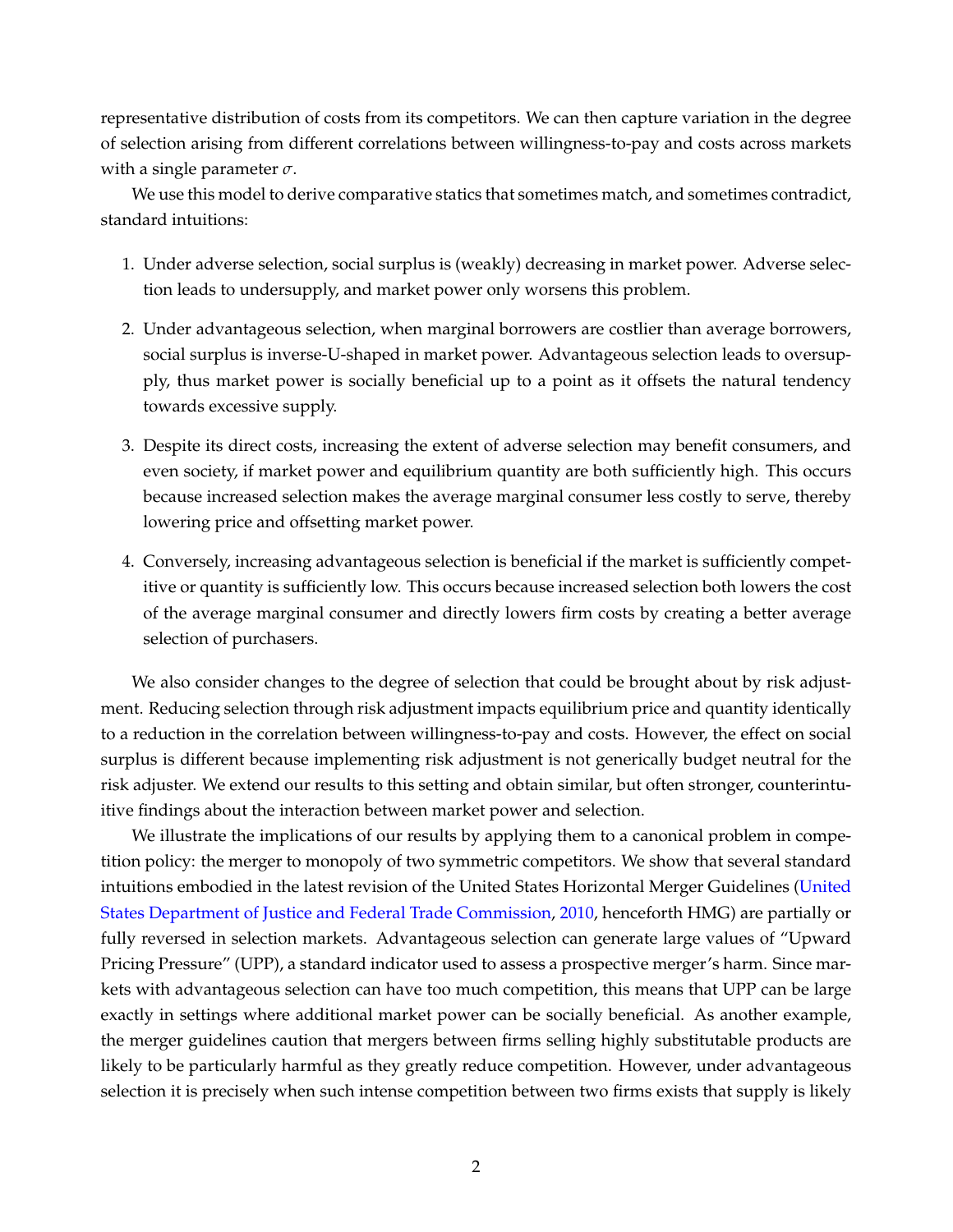to be most excessive and thus the reduction in competition resulting from a merger potentially beneficial. Thus, under advantageous selection, the more substitutable are the products, the more likely the merger is to be beneficial.

Our paper is closely related to [Einav, Finkelstein and Cullen](#page-41-1) [\(2010\)](#page-41-1) and [Einav and Finkelstein](#page-41-2) [\(2011\)](#page-41-2), who conduct a general analysis of perfectly competitive selection markets that builds on the classical theory of a natural monopoly regulated to charge a price equal to average cost [\(Dupuit,](#page-41-3) [1849;](#page-41-3) [Hotelling,](#page-42-2) [1938\)](#page-42-2).<sup>[1](#page-4-0)</sup> While this work has been influential, a constraint in applying the framework more broadly is that the assumption of perfect competition is questionable in many important selection markets.<sup>[2](#page-4-1)</sup> Perhaps because of this, existing work on imperfect competition has relied more heavily on structural assumptions about firm and consumer behavior (e.g., [Lustig,](#page-42-3) [2010;](#page-42-3) [Starc,](#page-42-4) [2014\)](#page-42-4).

While the policy-relevant conclusions we highlight motivate our analysis, we view our main contribution as providing a general understanding of the interaction between selection and imperfect competition. To do so, we extend the price-theoretic approach of [Einav and Finkelstein,](#page-41-2) conveying our results when possible with simple graphs and verbal descriptions, with formal mathematical statements and proofs presented in the appendix. $^3$  $^3$  In doing so we aim to build broader intuition and provide a foundation for empirical work in a range of socially important markets.

The remainder of the paper proceeds as follows: Section [2](#page-4-3) presents the motivating results on health insurance and subprime lending in more detail. Section [3](#page-10-0) presents the model and Section [4](#page-18-0) the main results. Section [5](#page-27-0) presents our application to the Horizontal Merge Guidelines, and additional results from our calibrated health insurance model. Section [6](#page-39-0) concludes.

# <span id="page-4-3"></span>**2 Motivating Results**

In this section, we present our motivating examples of health insurance and consumer lending, using graphs to illustrate the logic of our arguments and calibrated models to investigate their quantitative importance. We refer the reader to Subsection [5.2](#page-30-0) and Subsection [5.3](#page-38-0) for additional details on the calibrated models.

### <span id="page-4-4"></span>**2.1 Risk Adjustment in Health Insurance**

Employers in the U.S. are increasingly offering health plan choice. A standard setup includes a base plan, with significant cost-sharing, and a number of high-quality options, with less cost-sharing and

<span id="page-4-0"></span><sup>&</sup>lt;sup>1</sup>This is an application of [Marshall](#page-42-5) [\(1890\)](#page-42-5)'s observation that competitive industries with economies or diseconomies of scale that are external to an individual firm's production would operate identically to a monopolist regulated to charge a price at average cost.

<span id="page-4-1"></span><sup>&</sup>lt;sup>2</sup>In their survey on empirical models of insurance markets, [Einav, Finkelstein and Levin](#page-41-4) [\(2010\)](#page-41-4) write that "there has been much less progress on empirical models of insurance market competition, or on empirical models of insurance contracting that incorporate realistic market frictions. One challenge is to develop an appropriate conceptual framework. Even in stylized models of insurance markets with asymmetric information, characterizing competitive equilibrium can be challenging, and the challenge is compounded if one wants to allow for realistic consumer heterogeneity and market im-perfections." Similarly [Chiappori et al.](#page-40-2) [\(2006\)](#page-40-2) argue that "there is a crying need for ...models ...devoted to the interaction between imperfect competition and adverse selection on risk."

<span id="page-4-2"></span><sup>&</sup>lt;sup>3</sup>See [Weyl](#page-43-2) [\(2014\)](#page-43-2) for a detailed discussion of price theory methodology more generally.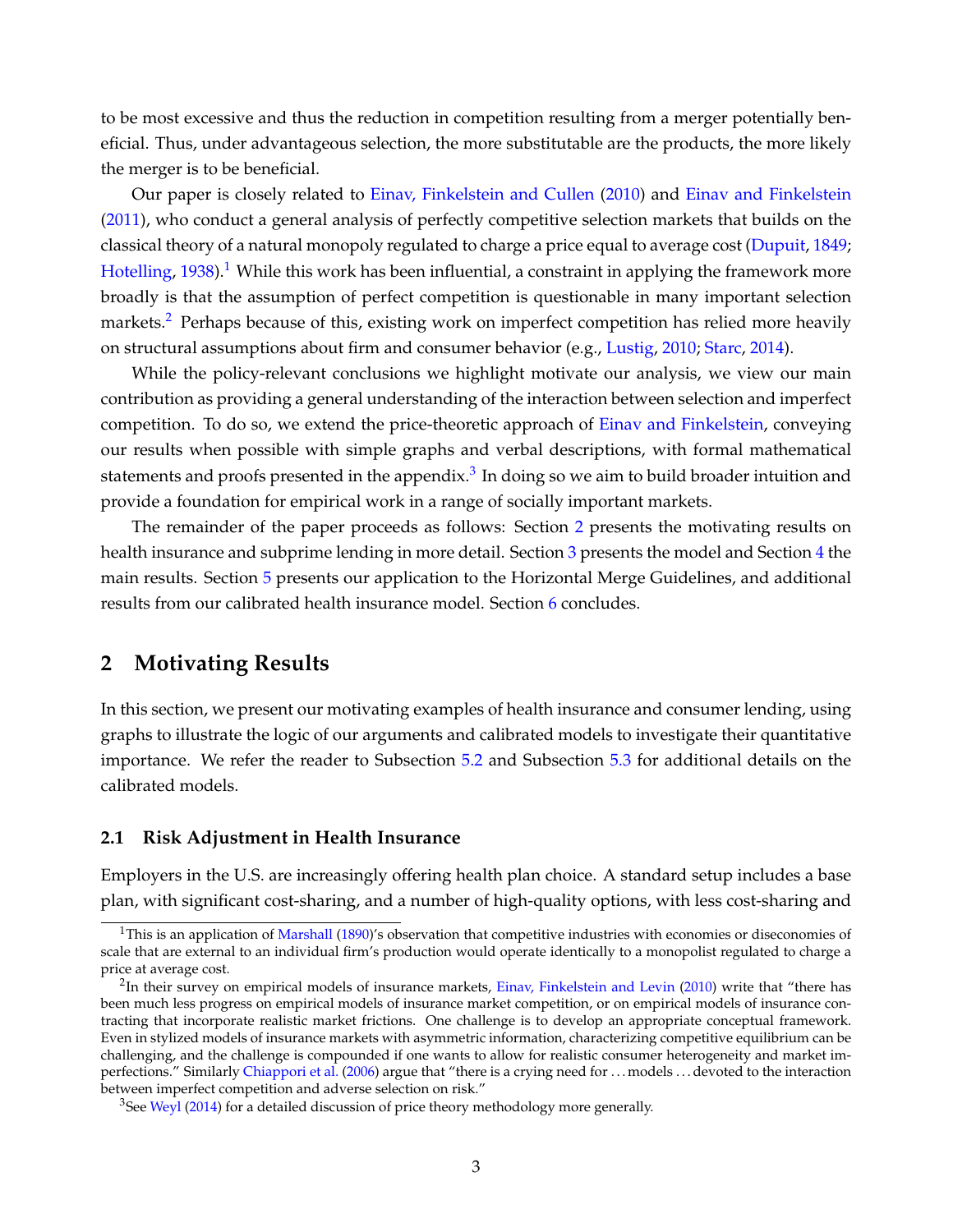access to a broader network of providers. At many employers, the base plan is self-insured, meaning that the employer takes on the medical cost risk, and is free or available at a nominal employee contribution (i.e, "price"). The high-quality options are often provided by profit-maximizing insurance companies with the employer providing a subsidy and the employee paying the rest.

A key decision for employers is how to set subsidies for the high-quality plans. [Cutler and Re](#page-40-3)[ber](#page-40-3) [\(1998\)](#page-40-3) argue that Harvard University's decision to provide a constant per-employee subsidy led to an "adverse selection death spiral" and the collapse of the high-quality plan. They propose that subsidies be risk adjusted to account for selection, and many employers—along with other health insurance exchanges—now implement risk adjustment schemes. However, [Cutler and Reber'](#page-40-3)s model, and other work that we are aware of on risk adjustment, assumes insurers are perfectly competitive, which contrasts with the findings of [Dafny](#page-40-4) [\(2010\)](#page-40-4) and [Dafny, Duggan and Ramanarayanan](#page-40-5) [\(2012\)](#page-40-5) on limited competition in the health insurance sector. $4$ 

We argue that in the presence of market power, risk-adjusting subsidies may actually lead firms to charge *higher* prices for insurance. The reason is that firms facing adverse selection, if and only if their market power is sufficient to impact the composition of buyers in the market, have an incentive to lower their prices to encourage lower cost "young invincibles" to buy their product. Risk adjustment, *precisely because it offsets adverse selection*, undermines this incentive and thus may lead to higher prices and inefficiently lower take-up.

Figure [1](#page-6-0) makes this point graphically. Panel (A) plots a perfectly competitive market, with *P*(*q*) denoting inverse demand for the high-quality plan, or the willingness-to-pay as a function of the fraction *q* of potential customers who purchase the product. The lines *AC*(*q*) and *MC*(*q*) denote the cost (net of any subsidies paid to the high-quality plan) of the average and average marginal consumer when a fraction *q* of consumers take-up the plan. Because selection is adverse, the individuals most eager for high-quality insurance are also costliest, and the cost curves are declining in quantity. The perfectly competitive equilibrium, where the high-quality plan earns zero profits, is characterized by the intersection of inverse demand *P* and *AC*, and is shown as point *A* in the figure.

Now consider a risk adjustment policy where the subsidy is adjusted to account for any difference between the cost of the consumers the select into the plan  $AC(q^{\star})$  and average cost in the population *AC*(1). This corresponds to counter-clockwise rotation of the average cost curve about its right-most point. Since average cost is downward sloping, this lowers average costs, shifting the market to equilibrium with a lower price and higher quantity, shown by point *B* in the figure.

Risk adjustment increases employee surplus because employees face a lower price. Risk adjustment improves social surplus because we have depicted a setting in panel (A) where the average marginal consumer is less costly than the population average (viz.  $MC < AC(1)$ ) and therefore lowering the price to  $AC(1)$  brings price closer to the social optimum of  $P = MC$ . Risk adjustment reduces employer surplus because it requires providing a net subsidy of  $q^*$   $[AC(q^*) - AC(1)]$ . However, since subsidies are passed through to employees, the employer can lower wages while attracting

<span id="page-5-0"></span><sup>4</sup>Papers that assume perfect competition or a constant markup include [Handel, Hendel and Whinston](#page-41-5) [\(2014\)](#page-41-5), [Bundorf,](#page-40-6) [Levin and Mahoney](#page-40-6) [\(2012\)](#page-40-6), [Glazer and McGuire](#page-41-6) [\(2000\)](#page-41-6), [Pauly and Herring](#page-42-6) [\(2000\)](#page-42-6), [Feldman and Dowd](#page-41-7) [\(1982\)](#page-41-7), and [Carlin](#page-40-7) [and Town](#page-40-7) [\(2010\)](#page-40-7). In contrast, [Dafny](#page-40-4) [\(2010\)](#page-40-4) and [Dafny, Duggan and Ramanarayanan](#page-40-5) [\(2012\)](#page-40-5) show that not only is the insurance sector highly concentrated but that recent mergers have significantly raised premiums in the market.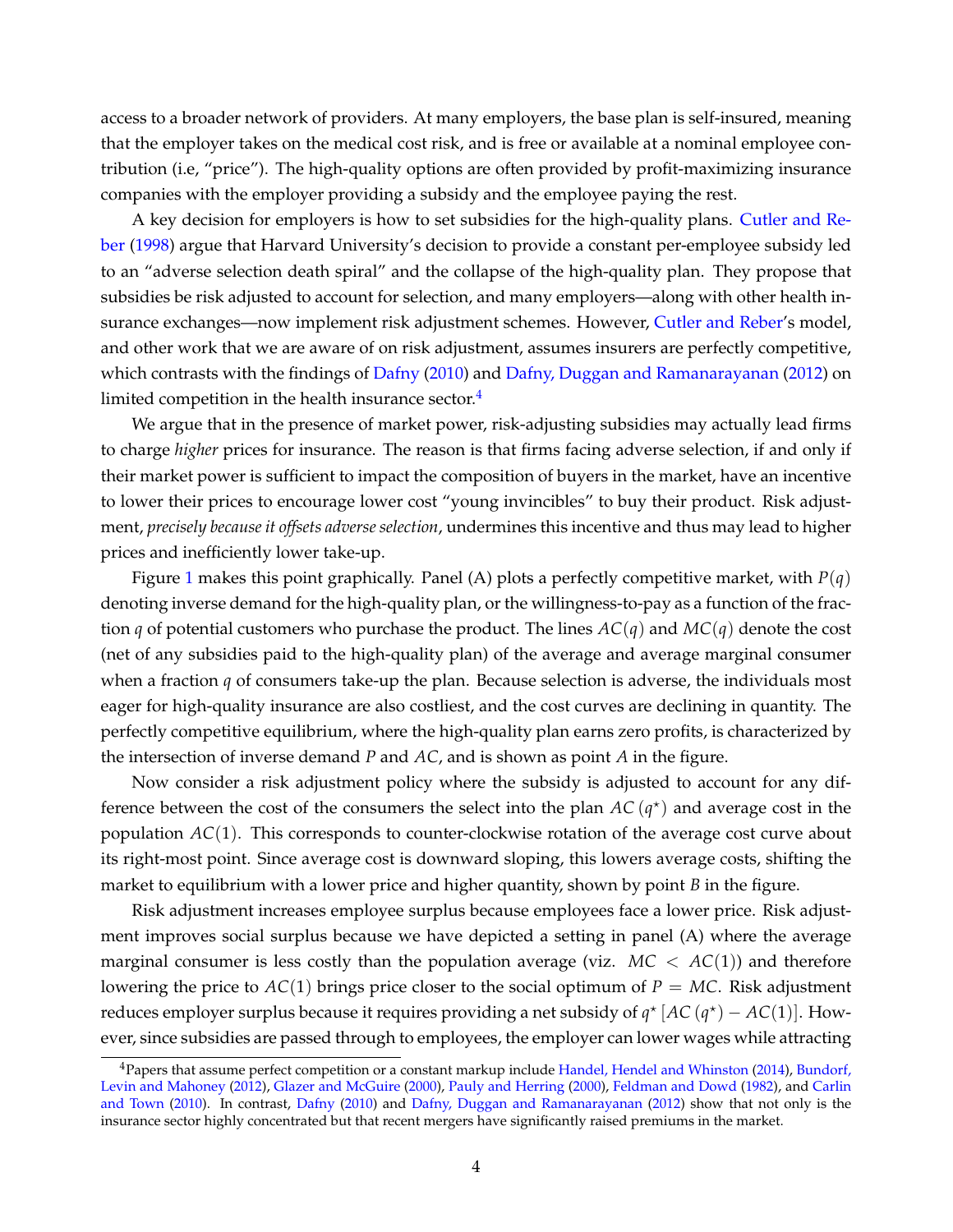

<span id="page-6-0"></span>

**Note:** This figure shows the effects of risk adjustment on the equilibrium price and quantity. Panel (A) shows effects under perfect competition where the equilibrium is defined by the intersection of the inverse demand and average cost curves  $(P = AC)$ . Panel (B) shows the effects under monopoly where the equilibrium is defined by the intersection of the marginal revenue and marginal cost curves  $(MR = MC)$ .

the same pool of employees, allowing it to recover this cost.

Now suppose that this equilibrium is instead determined by the profit-maximizing behavior of a monopolist provider, as shown in panel (B) of Figure  $1<sup>5</sup>$  $1<sup>5</sup>$  $1<sup>5</sup>$  A monopolist maximizes profits, *q* [ $P(q) − AC(q)$ ], by equating marginal revenue  $MR = P(q) + P'(q)q$  and MC, generating the equilibrium shown in point A in the figure. As before, risk adjustment makes all consumers equally costly, and thus reduces the plans average costs. However, because quantity is high and thus the average marginal consumer is less costly than the population average, risk adjustment *raises* the monopolist's marginal cost, shifting the market to an equilibrium with higher price and lower quantity, shown by point *B* in the figure.<sup>[6](#page-6-2)</sup> Thus, in exchange for its subsidy, the plan raises its profits at the expense of consumers and aggregate welfare.

Nor is this outcome a mere theoretical possibility. In Section [5.2](#page-30-0) we calibrate a model of health plan choice, drawing on data from the Medical Expenditure Panel Survey (MEPS) and the Employer Health Benefits Survey (EHBS). Insurance plan generosity is often characterized by the actuarial value (AV) or the fraction of costs covered by the plan. Our model has a base plan (AV of 60%) with an administratively set employee contribution and a number of high-quality plans (AV of 90%)

<span id="page-6-1"></span> $<sup>5</sup>$ Panel (B) shows demand and cost curves that give rise to the exact same equilibrium price and quantity as those in</sup> panel (A); the two cases thus correspond to different analytic interpretations of (superficially) observationally equivalent markets.

<span id="page-6-2"></span><sup>&</sup>lt;sup>6</sup>For clarity we refer to "cost" as a property of an individual and "marginal" and "average costs" as properties of the market. These are linked by averaging the costs of individuals to obtain market aggregates. In particular, the marginal cost curve is the average cost of marginal consumers when a certain fraction of consumers are in the market, and the average cost curve is the cost of average purchasers at that quantity.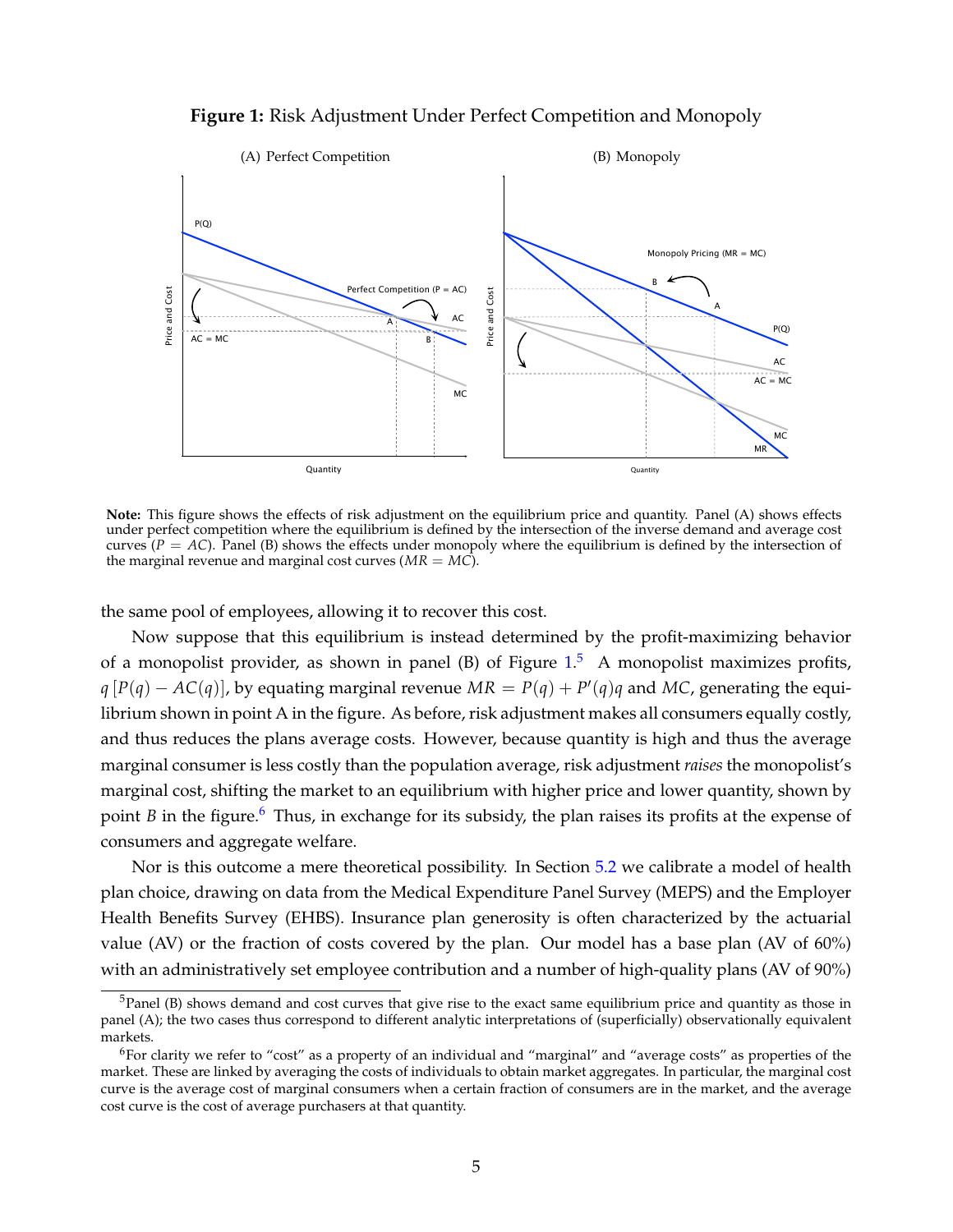<span id="page-7-0"></span>



**Note:** This figure shows the effects of risk adjustment on welfare from the calibrated health insurance model. The vertical axis (*θ*) shows an index of market power. The horizontal axis (*q* ? ) shows shows the equilibrium fraction of consumers with coverage. Dots show simulated markets based on the distribution of market power reported in [Dafny, Duggan and](#page-40-5) [Ramanarayanan](#page-40-5) [\(2012\)](#page-40-5) and coverage rates in the 2010 Employer Health Benefits Survey (EHBS). See text for details.

where employee contributions are determined by market forces. We assume that subsidies are risk adjusted to account for costs under the 60% AV plan and consider risk adjustment that further compensates for the incremental 30% of costs of the 90% AV plan. We find that robustly over a range of plausible parameter values, common risk adjustment policies are harmful.

To see this visually, consider Figure [2.](#page-7-0) The vertical axis represents the degree of market power, parameterized by an index *θ* proposed by [Weyl and Fabinger](#page-43-0) [\(2013\)](#page-43-0), which equals the inverse of the number of firms in Cournot competition ( $\theta = 1/n$ ), for example. The horizontal axis represents the equilibrium fraction of individuals served in the market. The dots show simulated markets constructed using data on the distribution of market power reported by [Dafny, Duggan and Ra](#page-40-5)[manarayanan](#page-40-5) [\(2012\)](#page-40-5) and coverage rates in the EHBS. The figure shows that a significant share of markets fall in the top-right region where risk adjustment reduces social surplus by lowering quantity. Furthermore, most markets fall at least into the central region, where risk adjustment reduces combined employer-employee surplus. Risk adjustment is thus, from the perspective of the firm and its workers, attractive in a relatively small part of the parameter space and in a minority of markets.

In Subsection [5.2](#page-30-0) we provide more details on the calibration. In addition to the results on risk adjustment discussed above, we show that other interventions to reduce the impacts of selection, such as risk-based pricing or decreasing the quality of consumer information [\(Handel,](#page-41-8) [2012\)](#page-41-8), are similarly unattractive to employer-employee surplus and often to society. Thus, we think it is plausible that standard prescriptions to address adverse selection may be misguided because they are based on analysis that ignores market power.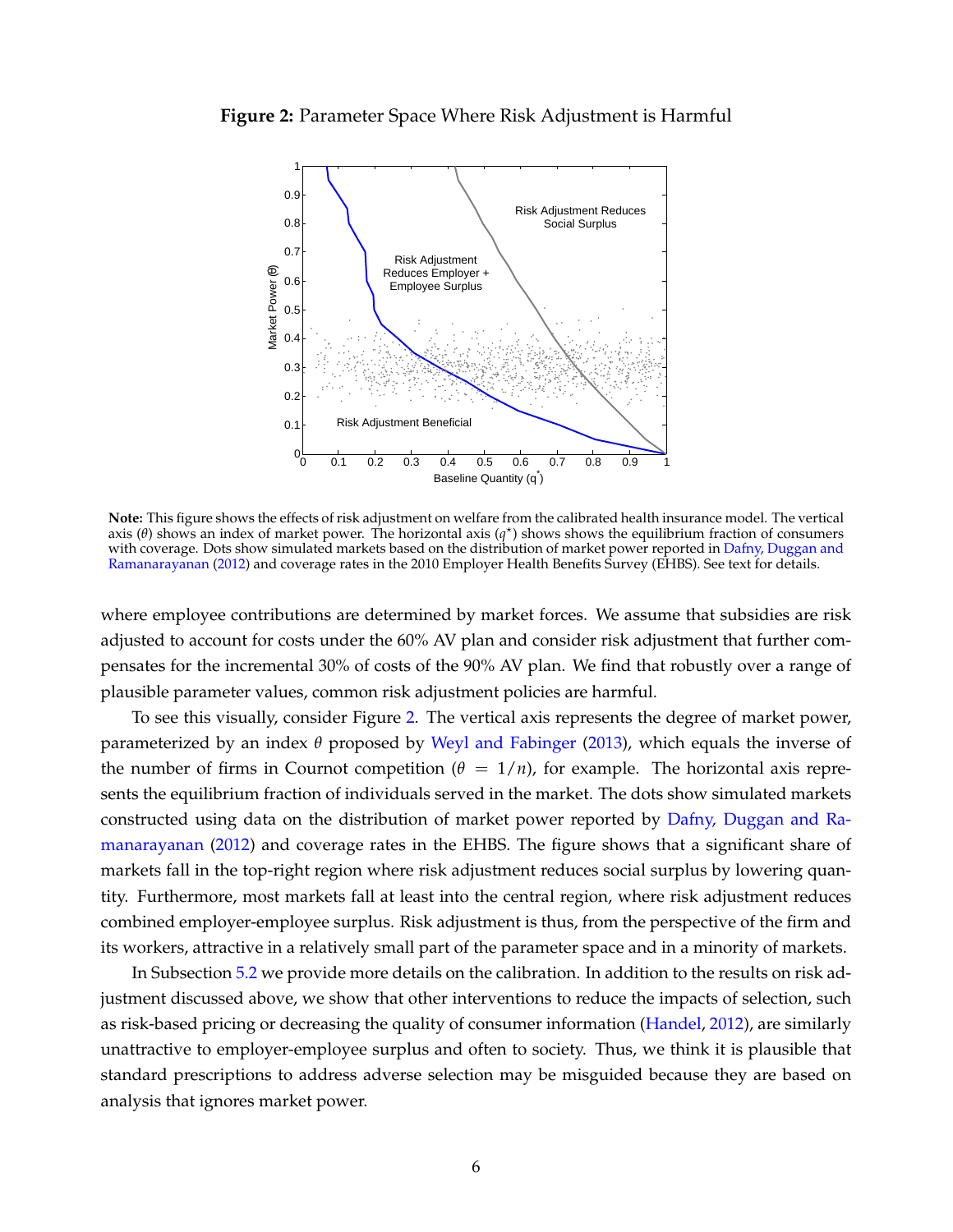<span id="page-8-1"></span>**Figure 3:** Equilibria Under Advantageous Selection.



**Note:** This figure shows the monopoly, socially optimal, and perfectly competitive equilibria in an advantageously selected market.

#### **2.2 Competition and Consumer Lending**

However, it is not only policies intended to address selection that can backfire in the presence of market power. Policies aimed at addressing market power can backfire in the presences of selection. In particular, the 2008 financial crisis highlighted the large social costs of excessive consumer credit. As documented by [Mian and Sufi](#page-42-7) [\(2009\)](#page-42-7) and others, the pre-crisis period was marked by an increase in generosity of loan terms to subprime borrowers—with sharply reduced down-payment requirements and less rigorous verification of borrower income—followed in close succession by an increase in default rates and reduction in profitability. This evidence is consistent with [de Meza and Webb](#page-41-9) [\(1987\)](#page-41-9)'s argument that average marginal borrowers, who would only borrow under reduced down-payment and documentation requirements, being worse credit risks than the average borrower. We therefore follow them in referring to this as "advantageous selection," in contrast with adverse selection that occurs when the average marginal consumer has a lower cost than the average purchaser.

As [de Meza and Webb](#page-41-9) explain, advantageous selection leads competitive markets to supply too much credit. Lenders, eager to attract profitable inframarginal consumers but unable to effectively screen them from less profitable marginal consumers, offer all borrowers more generous terms. A monopolistic lender would internalize these "cream-skimming" externalities, but competitive firms do not. This suggests that policies such as the Gramm-Leach-Bliley Act, which intended to bring "greater . . . competition in the financial services industry," could have contributed to an inefficient credit boom.[7](#page-8-0)

<span id="page-8-0"></span><sup>&</sup>lt;sup>7</sup> President Clinton's signing statement, November 12, 1999: http://www.presidency.ucsb.edu/ws/?pid=56922.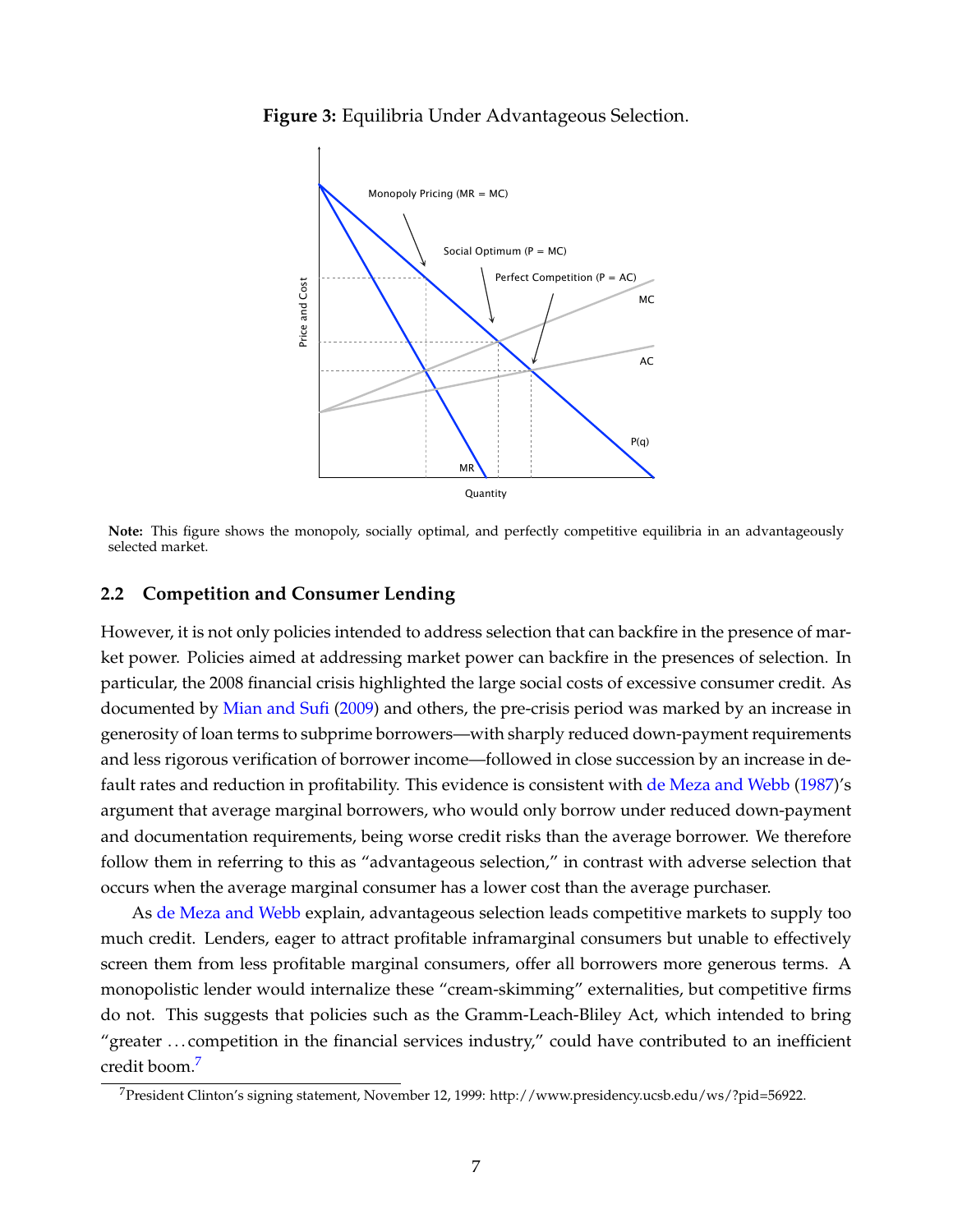### **Figure 4:** Social Markup

<span id="page-9-0"></span>

**Note:** This figure shows the social markup *P* − *MC* (y-axis) of the down-payment on a \$10,000 car loan as a function of the degree of market power (x-axis). The social makeup on the down-payment is defined as the difference between the required down-payment amount and the cost for the marginal borrower, with a negative value indicating a subsidy to borrowers. The values are calibrated using the model and estimated parameters from [Einav, Jenkins and Levin](#page-41-0) [\(2012\)](#page-41-0)'s study of subprime auto lending.

The economic logic behind this argument can also be demonstrated in a simple graph. Consider the determinants of the equilibrium down-payment on a loan *P*, holding fixed the interest rate and total amount borrowed. Figure [3](#page-8-1) plots inverse demand and the average and marginal cost of supplying the loan. In contrast to Figure [1,](#page-6-0) AC and MC are upward-slopping because marginal borrowers are more costly (i.e., riskier) than inframarginal borrowers. The socially optimal level of credit is determined by the intersection of demand and marginal cost ( $P = MC$ ). At the competitive equilibrium where firms earns zero profits  $(P = AC)$ , credit is oversupplied relative to the social optimum. A monopolist, supplying at the point where marginal revenue equals marginal cost (*MR* = *MC*), under-supplies credit. The social optimum thus lies between perfect competition and monopoly. Indeed, as we show in Subsection [4.1,](#page-18-1) there is always an intermediate degree of market power that achieves the social optimum, and an increase in market power is socially useful if it is below this socially optimal level and harmful above it.

Is it plausible that market power in the 2000s was below this threshold, meaning that excessive competition contributed to an inefficient credit boom? To investigate this question we draw on data from subprime auto lending studied by [Einav, Jenkins and Levin](#page-41-0) [\(2012,](#page-41-0) henceforth EJL). The setting is useful because quasi-randomization of contract terms allow for clean estimation of the underlying market parameters and because the borrowers are similar in many dimensions to the subprime mortgage borrowers that played a central role in the housing boom. Using EJL's publicly-available model calibrated to their proprietary data indicates extreme advantageous selection. For the modal contract in their data (viz. a \$10,000 car loan with a \$1,000 minimum down-payment), EJL find that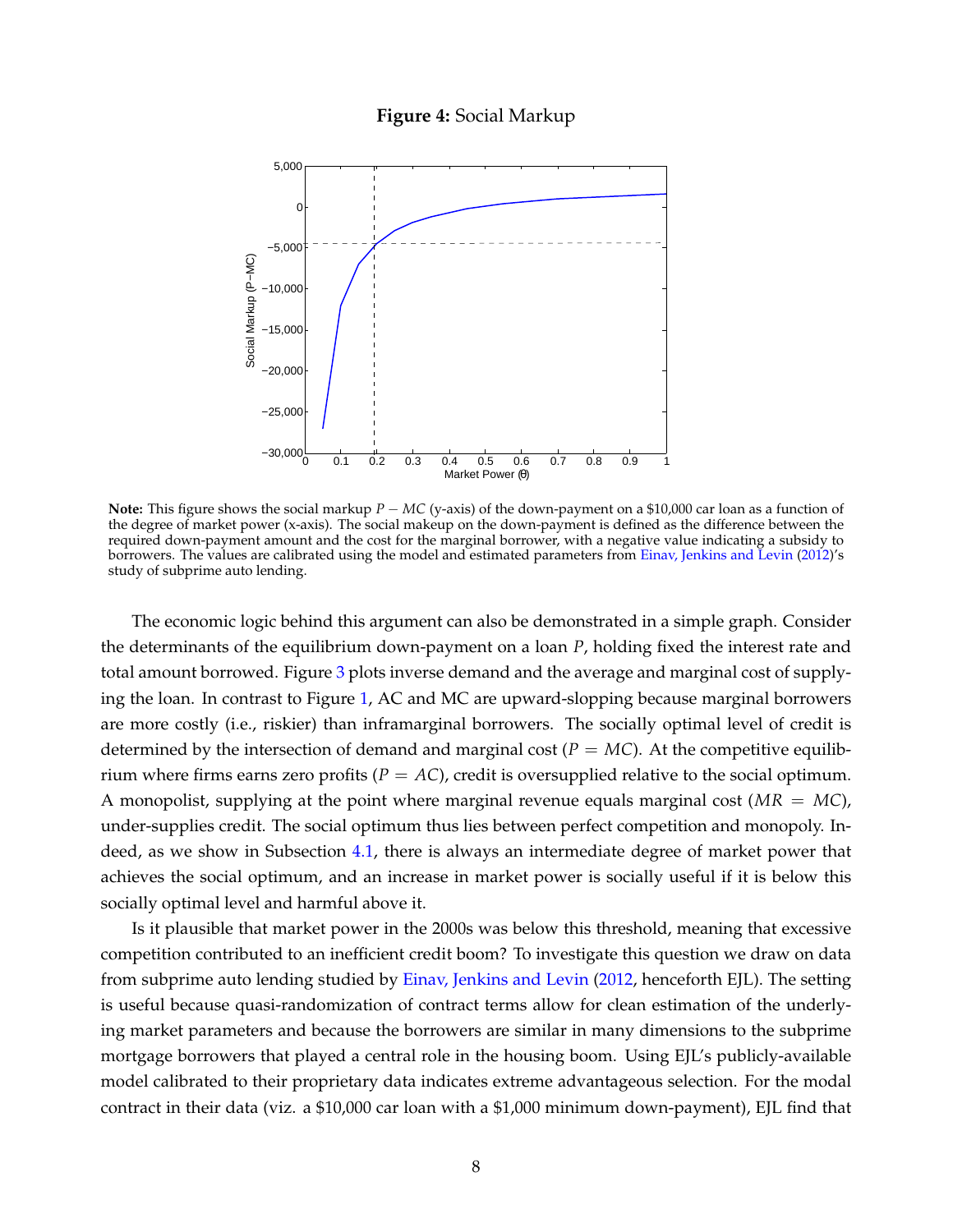average marginal borrowers with respect to a change in the minimum down-payment default 79% of the time compared to only 59% among average borrowers.

The net distortion from advantageous selection can be summarized with the social markup for the marginal borrower *P* − *MC*. Figure [4](#page-9-0) plots the social markup (y-axis) as a function of the market power parameter *θ* (x-axis). The value  $θ = 0.2$  is a useful benchmark—with symmetric firms in Cournot competition it corresponds to an HHI of 2,000, just above the threshold the Department of Justice uses to define markets as highly concentrated. For  $\theta = 0.2$ , the marginal borrower is subsidized by \$4,462 or 41% of the price of the car. Indeed, the marginal borrower receives a subsidy for all *θ* < 0.5, or symmetric Cournot duopoly, indicating that high levels of concentration may be desirable. Again, while our analysis should be interpreted with caution, implicit subsidies of this magnitude could easily reverse standard prescriptions for competition policy and the design of procompetitive financial deregulations that do not consider selection.

# <span id="page-10-0"></span>**3 Model**

In this section, we describe a model of symmetric imperfect competition that nests monopoly, perfect competition and common models of imperfect competition including Cournot and differentiated products Bertrand competition. By placing these models in a common framework, we are able to develop results that are robust to the details of the industrial organization. Our model combines the model of selection markets proposed by [Einav, Finkelstein and Cullen](#page-41-1) [\(2010,](#page-41-1) henceforth EFC) and [Einav and Finkelstein](#page-41-2) [\(2011,](#page-41-2) henceforth EF) with the model of imperfect competition proposed by [Weyl and Fabinger](#page-43-0) [\(2013,](#page-43-0) henceforth WF), with suitable modifications to each to accommodate the features of the other.

Consider an industry with symmetric firms that provide symmetric, though not necessarily iden-tical, products.<sup>[8](#page-10-1)</sup> When firms produce symmetric quantities, prices are given by  $P(q)$ , where  $q \in [0,1]$ denotes the fraction of consumers served by the market. We do not specify the cardinality of the firms in the market to minimize the notational burden. For most of our analysis we assume, like EF, that individuals who do not purchase the product from the industry receive no product. However, as we discuss in some detail in Subsection [3.3,](#page-16-0) the outside option may in some cases be an alternative product, as emphasized by EFC.

As in EF, and as described more formally by [Weyl and Veiga](#page-43-3) [\(2014\)](#page-43-3), total costs for the industry are summarized by the aggregate cost function  $C(q)$ , given by the linear aggregation of the cost of all individuals served, and associated marginal and average cost functions  $MC(q) \equiv C'(q)$  and  $AC(q) \equiv \frac{C(q)}{q}$ *q* . These may be increasing or decreasing in aggregate quantity depending on whether selection is respectively "advantageous" or "adverse."[9](#page-10-2)

We assume that firms have no internal economies or diseconomies of scale, and thus no fixed

<span id="page-10-1"></span><sup>&</sup>lt;sup>8</sup>Some consumers may favor one product over another, but there must be an equal number of consumers who have the symmetric opposite preference.

<span id="page-10-2"></span> $9$ It is possible that these slopes have different signs over different ranges or that the two have slopes of different signs over a particular range. All of these cases do not fall cleanly into one category or the other and are not our focus in what follows. It would be interesting to extend our analysis to such cases.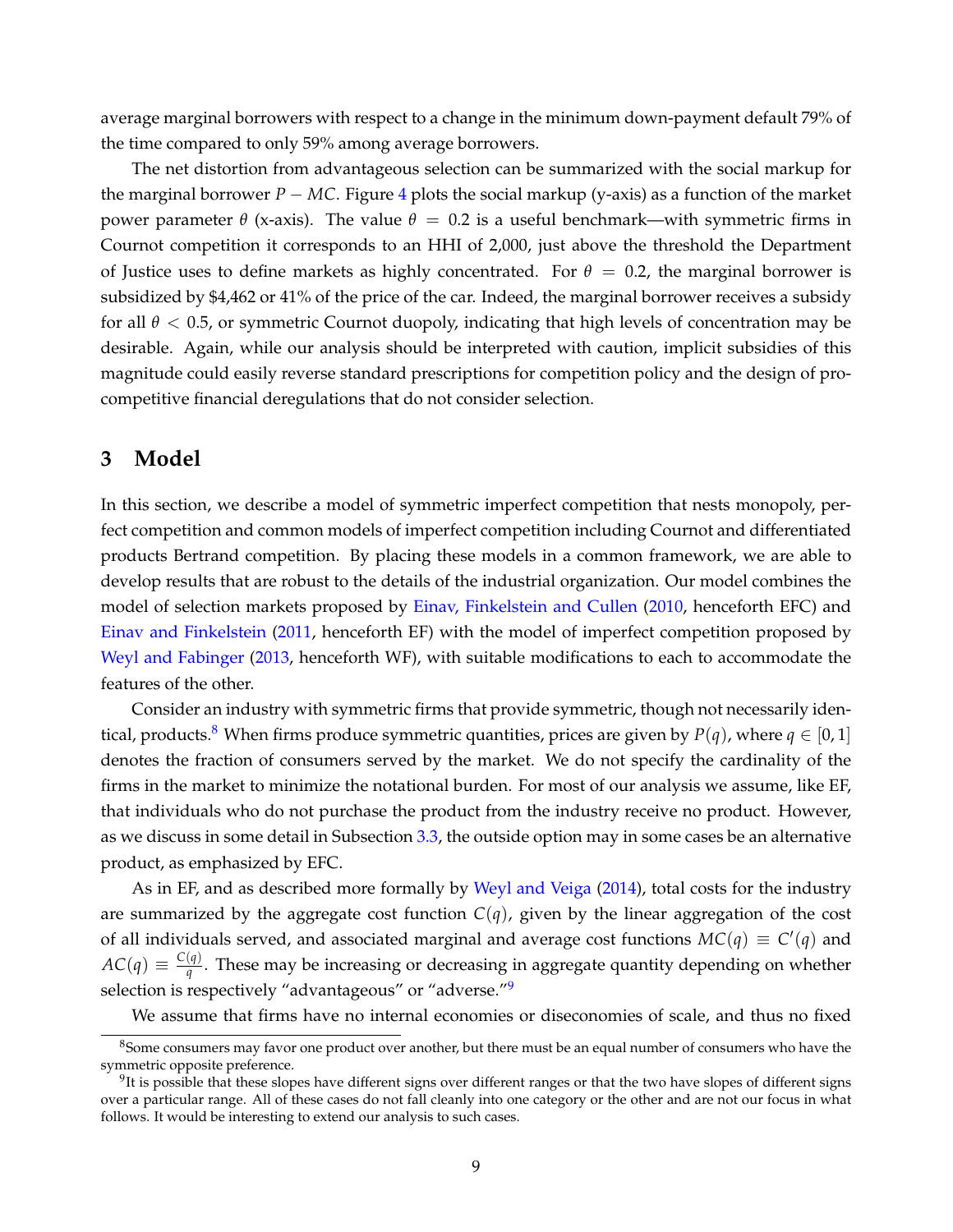# **Figure 5:** Equilibrium Under Advantageous and Adverse Selection

<span id="page-11-0"></span>

**Note:** This figure shows the perfectly competitive equilibrium and monopoly and social optima. Panel (A) shows these equilibria under in the case of advantageous selection where average costs are upward slopping. Panel (B) shows these equilibria in the case of adverse selection where average costs slope downward.

costs. At a symmetric equilibrium, firms supply segments of the market that are equivalent in terms of their distribution of costs and thus have average costs equal to *AC*(*q*).

Industry profits are  $qP(q) - C(q) = q[P(q) - AC(q)]$ . A competitive equilibrium requires that firms earn zero profits and is characterized by  $P(q) = AC(q)$ . A monopolist or collusive cartel chooses *q* to maximize profit by equating marginal revenue to marginal cost:

$$
P(q) + qP'(q) \equiv MR(q) = MC(q).
$$

Consumer surplus is  $CS(q) = \int_0^q [P(x) - P(q)] dx$  and *marginal consumer surplus* is  $MS(q) \equiv$  $CS'(q) = -qP'(q)$ . Social welfare is  $CS(q) + qP(q) - C(q)$  and the first-order conditions for the maximization of social welfare are

$$
-qP'(q) + qP'(q) + P(q) - MC(q) = 0 \iff P(q) = MC(q).
$$

Thus, the socially optimal quantity (constrained as we are throughout the paper to uniform prices) is characterized by  $P(q) = MC(q)$ .

Panel (A) of Figure [5](#page-11-0) shows the perfectly competitive equilibrium and monopoly and social optima in the case of "advantageous selection" where  $AC'(q) > 0$  and the consumers with the highest willingness-to-pay are least costly. Panel (B) shows the same in the case of "adverse selection" where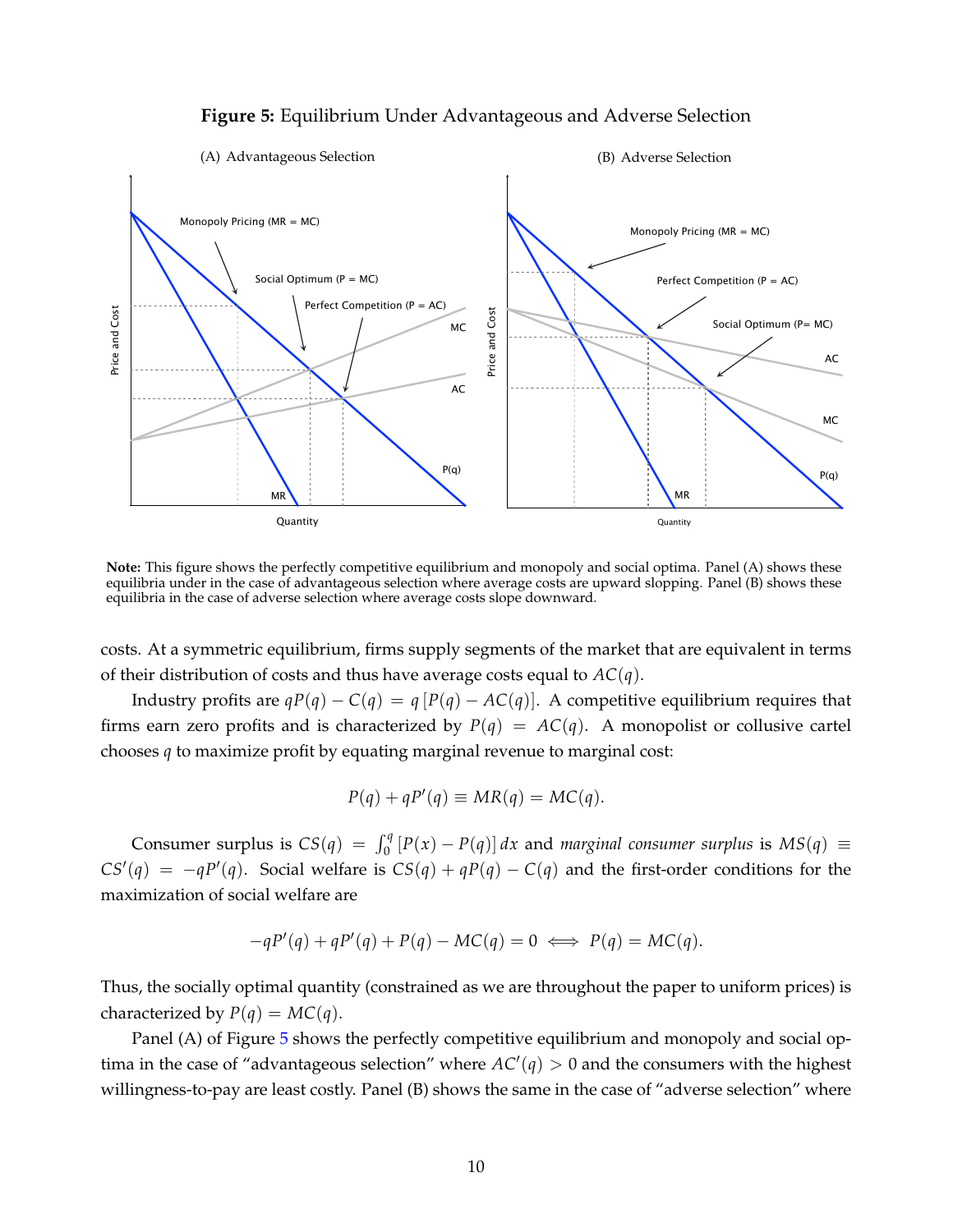$AC'(q) < 0$  and the consumers with the highest willingness-to-pay are most costly. $^{10}$  $^{10}$  $^{10}$ 

### **3.1 Imperfect Competition (***θ***)**

We can nest the monopoly optimization and competitive equilibrium conditions into a common framework by introducing a parameter  $\theta \in [0,1]$ . The parameter indexes the degree of competition in the market with  $\theta = 0$  under perfect competition and  $\theta = 1$  under monopoly. Equilibrium prices are given by

<span id="page-12-1"></span>
$$
P(q) = \theta \left[ MS(q) + MC(q) \right] + (1 - \theta)AC(q). \tag{1}
$$

Below we discuss how Equation [1](#page-12-1) is a reduced-form representation of two canonical models of imperfect competition. Formal derivations of these representations appear in Appendix [A.](#page-44-0)

- 1. *Cournot*: There are *n* symmetric firms that each choose a quantity *q<sup>i</sup>* > 0, taking the quantity chosen by other firms as given. Price is set by Walrasian auction to clear the market so that the price is  $P(q)$  where  $q = \sum_i q_i$ . If we assume that each firm gets a random sample of all consumers who purchase the product, then the equilibrium is characterized by Equation [1](#page-12-1) with  $\theta \equiv \frac{1}{n}$ . Intuitively, just as in the standard Cournot model, firms internalize their impacts on aggregate market conditions proportional to their market share  $(\frac{1}{n}$  at equilibrium) and otherwise act as price- and average cost-takers. This model can easily be extended to incorporate conjectural variations as in [Bresnahan](#page-40-1) [\(1989\)](#page-40-1); see WF for details.
- 2. *Differentiated Product Bertrand*: There are *n* single-product firms selling symmetrically differentiated products. Each firm chooses a price  $p_i$  taking as given the prices of all other firms. Consumers have a type that determines their utility for each product and their cost. The distribution of consumer types is symmetric in the interchange of any two products. In addition to these traditional assumptions of the symmetrically differentiated Bertrand model we add two additional assumptions proposed by [White and Weyl](#page-43-1) [\(2012\)](#page-43-1) that imply our representation is valid. First, the distribution of costs is orthogonal to the distribution of preferences across products *given the highest utility a consumer can earn from any product*. Second, the distribution of utility among the *switching* consumers that definitely will buy one product but are just indifferent between any two products is identical to that among the set of all consumers who are currently purchasing. These two assumptions imply that the average cost of consumers that switch between firms in response to a small price change is the same as the average cost among all participating consumers.<sup>[11](#page-12-2)</sup>

In [A](#page-44-0)ppendix  $\bf{A}$  we provide two micro-foundations for these assumptions. The first is a renormalized version of the [Chen and Riordan](#page-40-8) [\(2007\)](#page-40-8) "spokes" model that generalizes [Hotelling](#page-42-8) [\(1929\)](#page-42-8)'s linear city model in which the dimensions of consumer's type other than her spatial

<span id="page-12-0"></span> $10$ We follow EF in defining the sign of selection in terms of the slope of the average cost curve as this determines the sign of the marginal distortion under perfect competition as  $AC'(q) = \frac{MC(q) - AC(q)}{q}$ .

<span id="page-12-2"></span> $11$  Even if this assumption fails, so long as average switching consumers have a cost that is strictly between that of average exiting consumers and average purchasing consumers most of our results are left unchanged.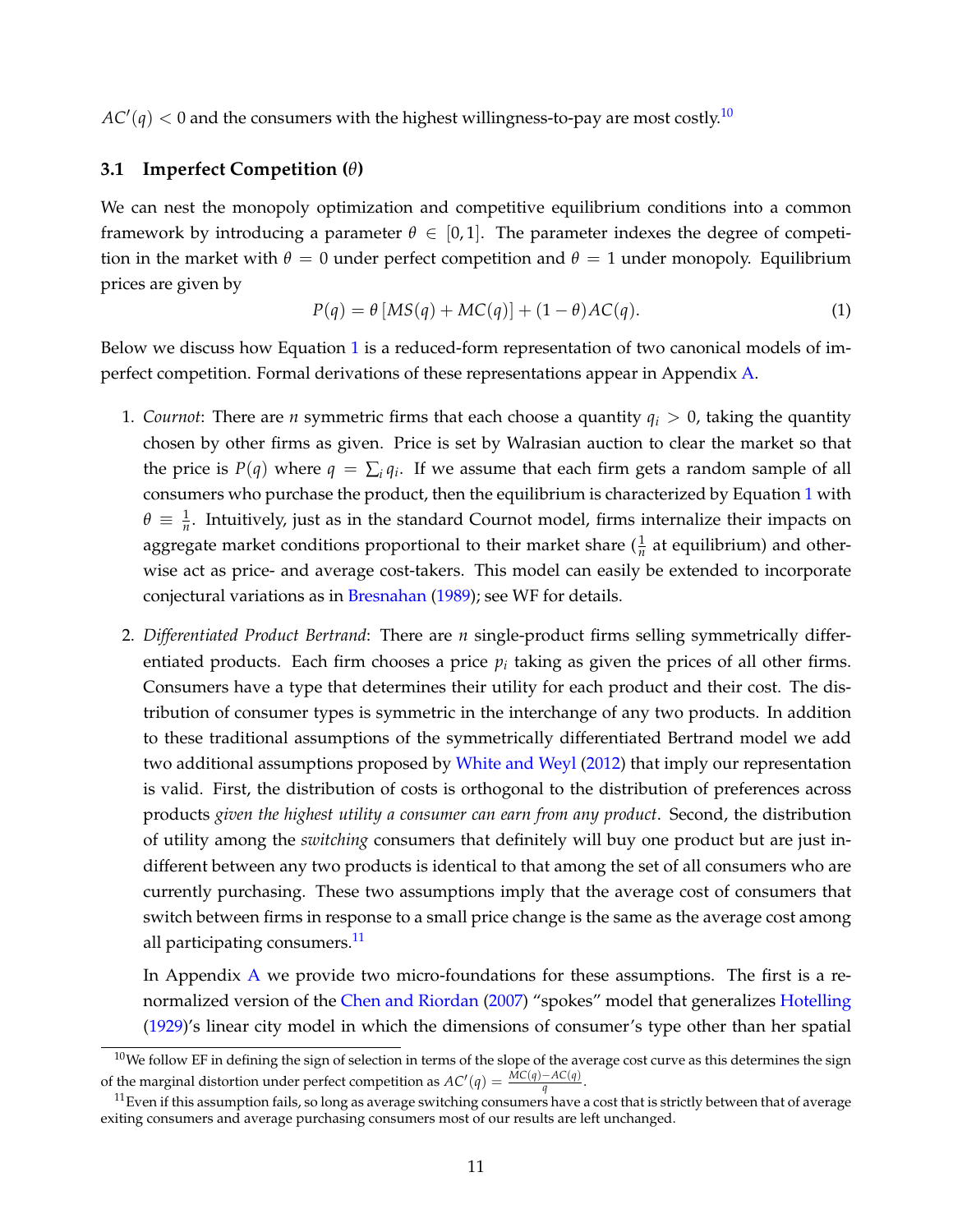position are orthogonal to her spatial position as in [Rochet and Stole](#page-42-0) [\(2002\)](#page-42-0). The second is a discrete choice, random utility model in the spirit of [Anderson, de Palma and Thisse](#page-40-9) [\(1992\)](#page-40-9) in which, rather than utility draws being independent across products as in [Perloff and Salop](#page-42-9) [\(1985\)](#page-42-9), the *relative* utility of different products is independent of the draw of the *first-order statistic* of utilities and the distribution of consumer costs is mean-independent of relative utilities conditional on the first-order statistic.

In this case, again, our representation is valid if  $\theta\equiv 1-D$  where  $D\equiv -\frac{\sum_{j\neq i}\partial Q_j/\partial p_j}{\partial Q_j/\partial p_j}$ *<sup>∂</sup>Qi*/*∂pi* is the *aggregate diversion ratio*, which is independent of the *i* chosen at symmetric prices by symmetry. Note that, unlike in the previous case,  $\theta$  will not be constant in this case; it will typically increase in price and thus decline in quantity (WF).

#### **3.2 Selection (***σ***)**

We model a change in the degree of selection as a flattening or steepening of the industry average costs curve, holding population average costs *AC*(1) constant. Our approach contrasts with the approach taken by [Starc](#page-42-4) [\(2014\)](#page-42-4) in her analysis of market power and selection in the Medigap supplemental insurance market. In her model, the markup of premiums over average costs depends on the demand elasticity and an elasticity that measures the degree of adverse selection. To calculate the counterfactual of eliminating selection, she sets this selection elasticity to zero, which results in consumers having constant marginal costs equal to average costs at the observed equilibrium. She finds that eliminating adverse selection in this manner raises prices and lowers consumer surplus.

In our framework, [Starc](#page-42-4) [\(2014\)](#page-42-4)'s approach to reducing adverse selection corresponds to a counterclockwise rotation of the average cost curve around the equilibrium quantity (and corresponding shift of the marginal cost curve) until the point where marginal costs are constant and equal to average costs at the observed equilibrium value. Since marginal costs are below average costs, this causes marginal costs to rise, accounting for Starc's finding that eliminating selection raises equilibrium prices. However, this rotation also raises population average costs because under adverse selection equilibrium average costs are higher than average costs in the population. So while this exercise provides an natural accounting decomposition for markups over average costs, it does not correspond to the standard *ceteris paribus* notion of changing selection (interpreted as the correlation between willingness-to-pay and cost) holding other market primitives constant. In fact, because this rotation leaves equilibrium average costs constant, it would leave prices constant under perfect competition, a result that contrasts with the common intuition that, under perfect competition, adverse selection causes prices to rise [\(Hendren,](#page-42-10) [2013\)](#page-42-10).

We, thus, believe that a natural benchmark is to model changes in selection as a rotation of the average cost curve *holding population average costs AC*(1) fixed. We operationalize this concept by adding a parameter  $\sigma$  to the model. This parameter indexes the degree of selection with  $\sigma = 0$  representing a situation in which costs are mean-independent of willingness-to-pay across individuals with  $AC(q) = MC(q) = AC(1)$  and  $\sigma = 1$  normalized to represent perfect correlation between costs and willingness-to-pay as in the standard uni-dimensional model of heterogeneity in [Akerlof](#page-40-10) [\(1970\)](#page-40-10)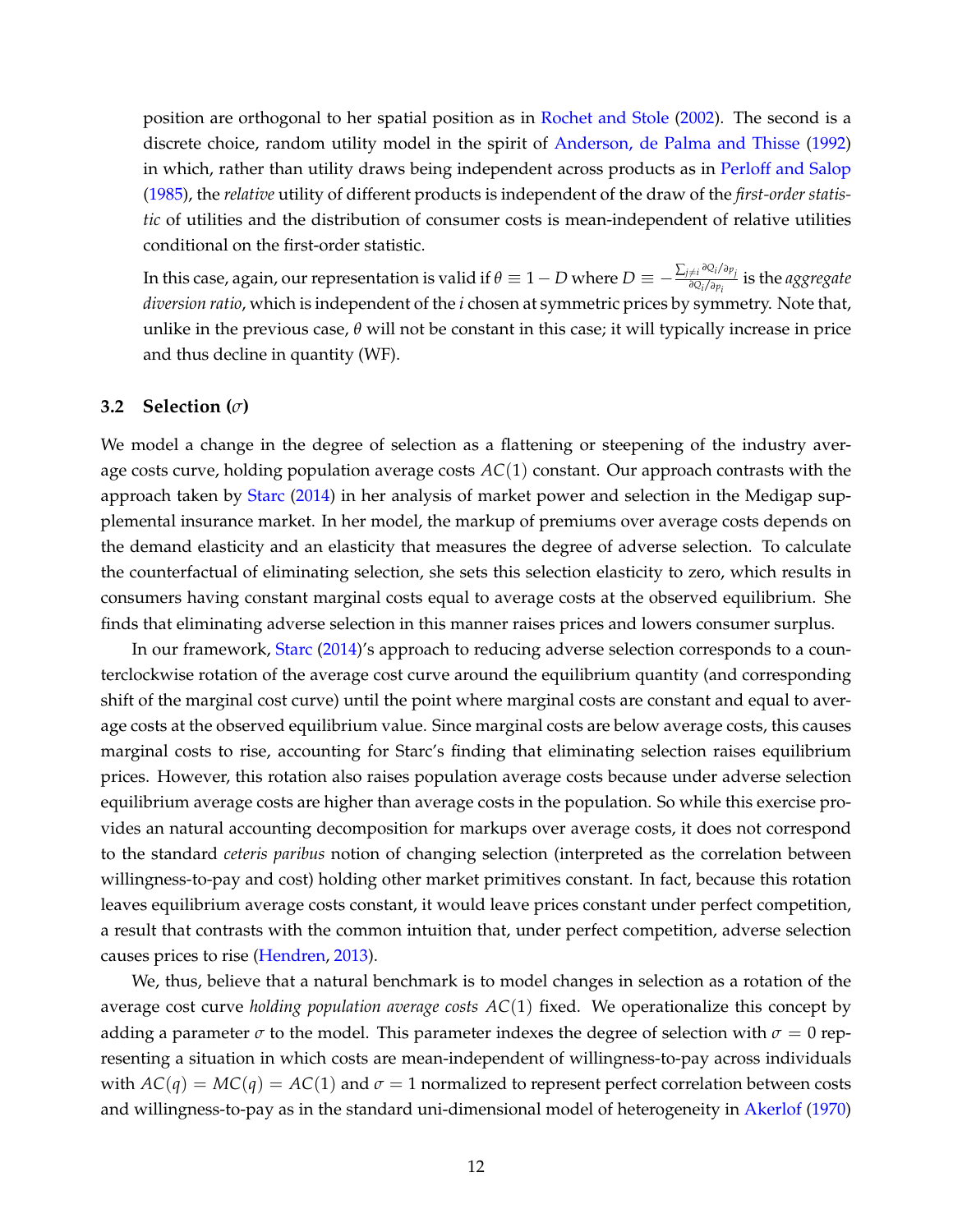for adverse and [de Meza and Webb](#page-41-9) [\(1987\)](#page-41-9) for advantageous selection.

This parametrization maps to the type of regression approach taken to estimate the degree of selection in the empirical selection literature. Building upon work by [Chiappori and Salanié](#page-40-11) [\(2000\)](#page-40-11), a growing literature estimates the correlation between demand and marginal costs in range of selection markets (e.g., [Finkelstein and Poterba,](#page-41-10) [2004;](#page-41-10) [Bundorf, Levin and Mahoney,](#page-40-6) [2012\)](#page-40-6). Consider a standard econometric model of product choice:

$$
v = \widetilde{\beta}_0 + \widetilde{\beta}_1(c - \mu_c) + \epsilon.
$$

Here willingness-to-pay *v* depends linearly on expect costs *c*, which are distributed normally in the population *c* ∼ N (*µ<sup>c</sup>* , *Vc*), and a mean-zero idiosyncratic taste parameter *e*, which is independent of costs and normally distributed  $\epsilon \sim \mathcal{N}\left(0, V_v - \widetilde{\beta}_1^2 V_c\right)$ . In this formulation, we parameterize the variance of  $v$  with  $V_v$ , rather than parameterizing the variance of  $\epsilon$ , so that the correlation between  $c$ and *v* may be adjusted holding fixed the marginal distribution of *v*. Similarly, we normalize  $\tilde{\beta}_0$  and  $\beta_1$  so that changing  $\beta_1$  does not impact the mean of the marginal distribution of *v*.

Consumers purchase the product if and only if their willingness-to-pay is greater than the price:

$$
q = 1 \iff v > p \iff \widetilde{\beta}_0 + \widetilde{\beta}_1 c + \epsilon > p.
$$

If we divide through by the standard deviation of the taste parameter  $\sqrt{V_e} = \sqrt{V_v - \tilde{\beta}_1^2 V_c}$  and define  $\beta_2 = 1/\sqrt{v_v-\tilde{\beta}_1^2v_c}$  and the coefficients  $\beta_i = \beta_2\beta_i$  for  $i = 0,1$ , the model can be estimated by a Probit regression of product choice on expected costs and premiums, assuming we have a source of exogenous variation in premiums:

$$
Pr(q = 1|c, p) = \Phi(\beta_0 + \beta_1 c - \beta_2 p),
$$

and the parameters  $\mu_c$  and  $V_c$  can be estimated directly from the data:  $\tilde{\beta}_1 = \frac{\beta_1}{\beta_2}$  and  $V_v = \frac{1}{\beta_2^2} + \tilde{\beta}_1^2 V_c$ .

Standard properties of the normal distribution and some algebra yield that

$$
\widehat{MC}(q) = \mathbb{E}[c|v = P(q)] = \widetilde{\beta}_1 \sqrt{\frac{V_c}{V_v}} \left[ \sqrt{V_c} \Phi^{-1} (1-q) \pm \mu_c \right] + \left( 1 - \left| \widetilde{\beta}_1 \right| \sqrt{\frac{V_c}{V_v}} \right) \mu_c
$$

and average cost is

$$
\widehat{AC}(q) = \mathbb{E}[c|v \ge P(q)] = \widetilde{\beta}_1 \sqrt{\frac{V_c}{V_v}} \left[ \sqrt{V_c} \frac{e^{-\frac{\left[\Phi^{-1}(1-q)\right]^2}{2}}}{\sqrt{2\pi}q} \pm \mu_c \right] + \left(1 - \left|\widetilde{\beta}_1\right| \sqrt{\frac{V_c}{V_v}}\right) \mu_c
$$

where the  $\pm$  has the sign of  $\tilde{\beta}_1$ . To fit our domain of  $\sigma \in (0,1)$  , we define  $\sigma \equiv |\tilde{\beta}_1|$  $\sqrt{\frac{V_c}{V_c}}$  $\frac{V_c}{V_v}$ , which is always between 0 and 1 because it is the absolute value of the correlation between *v* and *c*. Then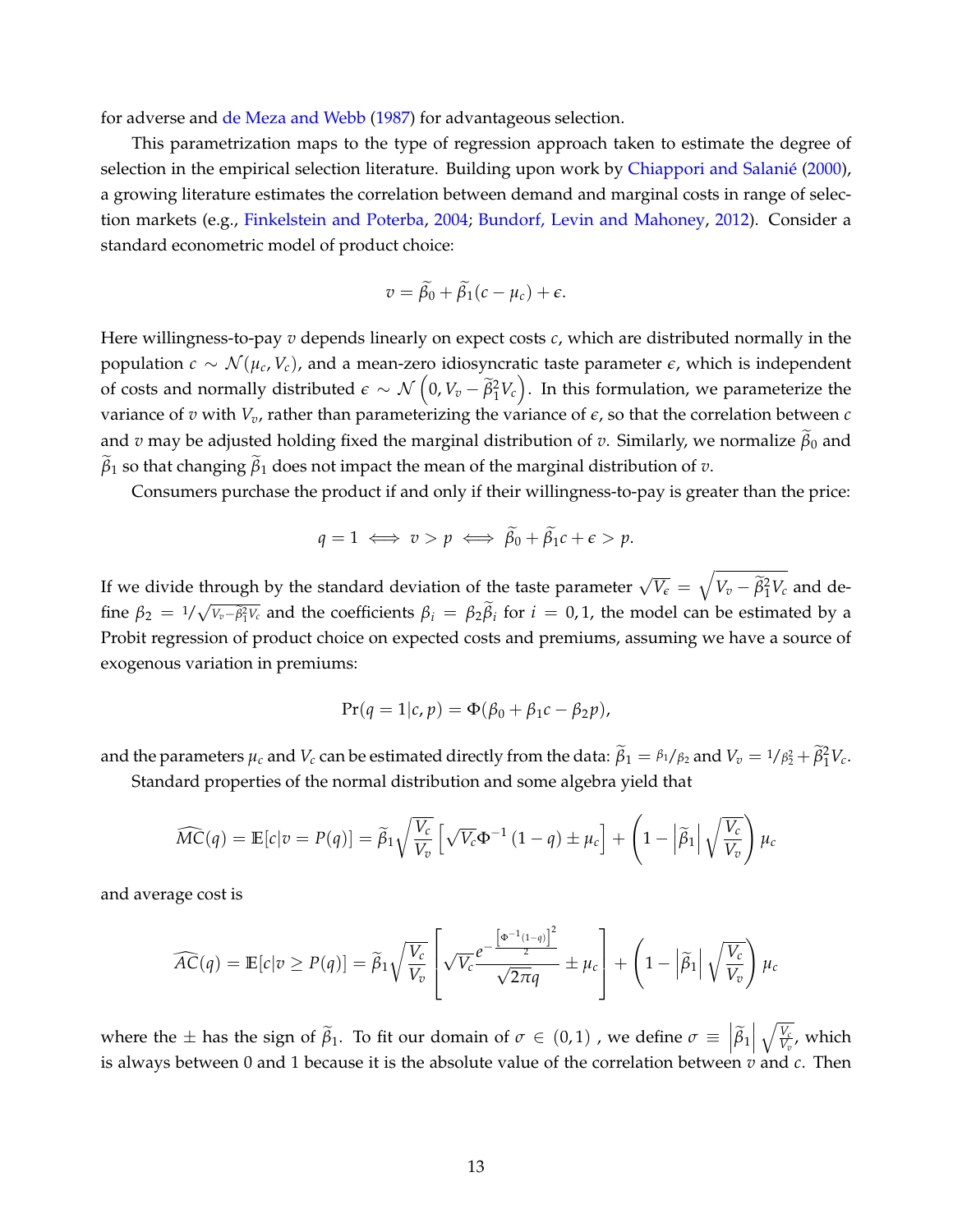letting  $MC(q) \equiv$  $\sqrt{V_c} \Phi^{-1} (1 - q) \pm \mu_c$  and

$$
AC(q) \equiv \sqrt{V_c} \frac{e^{-\frac{[\Phi^{-1}(1-q)]^2}{2}}}{\sqrt{2\pi}q} \pm \mu_c,
$$

we can write equilibrium conditions by replacing average costs with  $\sigma AC(q) + (1 - \sigma)AC(1)$  and marginal costs with  $\sigma MC(q) + (1 - \sigma)AC(1)$  in Equation [1.](#page-12-1) Collecting terms this yields

<span id="page-15-0"></span>
$$
P(q) = \theta MS(q) + \sigma \Big[ \theta MC(q) + (1 - \theta)AC(q) \Big] + (1 - \sigma)AC(1). \tag{2}
$$

Thus we have a representation of the first-order equilibrium condition where *θ* indexes the degree of market power and  $\sigma$  indexes the degree of selection in the market.

This linear interpolation between  $AC(1)$  and  $AC(q)$  or  $MC(q)$  obviously relies on the joint normal structure of the example above. Another structure that yields the same results is if a fraction *σ* of the population is drawn from some arbitrary joint distribution of cost and willingness-to-pay while a fraction  $1 - \sigma$  is drawn from the same marginal distributions of cost and willingness-to-pay but with the two independently distributed of one another. More generally, reductions in parameterizations of the dependence (i.e. "correlation") between cost and willingness-to-pay, holding fixed population average cost, often bring *AC*(*q*) and *MC*(*q*) towards *AC*(1) at each point, though not necessarily linearly or proportionally. Given that all of the results in the next section depend only on this property of moving towards *AC*(1) at each point, and not on the linear structure, our results apply more generally than these examples.

Nonetheless, we maintain this linear form in what follows both for expositional simplicity and because it conveniently represents one of the most commonly policies used to correct the effects of selection: risk adjustment. Medicare Advantage is a high-profile example. In the United States, elderly individuals with government health insurance can choose to opt out of the public Traditional Medicare (TM) program and purchase a private Medicare Advantage (MA) plan. For each enrollee, MA plans receive a payment from the government that is supposed to equal average costs under TM, partially risk adjusted to account for demographics and ex-ante health conditions.

We can use our framework with one additional modification to model changes in the degree of risk adjustment in this and other similar settings. Let  $1 - \sigma$  indicate the fraction of the difference between expected average and population average costs that is compensated for by risk adjustment. The average risk adjustment payments in this setting are  $ARA(q) \equiv (1 - \sigma) [AC(q) - AC(1)]$  with  $\sigma = 0$  indicating a setting where firms are fully compensated for any differential selection they receive and  $\sigma = 1$  indicating a setting where firms receive no risk adjustment. Firms' perceived average costs are the difference between their actual average costs and the average risk adjustment payments:

$$
\widehat{AC}(q) = AC(q) - ARA(q) = \sigma AC(q) + (1 - \sigma)AC(1).
$$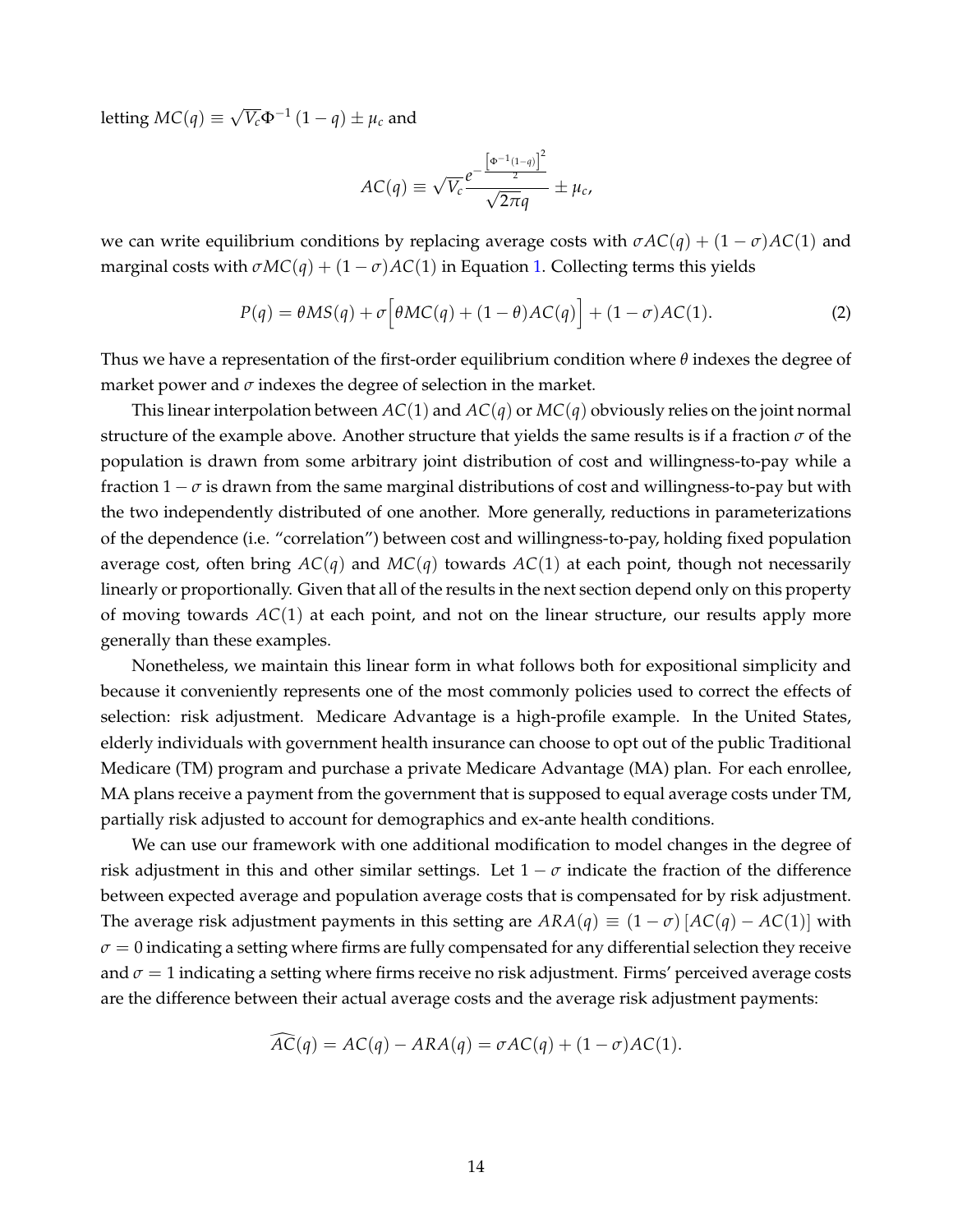Perceived industry marginal costs, as before, are the weighted average of marginal cost and *AC*(1):

$$
\widehat{MC}(q) = \sigma MC(q) + (1 - \sigma)AC(1).
$$

The effects of risk adjustment on equilibrium price and quantity—and thus consumer and producer surplus—will be the same as a change in  $\sigma$  due to different correlations. However, the effect on social surplus will be different because implementing risk adjustment in this manner is not budget neutral. To reduce the degree of adverse selection, an exchange operator needs to make net payments to insurance plans, and will therefore run a deficit. To reduces the degree of advantageous selection, the exchange operator will run a surplus. As a result, social surplus depends only on whether quantity moves towards the socially optimal level under the *original, non-risk adjusted demand and cost curves*.

### <span id="page-16-0"></span>**3.3 Interpretation of the Outside Option**

Thus far we have focused on the case where a consumer who does not purchase from the industry receives no product. Much of the literature considers a more general case when consumers choose between two products of different quality levels and must choose one of the two. This has been formulated in several ways, some of which fit our model and others which do not.

The first setting, studied by EFC, is to view the product in the market as the *incremental* quality of a high-quality product, such as supplemental insurance coverage to "top up" a low-quality base plan. This model is fully equivalent to ours from a positive perspective. It is also equivalent from a normative perspective, so long as there are no externalities from the purchase of incremental quality on the cost of providing the low-quality base product. Such externalities could be caused by moral hazard in an insurance setting or by common-pool problems in a credit setting. For instance, Medigap supplemental insurance, which provides incremental insurance for the deductibles and coinsurance in the baseline Traditional Medicare, blunts patients' incentives to control utilization, thereby imposing an externality on baseline insurance provider [\(Cabral and Mahoney,](#page-40-12) [2013\)](#page-40-12).

A second, closely-related setting is when consumers choose between a high-quality product supplied according to our model and low-quality, base product provided at a fixed, administratively-set price (often zero). This is the approach employed in our motivating example on employer sponsored health insurance in Subsection [2.1.](#page-4-4) Our model corresponds to this case if suppliers receive from the low-quality provider *baseline risk adjustment* to account for consumers' cost of service under the base-line plan.<sup>[12](#page-16-1)</sup> This ensures that the low-quality provider is indifferent to how many customers she retains and allows for an exclusive focus on the market for the high-quality product.

To see what this baseline risk adjustment means, consider an example where costs under the low-quality baseline health insurance plan are the high-quality costs scaled down by *λ* < 1, as would occur with a linear actuarial rate in the absence of moral hazard [\(Weyl and Veiga,](#page-43-3) [2014\)](#page-43-3). Let  $P(q)$  and  $AC(q)$  be the high-quality plan's price and average costs. Letting  $P_0$  be the administratively-set price

<span id="page-16-1"></span> $12$ Note that by the neutrality of the physical incidence of taxes it is equivalent if the risk adjustment subsidy is given as a voucher to the consumer or as a subsidy to the firm serving the consumer.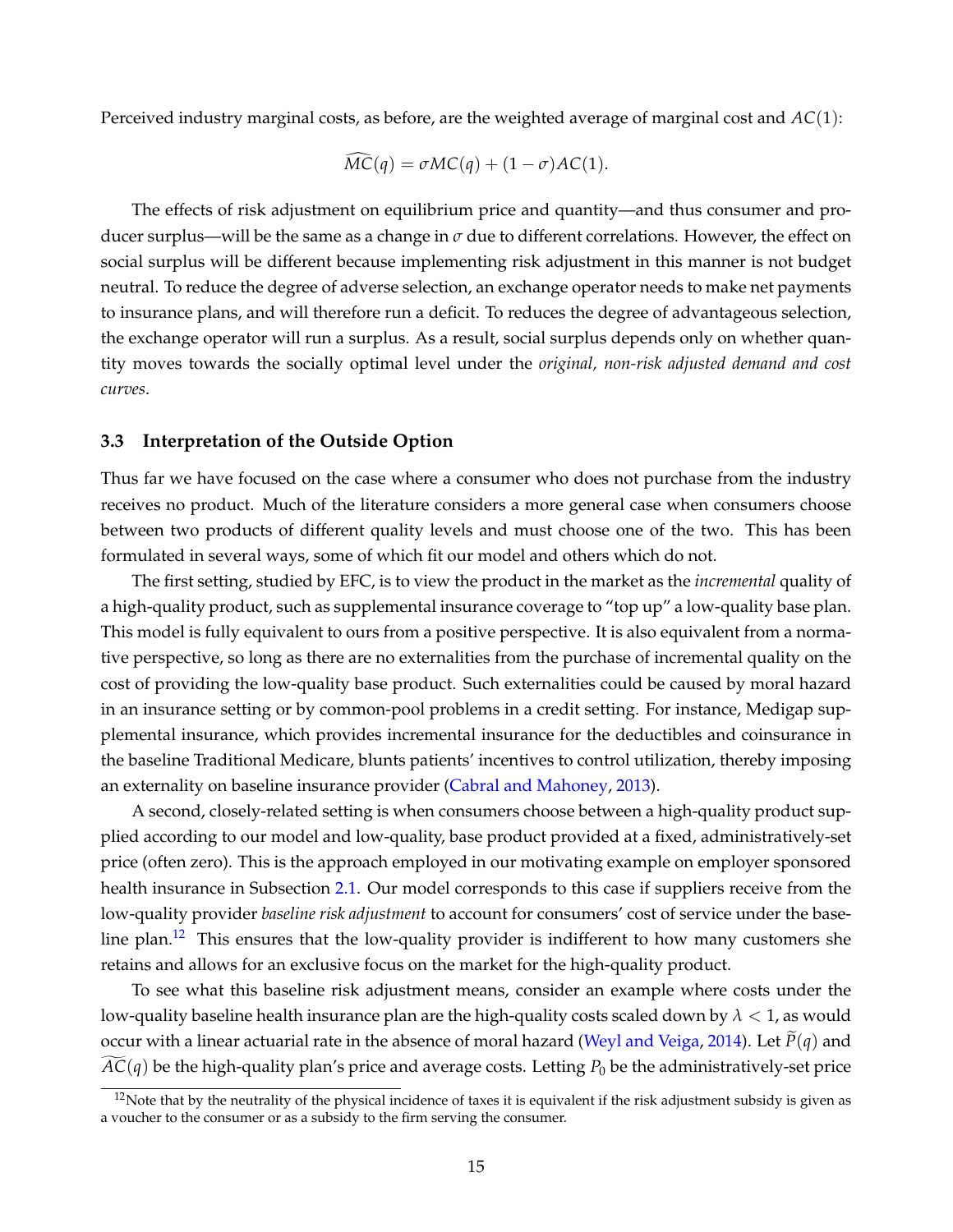of the low-quality plan, the relevant price from the perspective our model is  $P = \tilde{P} - P_0$ , the net price for the high-quality plan. Similarly, letting  $\lambda AC(q)$  be the baseline risk adjustment payment, the relevant average cost is

$$
AC(q) = \widetilde{AC}(q) - \lambda \widetilde{AC}(q) = (1 - \lambda) \widetilde{AC}(q),
$$

which is the average cost net of baseline risk adjustment.

Of course, baseline risk adjustment, which corresponds to  $\sigma = 1$ , is only one of many policies an employer or other risk adjuster might decide to pursue. A risk adjuster could, for example, make payments to fully account for costs under the high-quality plan or provide a flat subsidy and not risk adjust at all. Risk adjustment to fully cover costs under the high-quality plan would correspond to a subsidy of

$$
\widetilde{\lambda AC}(q) + (1 - \lambda) \left[ \widetilde{AC}(q) - \widetilde{AC}(1) \right] = \text{Baseline Risk Adjustment} + [AC(q) - AC(1)],
$$

which is full risk adjustment ( $\sigma = 0$ ) in our model. Providing a flat subsidy equal to the population average cost would correspond to

$$
\lambda \widetilde{AC}(1) = \lambda \widetilde{AC}(q) + \left[ \lambda \widetilde{AC}(1) - \widetilde{AC}(q) \right] = \text{Baseline Risk Adjustment} - \frac{\lambda}{1 - \lambda} \left[ AC(q) - AC(1) \right].
$$

This can be thought about as *negative* risk adjustment in our model of an amount  $\frac{\lambda}{1-\lambda}$  or

$$
\sigma = 1 + \frac{\lambda}{1 - \lambda} = \frac{1}{1 - \lambda} > 1.
$$

A final approach, adopted by [Cutler and Reber](#page-40-3) [\(1998\)](#page-40-3) and [Handel, Hendel and Whinston](#page-41-5) [\(2014\)](#page-41-5), is to allow both the prices of the high-quality and baseline product to be endogenous. Extending this approach to imperfect competition is more problematic, as it would require either an asymmetric treatment of the two plans or an equilibrium model where both plans are imperfectly competitively supplied. Such a model is an interesting direction for future research, but sufficiently different from our analysis here that we view it as beyond the scope of our work.<sup>[13](#page-17-0)</sup>

### **3.4 Technical Notes**

In the next section, we study equilibria characterized by Equation [2.](#page-15-0) To ensure a unique equilibrium exists, we impose global stability conditions that, while not necessary for our results, simplify the analysis. In particular we assume that  $P' < min\{AC', MC', 0\}$  and  $MR' < min\{MC', 0\}$ . Under these conditions there is a unique equilibrium for a constant value of *θ*, the case we focus on below. While *θ* is not constant in the Bertrand case, all of our results below can be extended to the case of non-constant *θ* with appropriately generalized stability conditions at the cost of some notational

<span id="page-17-0"></span><sup>&</sup>lt;sup>13</sup>See [Weyl and Veiga](#page-43-3) for a more detailed discussion of the relationship among these models under perfect competition and [Veiga and Weyl](#page-42-11) [\(2014\)](#page-42-11) for an alternative model of imperfect competition in selection markets with endogenous product quality.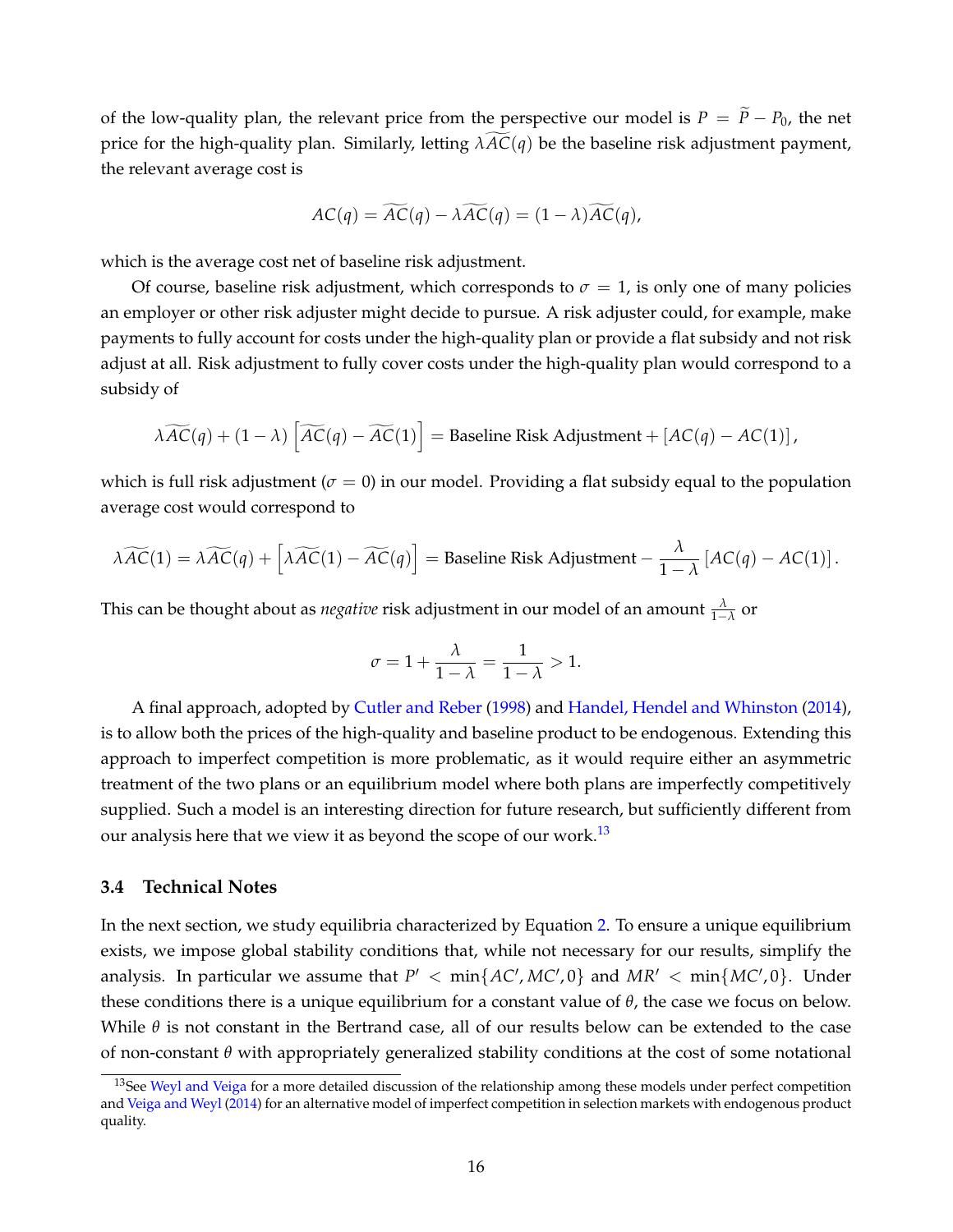complexity.

# <span id="page-18-0"></span>**4 Results**

In this section, we present results on the welfare effects of (i) market power in industries with selection and conversely (ii) selection in industries with market power. To do so, we build on the notation, equilibrium and stability conditions of the previous section. To ease the exposition, all propositions are stated verbally. When possible, the results are illustrated graphically assuming linear demand and costs, and often focusing on the extreme cases of monopoly and perfect competition. Formal statements and proofs of all results appear in Appendix [C.](#page-49-0)

### <span id="page-18-1"></span>**4.1 Imperfect Competition**

**Proposition 1.** *Market power increases producer surplus and decreases consumer surplus*

As firms gain market power, they increasingly internalize the impact of their output decisions on equilibrium price and quantity. This leads them to raise their price so long as price slopes downward more quickly than does average cost  $(AC' > P')$ , as implied by our stability assumptions. This internalization directly leads to higher producer surplus. The higher price that results reduces consumer surplus by the logic of the envelope condition.

**Proposition 2.** *Under adverse selection, social surplus falls with market power. Anytime a market would collapse as a result of adverse selection no monopolist would choose to operate.*

With perfect competition, adverse selection leads to too little equilibrium quantity, as shown in Panel (B) of Figure [5.](#page-11-0) Since market power reduces quantity, market power only further reduces social surplus. An implication is that if the market collapses under perfect competition [\(Akerlof,](#page-40-10) [1970\)](#page-40-10), and therefore the market generates no social surplus, no amount of market power will restore the market and enable it to contribute to aggregate welfare [\(Dupuit,](#page-41-11) [1844\)](#page-41-11).

Thus, at least under adverse selection, standard intuitions about the undesirability of market power are confirmed. However, while these results are in this sense unsurprising, they contrast with intuitions in the contract theory literature that market power may be beneficial under adverse selection. For example, [Rothschild and Stiglitz](#page-42-12) [\(1976\)](#page-42-12) argue that imperfect competition may be necessary to sustain the existence of markets under adverse selection when non-price product characteristics are endogenous, and [Veiga and Weyl](#page-42-11) [\(2014\)](#page-42-11) show that imperfect competition can indeed restore the first-best, albeit in a stylized model. However, these analyses focus on the impacts of market power on product quality rather than on the fraction of individuals supplied. Our analysis indicates a trade-off between these quality benefits of market power and its quantity harms.<sup>[14](#page-18-2)</sup>

<span id="page-18-2"></span> $14$ In one extension of their baseline model, [Veiga and Weyl](#page-42-11) consider a calibrated model that allows for both effects and find that an intermediate degree of market power is able to achieve welfare near the first-best and that even market power approaching monopoly leads to much higher welfare than does perfect competition. This suggests that, at least in some settings, the quality benefits may be more important than the quantity harms we emphasize here.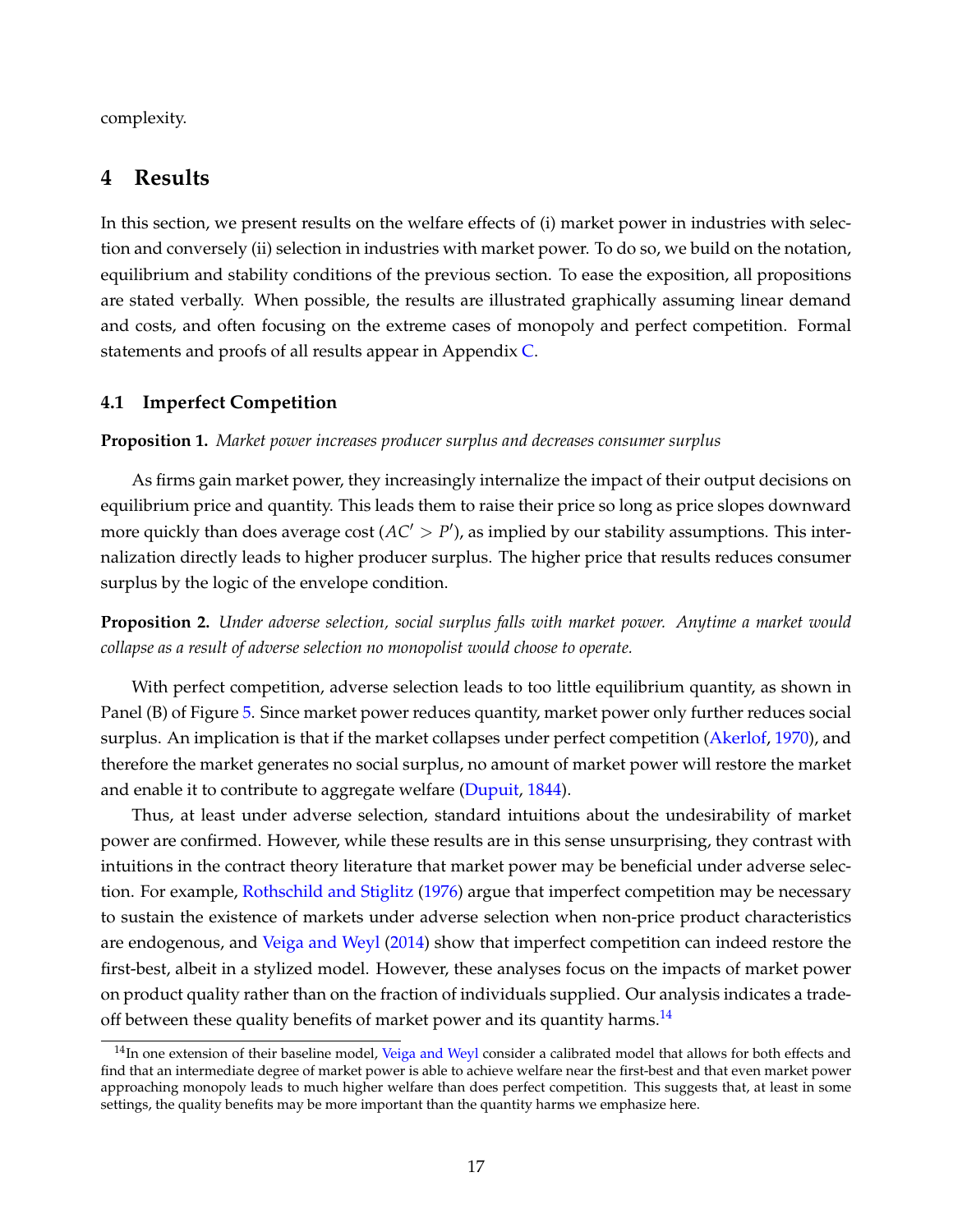#### <span id="page-19-0"></span>**Figure 6:** Optimal Market Power Under Advantageous Selection



**Note:** This figure shows that under advantageous selection, there is a socially optimal degree of market power strictly between monopoly and perfect competition. The monopoly optimum ( $MR = MC$ ) results in too little quantity, while perfect competition ( $P = AC$ ) results in too much. There is intermediate level of market power  $\theta^*$ , leading to an equilibrium  $\theta^* M R + (1-\theta^*) P = \theta^* M C + (1-\theta^*) A C$ , that results in the same equilibrium level of quantity as the socially optimum  $(P = MC)$ .

Under advantageous selection our analysis more directly contradicts conventional intuitions on the impact of market power.

**Proposition 3.** *Under advantageous selection, social surplus is inverse-U-shaped in market power. There is a socially optimal degree of market power strictly between monopoly and perfect competition. Additional market power is socially beneficial below this level and socially harmful if it is above this level. The optimal degree of market power is increasing in the degree of advantageous selection.*

Perfect competition leads to excessive output under advantageous selection because, in an attempt to skim the cream from their rivals, competitive firms draw higher marginal cost consumers into the market [\(de Meza and Webb,](#page-41-9) [1987\)](#page-41-9). On the other hand, a monopolist, who internalizes the industry cost and revenue curves, will produce too little. As a result, there is an intermediate degree of market power that leads to the optimal quantity being produced.

Figure [6](#page-19-0) shows this result graphically. The monopoly equilibrium, determined by *MR* = *MC*, results in too little quantity. The perfectly competitive equilibrium, determined by  $P = AC$ , results in too much. An intermediate level of market power  $\theta = \theta^*$ , which leads to the equilibrium determined by  $\theta^*MR + (1 - \theta^*)P = \theta^*MC + (1 - \theta^*)AC$ , results in the same equilibrium level of quantity as the equilibrium achieved by setting  $P = MC$  and is therefore socially optimal. Because advantageous selection always pushes firms towards excessive production, the degree of market power required to offset this selection and restore optimality increases with the extent of advantageous selection.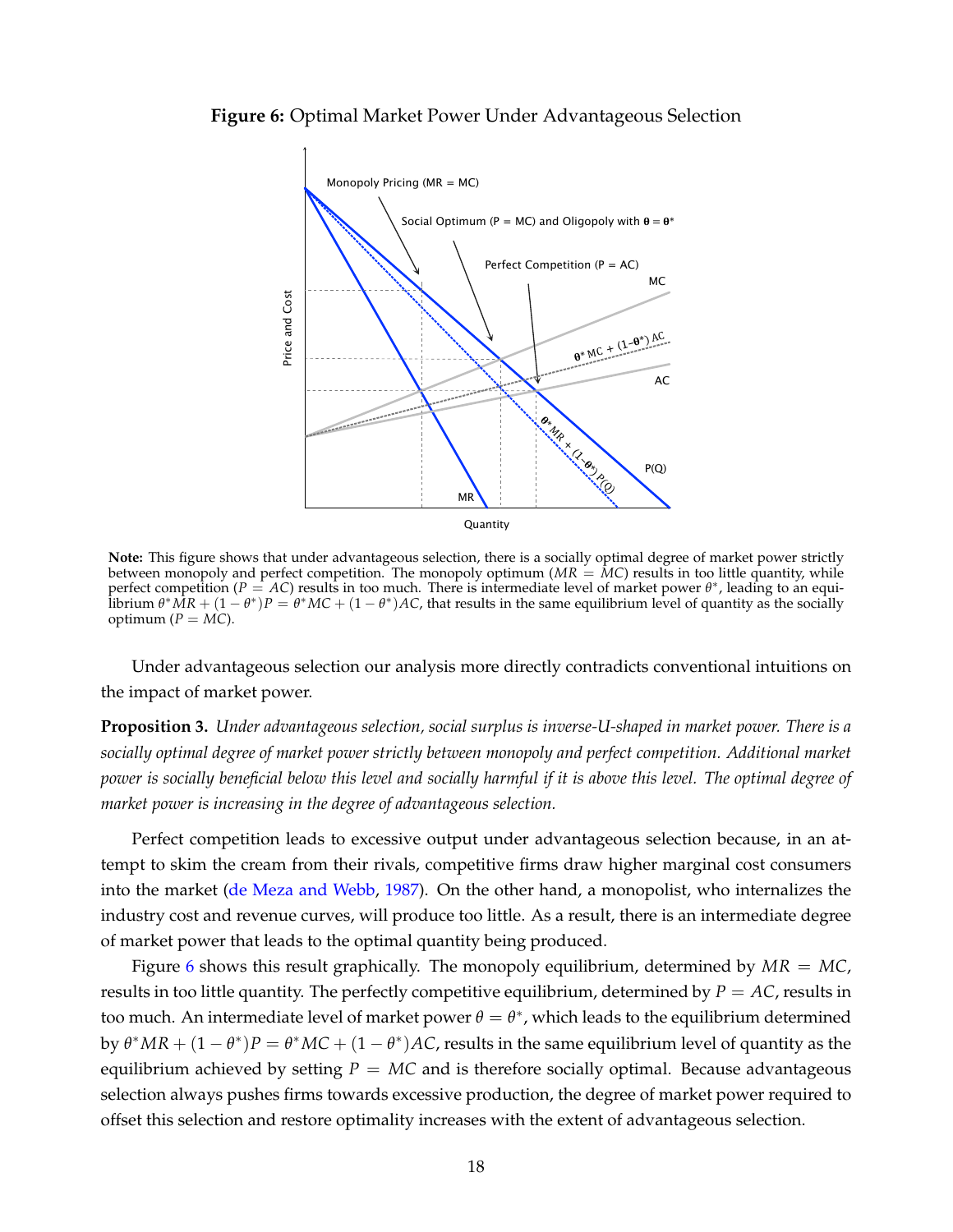<span id="page-20-0"></span>

| Panel (A): Greater Market Power        |                                               |                                     |  |  |
|----------------------------------------|-----------------------------------------------|-------------------------------------|--|--|
|                                        | <b>Adverse Selection</b>                      | <b>Advantageous Selection</b>       |  |  |
| Producer Surplus                       | Higher                                        | Higher                              |  |  |
| Consumer Surplus                       | Lower                                         | Lower                               |  |  |
| Social Surplus                         | Lower                                         | Inverse-U shaped                    |  |  |
| Panel (B): Less Adverse Selection      |                                               |                                     |  |  |
|                                        | Perfect Competition                           | Monopoly                            |  |  |
| Producer Surplus                       | Always zero                                   | Higher                              |  |  |
| Consumer Surplus                       | Higher                                        | Lower $\iff q^* > q$                |  |  |
| Social Surplus                         | Higher                                        | Lower $\iff q^* > \overline{q} > q$ |  |  |
| Panel (C): Less Advantageous Selection |                                               |                                     |  |  |
|                                        | <b>Perfect Competition</b>                    | Monopoly                            |  |  |
| Producer Surplus                       | Always zero                                   | Lower                               |  |  |
| Consumer Surplus                       | Lower                                         | Higher $\iff q^* > q$               |  |  |
| Social Surplus                         | Higher $\iff q^* > \overline{q} > q$<br>Lower |                                     |  |  |

### **Table 1:** Summary of Results

**Note:** This table summarizes the main results. Panel (A) shows the effects of increasing market power in industries with adverse and advantageous selection. Panels (B) and (C) show the effects of reducing the degree of adverse and advantageous selection, respectively, under perfect competition and monopoly market power.

Table [1](#page-20-0) summarizes our results, with Panel (A) presenting the results on market power in selection markets, discussed above.

# **4.2 Selection**

We begin our analysis of selection by considering the impact of changes in the degree of correlation between willingness to pay and cost. Because the degree of correlation is a property of a market, and not the result of a policy intervention, these results apply most directly to comparative statics across markets rather than the impacts of policy interventions.<sup>[15](#page-20-1)</sup> Our results are easiest to state verbally for the cases of monopoly and perfect competition. We thus confine our attention to these extreme cases. Results for intermediate cases are an interpolation between these extremes and are stated and proved in the formalization of these propositions in Appendix  $C$ .

<span id="page-20-2"></span>**Proposition 4.** *Under monopoly, reducing the degree of adverse selection raises profits but can raise or lower consumer surplus. Less adverse selection harms consumers when demand is high (q*? > *q). If demand is very*

<span id="page-20-1"></span><sup>&</sup>lt;sup>15</sup>For example, [Hendren](#page-42-10) [\(2013\)](#page-42-10) compares outcomes in markets with different degrees of correlation under the assumption of perfect competition; our comparative statics with respect to  $\sigma$  would allow such analysis to be extended to imper-fect competition. [Hendren'](#page-42-10)s analysis focuses on markets with very low quantities where the impact of reducing selection is similar, according to our results, to that under perfect competition. However, our results in Section [5.2](#page-30-0) suggest that the presence of a realistic degree of market power could substantially alter comparative statics results like his in markets where quantity is sufficiently high.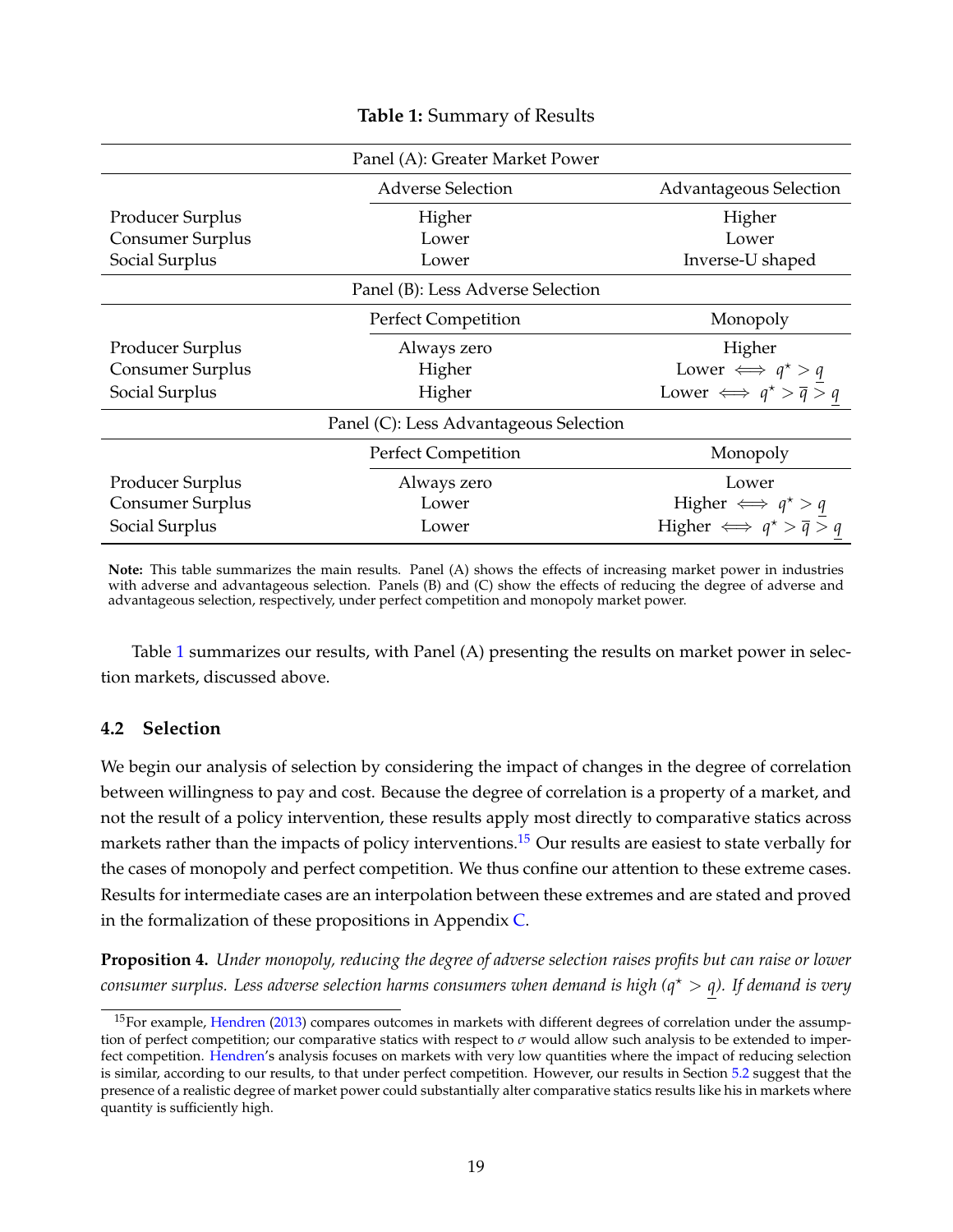*high (q*? > *q* > *q), and the monopolist's pass-through is bounded above zero, less adverse selection lowers both consumer and social surplus.*

Figure [7](#page-22-0) shows the effect of reducing the degree of adverse selection in the market. Panels in the left column show the scenario in which is there is adverse selection and thus the average and marginal cost curves are downward sloping. Panels in the right column show the effect of reducing the degree of adverse selection, depicted by a counter-clockwise rotation of the average cost curve around the point *AC*(1) and a corresponding shift in the marginal cost curve. The resulting average and marginal costs curves are horizontal and have unchanged population average costs (*AC*(1) is the same). Panels in the top row show the effect of this shift when the equilibrium quantity is low  $(q^* < q)$  and panels in the bottom row show the effect when the profit-maximizing quantity is high (*q* <sup>∗</sup> > *q*).[16](#page-21-0)

When the equilibrium quantity is low, the reduction in selection lowers the cost of the average marginal consumer. This lowers the price and raises equilibrium quantity. When the equilibrium quantity is high, the reduction in selection raises the cost of the average marginal consumer, raising the price and lowering equilibrium quantity. In this setting with linear costs, reducing the degree of selection raises quantity whenever the profit-maximizing quantity is less than  $q=\frac{1}{2}.$  More generally, reducing the degree of adverse selection reduces prices and increases quantity whenever the population average consumer has a cost lower than the average marginal consumer at the profit-maximizing level of quantity.

By the envelope theorem, we can determine the effect of a reduction in adverse selection on a monopolist's profits holding fixed the quantity the monopolist optimally chooses. Because a reduction in selection lowers average costs, as those participating in the market are selected adversely, producer surplus is necessarily increased. A reduction in the degree of adverse selection can lower welfare if the reduction in consumer surplus is large enough to offset the increase in firm profits. This only happens when profit-maximizing quantity is sufficiently high because in this case both the increase in marginal cost is large and the change in average cost is small, as the firm's average consumers are nearly representative of the whole population. The weight placed on the former effect relative to the latter effect in welfare terms is the monopolist's pass-through rate, so it must be bounded above zero at high quantities for the result to hold.

When there is advantageous selection, the conditions under which a decrease in the degree of selection raises consumer surplus are reversed.

<span id="page-21-1"></span>**Proposition 5.** *Under monopoly, reducing the degree of advantageous selection lowers a monopolist's profits but can raise or lower consumer surplus. Less advantageous selection benefits consumers when demand is high*  $(q^* > q)$ . If demand is very high  $(q^* > \overline{q} > q)$  and the monopolist's pass-through is bounded away from zero, *less advantageous selection raises both consumer and social surplus.*

<span id="page-21-0"></span><sup>&</sup>lt;sup>16</sup>Of course, anything that impacts equilibrium quantities must do so by shifting the demand or supply curve. The necessary thresholds for these effects, *q* and *q*, can be defined as a function of the cost curves. We then interpret high and low quantities in terms of vertical shifts of the demand curve that thus vertically shift the marginal revenue curve without changing its shape.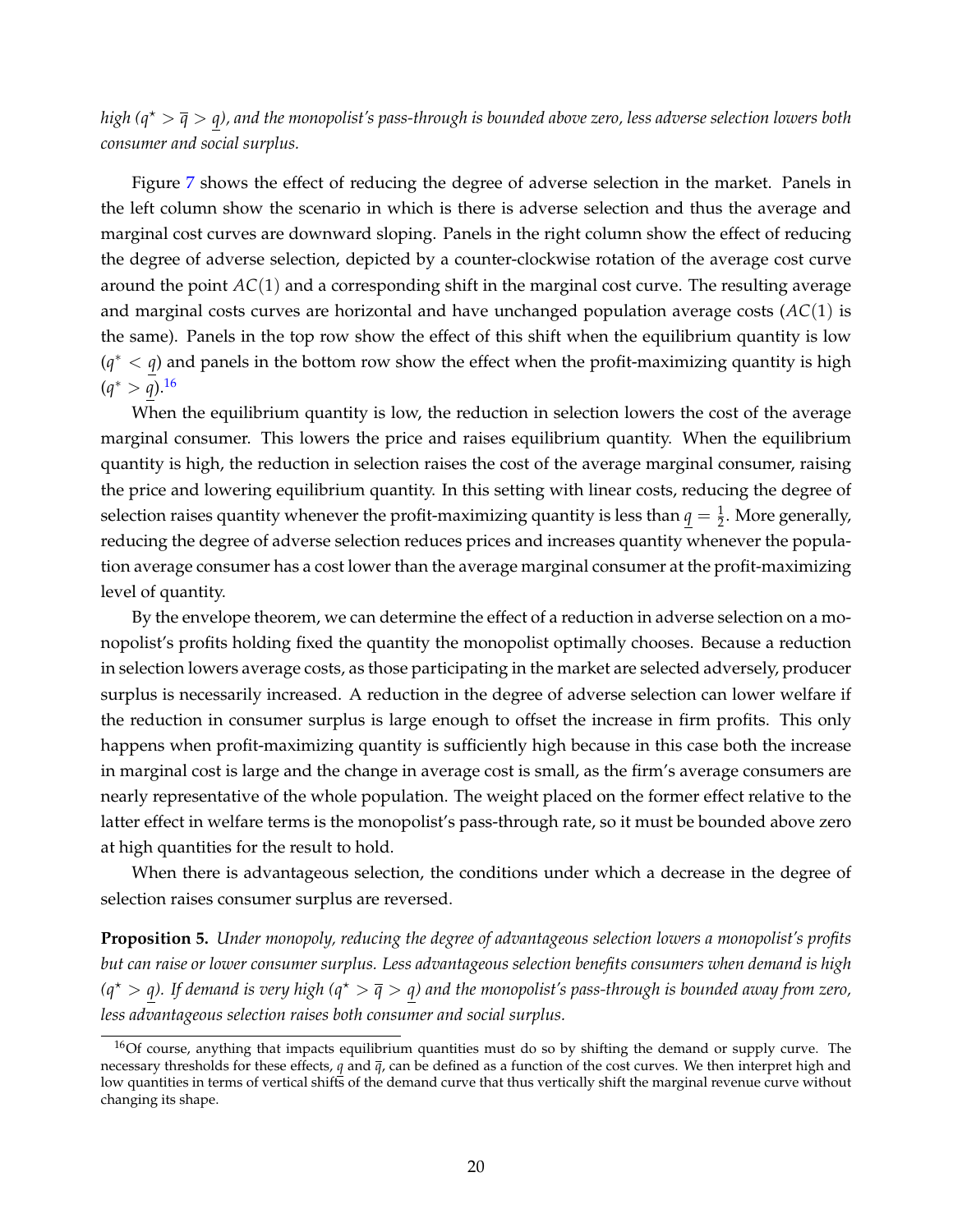<span id="page-22-0"></span>

**Figure 7:** Reducing Adverse Selection Under Monopoly

**Note:** This figure shows the effects of reducing the degree of adverse selection in a market served a monopolist provider. Panels (A) and (B) consider a setting where the equilibrium quantity is low and reducing adverse selection lowers price and raises quantity. Panels (C) and (D) consider a setting where the equilibrium quantity is high and reducing adverse selection increases price and lowers quantity.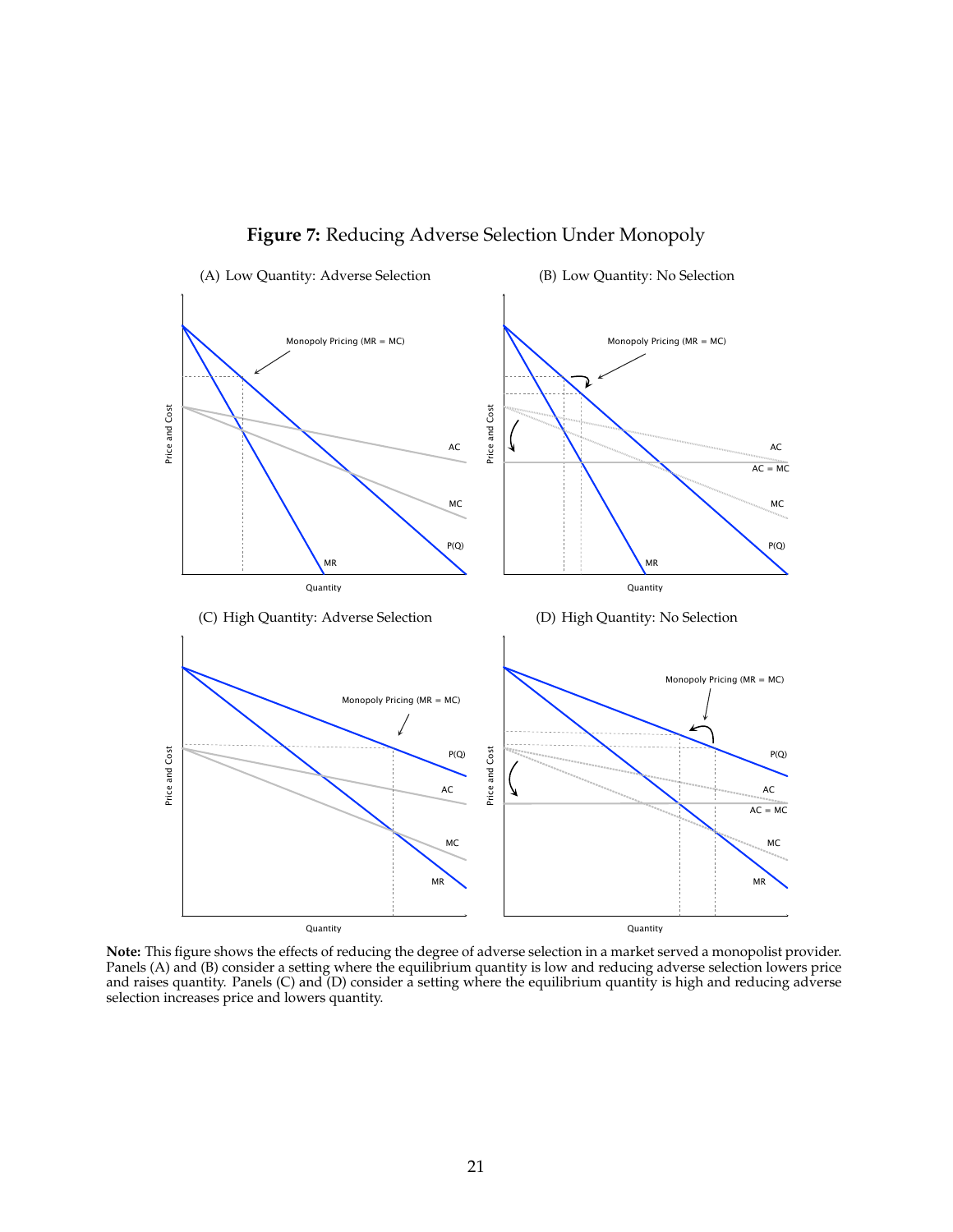The graphs for this scenario are analogous to those for adverse selection and are shown in Appendix Figure [A1.](#page-55-0) Reducing the degree of advantageous selection rotates the average cost curve around AC(1) in a clockwise direction. When the profit-maximizing quantity is low  $(q^* < q)$ , this rotation increases the cost of the average marginal consumer, raising prices and lowering equilibrium quantity. When the profit-maximizing quantity is high  $(q^* > q)$ , the reduction in the degree of selection lowers the cost of the average marginal consumer, lowering prices and increasing quantity. A reduction in advantageous selection lowers industry profits by the same envelope logic discussed above. Reduced advantageous selection lowers welfare except when quantity is sufficiently high, in which case the increase in consumer surplus outweighs the decrease in firm profits.

Panels (B) and (C) of Table [1](#page-20-0) summarize these results on the effects of selection in settings with market power. The results under adverse and advantageous selection can be understood together by noticing that a reduction in the degree of selection lowers the component of cost heterogeneity in the population correlated to willingness-to-pay, moving average individuals at any willingness-topay quantile *q* towards the population average cost. Because the monopolist internalizes the costs of the average marginal consumer, reducing selection will reduce this marginal cost exactly when the average marginal consumer is more costly than the population average consumer. Under adverse selection the average marginal consumer has higher cost at lower quantity and under advantageous selection the average marginal consumer has higher cost at higher quantity. Therefore, the benefits from reducing selection occur at low equilibrium quantities under adverse selection and high equilibrium quantities under advantageous selection.

**Proposition 6.** *Under perfect competition, reducing the degree of adverse selection raises consumer surplus and is socially beneficial. Reducing the degree of advantageous selection lowers consumer surplus and is socially harmful. Producer surplus is always zero under perfect competition.*

Under perfect competition, firms make no profits and thus the effect of selection on welfare is driven entirely by consumer surplus or equivalently prices. If consumers are adversely selected, consumers are always more costly than the population average, and therefore reducing the degree of selection always lowers average costs and prices, making consumers and society better off. If consumers are advantageously selected, then by the same logic, reducing the degree of selection raises average costs and prices, and reduces consumer and social surplus.

### **4.3 Risk Adjustment**

We next consider the impact of risk adjustment, which, as discussed in the previous section, has the same positive impacts as changing correlations but different normative implications.

**Proposition 7.** *Under monopoly and assuming demand is strictly log-concave and satisfies a weak regularity condition, using risk adjustment to eliminate adverse selection has effects that are defined by the thresholds q*<sup>0</sup> *and q* > *q* 0 *, where q is defined exactly as in Proposition [4.](#page-20-2) The equilibrium quantity q*? *is defined as its value after risk adjustment.*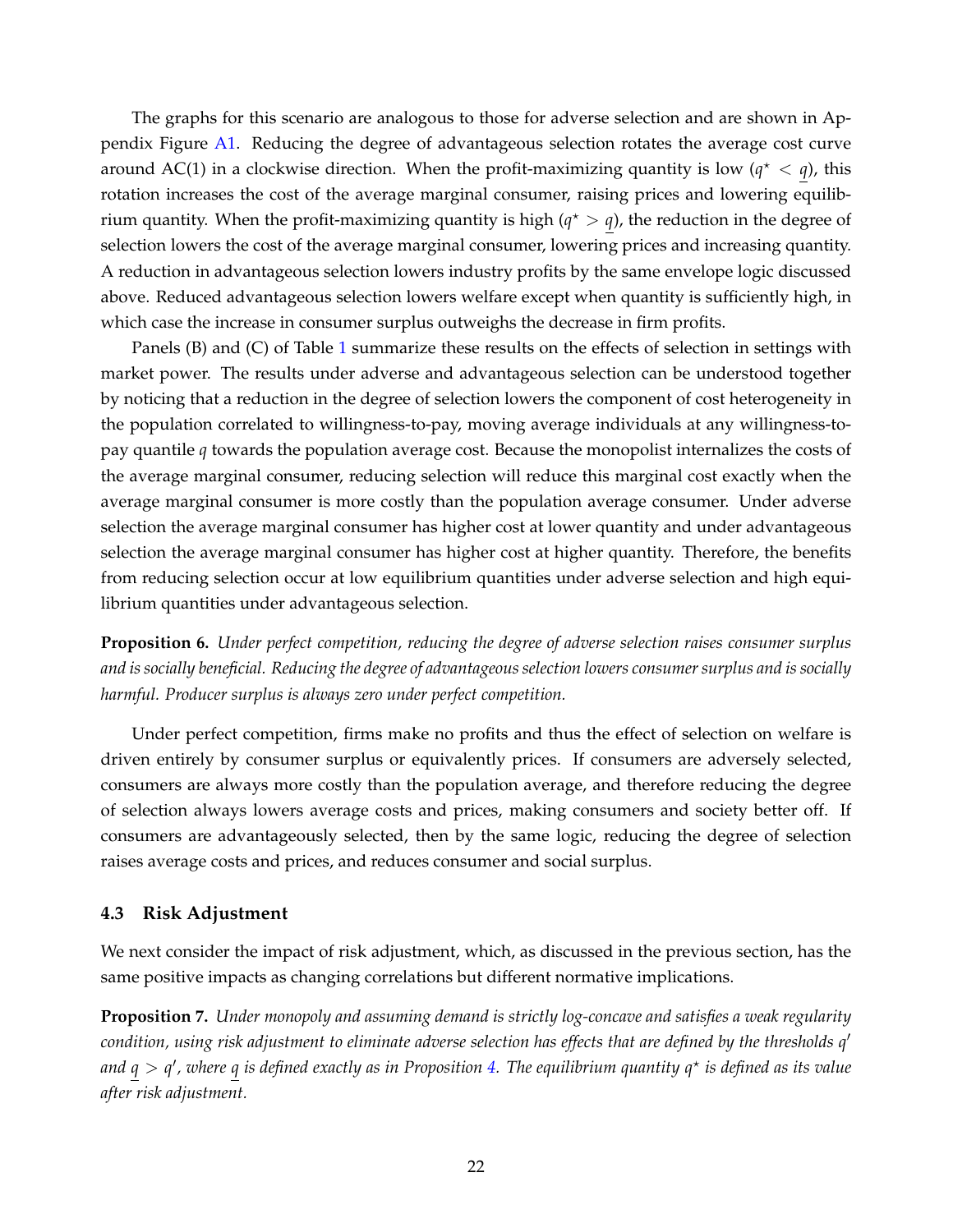<span id="page-24-0"></span>

# **Figure 8:** Risk Adjustment of Adverse Selection Under Monopoly

**Note:** This figure shows the effects of risk adjustment of adverse selection in a market served by a monopolist provider. Panel (A) shows a setting where full risk adjustment reduces price below the original marginal cost, leading to socially excess quantity. Panel (B) shows a setting where full risk adjustment is beneficial but insufficient to achieve the social optimal level of quantity. Panel (C) shows a setting where risk adjustment raises marginal costs perceived by the firm, lowering quantity and social welfare.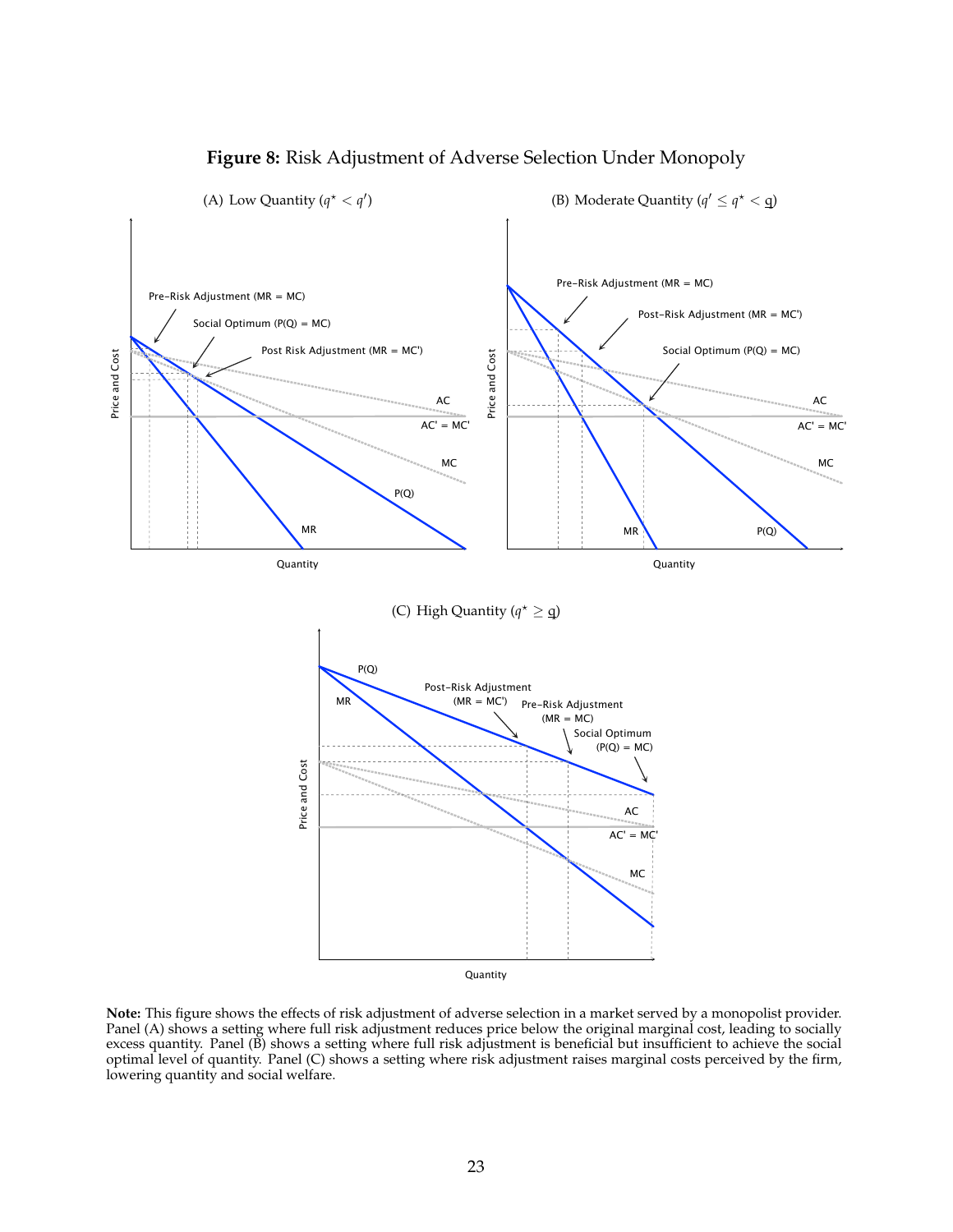- 1. If  $q^* < q'$  then there is an interior optimal quantity of risk adjustment that achieves the socially optimal *quantity. Social welfare is increasing in risk adjustment below this threshold and decreasing above it.*
- 2. If  $q' \leq q^{\star} < q$  then welfare is monotonically increasing in risk adjustment and full risk adjustment achieves the socially optimal quantity if and only if  $q^* = q'$ .
- *3.* If  $q^* \geq q$  *then risk adjustment is weakly socially harmful, and is strictly socially harmful if the inequality is strict.*

*If demand is not log-concave (or violates the regularity condition) it may be that*  $q' = 0$  *so that behavior 1) above is irrelevant or that there are multiple thresholds between 1) and 2), but one or the other always occurs when*  $q^* < q$ .

Figure [8](#page-24-0) graphically depicts these results for the different quantity ranges. The results are also summarized in Panel (A) of Figure [9.](#page-26-0) Social surplus depends on whether quantity is moved towards the socially optimal level under the *original, non-risk adjusted demand and cost curves*. Since monopoly results in too little quantity, risk adjustment that increases quantity is beneficial, so long as it does not increase quantity beyond the socially optimal level.

Panel (A) shows a setting where  $q^* < q'$ . In this case, risk adjustment is initially beneficial, but full risk adjustment reduces price below the original marginal cost, leading to socially excess quantity. Intuitively, this occurs at low quantity because this is where (under log-concavity) the monopoly distortion *MS*(*q* ∗ ) is smallest and where risk adjustment has the biggest effect on reducing perceived marginal costs. Panel (B) shows a setting where  $q' \leq q^\star < q$  and where full risk adjustment is always beneficial but insufficient to achieve the social optimal level of quantity. Indeed, in this setting it would be optimal for the exchange operator to make excess transfers to the firms. Panel (C) shows a setting where  $q^* \geq q$ , and risk adjustment raises marginal costs perceived by the firm, lowering quantity and thereby reducing social welfare.

**Proposition 8.** Under monopoly and assuming that MS' – MC' is globally signed, using risk adjustment to *eliminate advantageous selection has effects that are defined by the thresholds q and q*<sup>00</sup> > *q, where q is defined as in Proposition [5.](#page-21-1) The equilibrium quantity q*? *is defined as its value after risk adjustment.*

- *1. If*  $q^* \leq q$  *then risk adjustment is weakly harmful, and is strictly socially harmful if the inequality is strict.*
- 2. If  $q < q^* \leq q''$  then welfare is monotonically increasing in risk adjustment and full risk adjustment achieves the socially optimal quantity if and only if  $q^* = q''$ .
- 3. If  $q^{\star} > q''$  then there is an interior optimal quantity of risk adjustment that achieves the socially optimal *quantity. Social welfare is increasing in risk adjustment below this threshold and decreasing above it.*

*The threshold q<sup>n</sup>* may equal 1 *in which case the last region irrelevant; this occurs if and only if MC*(1)  $\lt$  $AC(1) + MS(1)$ . If  $MS' - MC'$  is not globally signed there may be back-and-forth between behaviors 2) and *3).*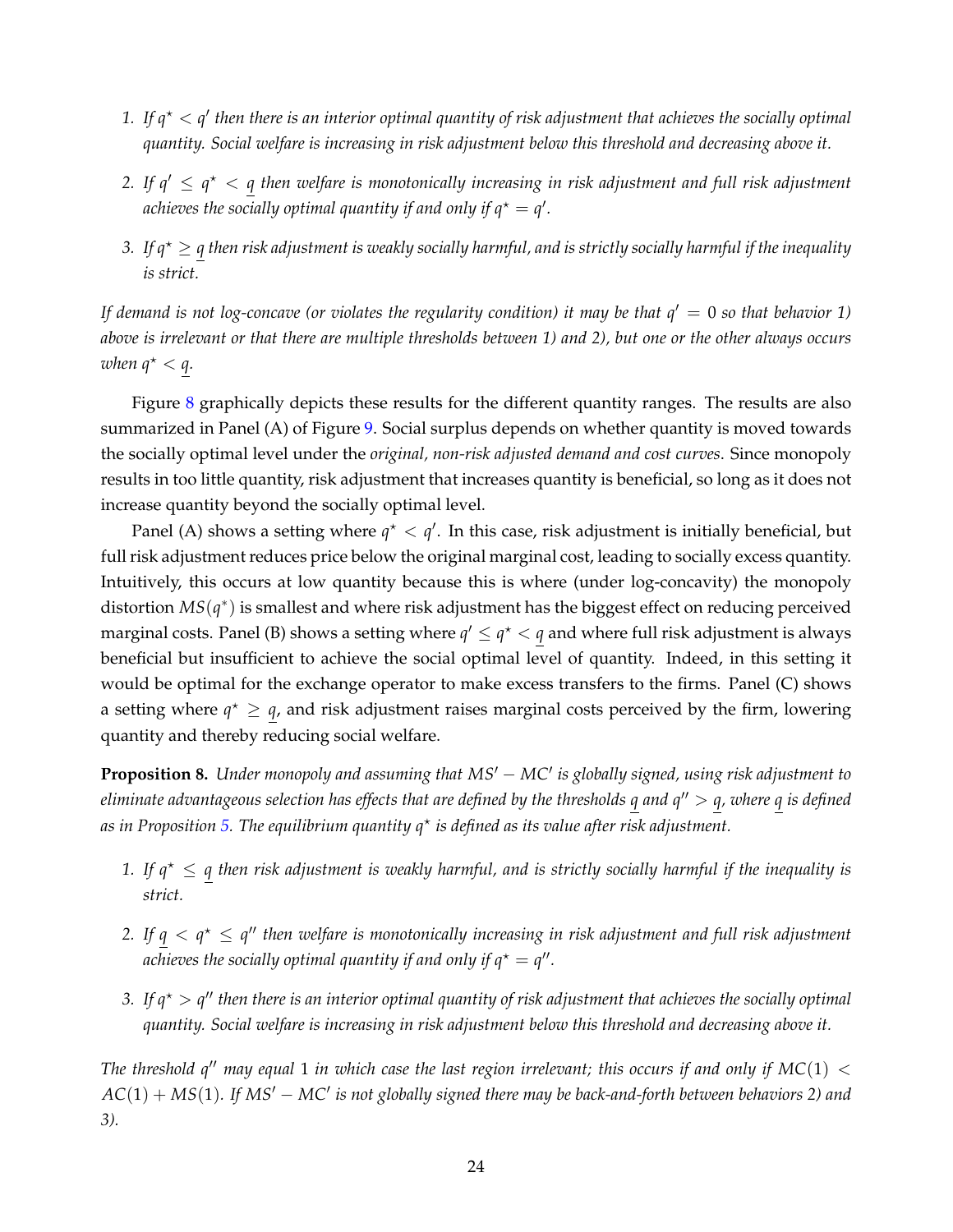### <span id="page-26-0"></span>**Figure 9:** Summary of Welfare Effects of Risk Adjustment Under Monopoly



(A) Risk Adjustment under Adverse Selection

**Note:** This figure summarizes the effects of risk adjustment for different ranges of the post-risk adjustment equilibrium level of quantity  $q^*$ . Panel (A) shows these ranges in an adversely selected market. Panel (B) shows these ranges in an advantageously selected market.

The results under advantageous selection are analogous to those under adverse selection with the regions reversed and are summarized in Panel (B) of Figure [9.](#page-26-0) When  $q^* \leq q$ , quantity is below the socially optimal level and risk adjustment further reduces quantity. When  $q < q^* \leq q''$ , risk adjustment increases quantity but is insufficient to achieve the socially optimal level. When  $q^* > q''$ , there is an intermediate level of risk adjustment that increases quantity to the socially optimal level.

Under perfect competition, some risk adjustment is always beneficial although as before too much risk adjustment can sometimes be detrimental.

**Proposition 9.** *Under perfect competition and either adverse or advantageous selection:*

- If  $q^*$   $\lt q$  *then there is an interior optimal quantity of risk adjustment achieving the socially optimal quantity and social welfare increases in risk adjustment below and decreases in risk adjustment above this threshold.*
- If  $q^* \geq q$  then welfare is strictly increasing in the quantity of risk adjustment. Full risk adjustment *achieves the socially optimal quantity if and only if*  $q^* = q$ *.*

Risk adjustment, at least initially, moves average cost towards marginal cost and thus moves quantity towards the social optimum. However, when  $q^* < q$  it may overshoot. Under adverse selection, this occurs because  $AC(1)$  is below  $MC(q^*)$ . When  $q^* > q$ , even full risk adjustment is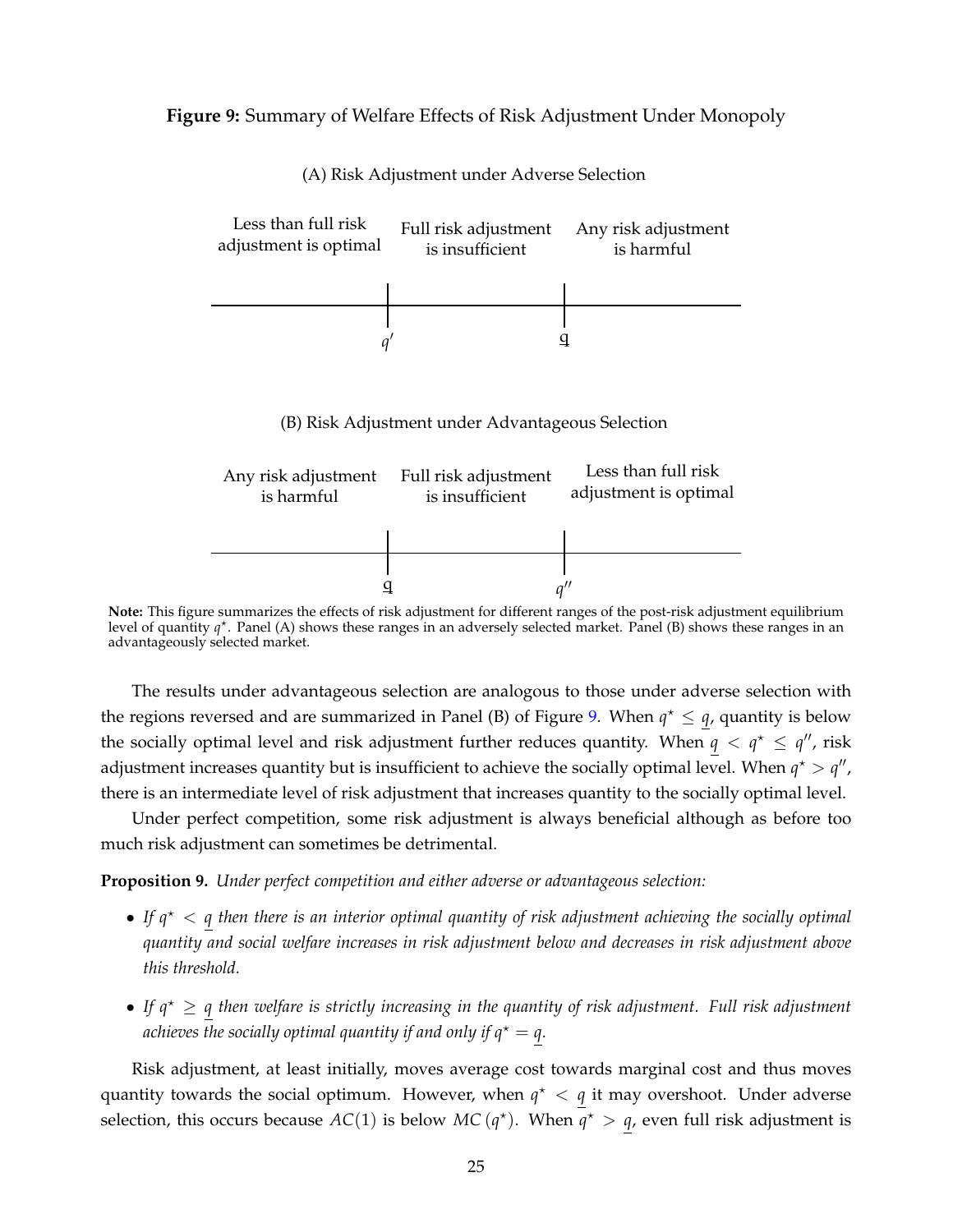insufficient. Under adverse selection, this occurs because  $AC(1)$  is above  $MC(q^*)$ . When  $q^* = q$  then full risk adjustment exactly achieves the socially optimal quantity.

In Subsection [3.3](#page-16-0) we discussed a model where negative risk adjustment ( $\sigma > 1$ ) is possible. Local to a small amount of risk adjustment, negative risk adjustment has precisely the opposite effect of positive risk adjustment. More globally there are various regions in terms of *q* where different effects may occur. In the interests of brevity, rather than cataloging these results, we here simply discuss an example that will prove relevant in our application in Subsection [5.2.](#page-30-0)

Consider negative risk adjustment in the case of monopoly when  $q^* > q$ , so that locally negative risk adjustment is beneficial. If the social optimum involves full coverage (as it will in our application), then any amount of negative risk adjustment is (weakly) beneficial as it always increases quantity. If the social optimum involves partial coverage then there is a socially optimal amount of negative risk adjustment ( $\sigma^\star > 1$ ) that achieves the social optimum and further negative risk adjustment leads to excessive insurance coverage.

# **4.4 Other Forces Impacting Selection**

Correlation and risk adjustment are only two of many forces that impact the extent of selection. Other commonly-discussed factors are changes in consumers' knowledge of their own costs [\(Handel and](#page-41-12) [Kolstad,](#page-41-12) [2014\)](#page-41-12) and changes in the permitted extent of risk-based pricing [\(Finkelstein and Poterba,](#page-41-13) [2006\)](#page-41-13). Unlike the micro-foundations above, these interventions will *not only* result in a change in the cost curves but will also shift the demand curves. In the first case, this is because greater knowledge by consumers of their health risks will shift the distribution of willingness-to-pay for insurance. In the second case, characteristics that are used to price risk can also be used to price discriminate.

Because accounting for such effects requires a different analytical approach than the one we adopt here, we do not treat these forces generally. Instead, we consider specific examples that illustrate possible and plausible cases. First, in Appendix  $B$ , we show the discrimination allowed by risk-based pricing can offset or even reverse the results we derived above about the effects of selec-tion under market power. Second, in Subsection [5.2,](#page-30-0) we use our calibrated model of the insurance market to study the impact of these changes. We find that allowing this price discrimination effect or consumer misinformation actually strengthens our main results, especially our most counterintuitive result that eliminating adverse selection may harm consumers.<sup>[17](#page-27-1)</sup>

# <span id="page-27-0"></span>**5 Applications**

### **5.1 Merger Analysis**

In this subsection we discuss how the results we developed above should change approaches to a classic area of competition policy: the welfare evaluation of a merger. In particular, we examine a

<span id="page-27-1"></span><sup>&</sup>lt;sup>17</sup>However, as discussed in Subsection [5.2,](#page-30-0) price discrimination will typically increase social welfare [\(Fabinger and Weyl,](#page-41-14) [2014](#page-41-14)*a*) and thus will not tend to generate the counter-intuitive social surplus results if one accounts for the payments made by the government for risk adjustment. Poorly informed consumers may reinforce or mitigate this effect depending on how welfare is evaluated.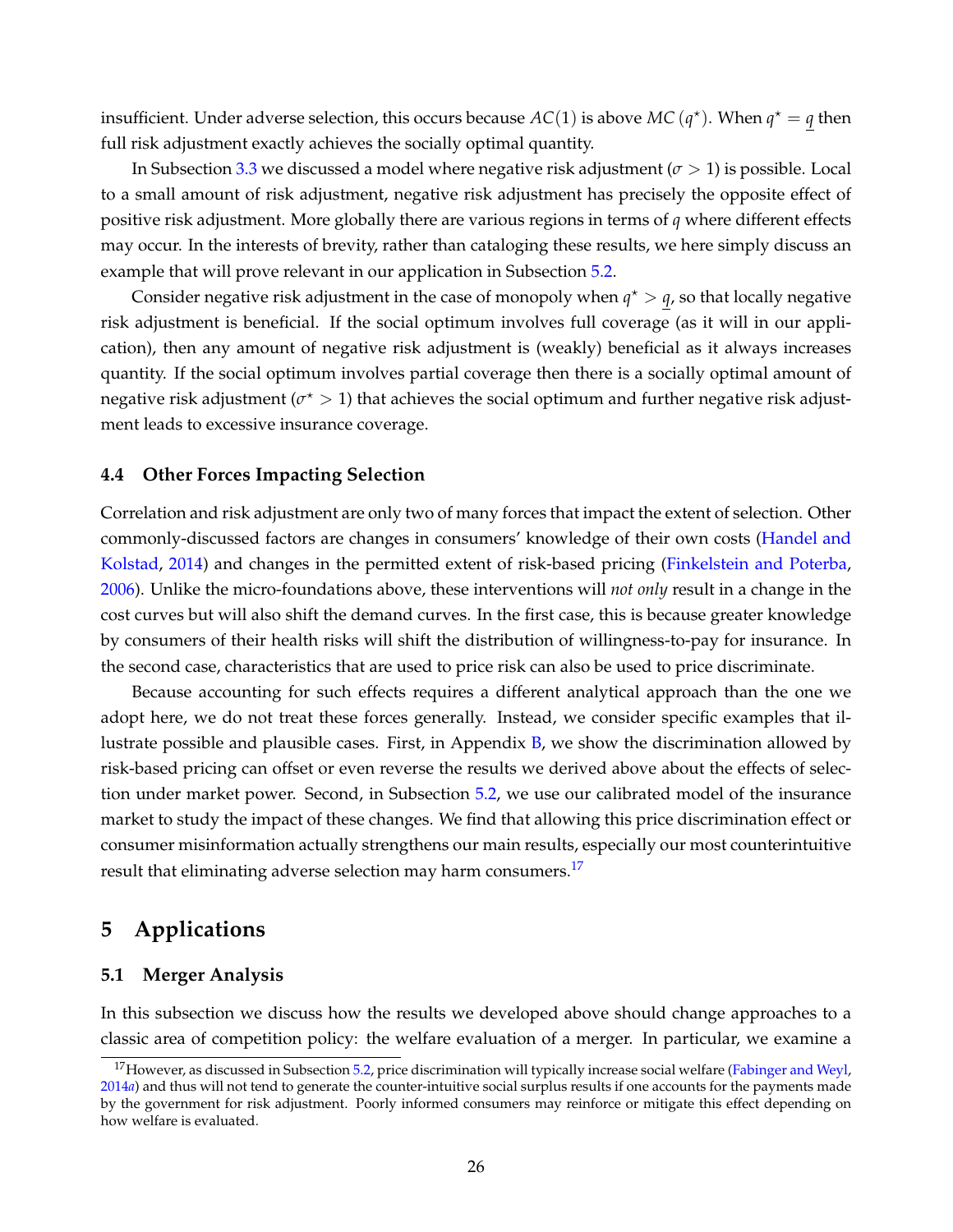number of central principles articulated in the most recent revision of the United States Horizontal Merger Guidelines [\(United States Department of Justice and Federal Trade Commission,](#page-42-1) [2010\)](#page-42-1) and show that many qualitative findings are altered or reversed in an industry with selection.

To facilitate the analysis, we focus on a symmetrically differentiated Bertrand industry in which a potential merger changes the industry from a duopoly to a monopoly. This is not intended to be a realistic applied merger model, but simply to illustrate our argument in the cleanest and simplest case, which has also been emphasized in previous theoretical merger analysis [\(Werden,](#page-43-4) [1996;](#page-43-4) [Farrell](#page-41-15) [and Shapiro,](#page-41-15) [2010](#page-41-15)*a*).

1. *Price-raising incentives are harmful*: A basic principle of merger analysis is that the stronger are firms' incentives to raise prices as a result of a merger, the more suspect antitrust authorities should be of the merger. However, to the extent that the incentive to raise prices is stronger because of selection, rather than because of demand-side substitution patterns, mergers are likely to be more *beneficial* the stronger the incentive to raise prices.

To see this, consider the "first-order" incentive of a firm to raise prices after a merger [\(Farrell](#page-41-15) [and Shapiro,](#page-41-15) [2010](#page-41-15)*a*; [Jaffe and Weyl,](#page-42-13) [2013\)](#page-42-13), or "Upward Pricing Pressure" (UPP), measured by the externality a firm imposes on its rivals when it increases its sales by one (infinitesimal) unit. When a firm increases its sales by one unit, it diverts *D* units from its rivals, where *D* is the aggregate diversion ratio. In a market without selection, the markup associated with this unit is  $M = P - MC$  so that the sale exerts a negative externality on its rivals of  $DM = D(P - MC)$ .

Suppose we naïvely calculate this object in a selection market. In a market with selection, the marginal cost perceived by an individual firm is

$$
\widehat{MC}(q) = \sigma(D(q)AC(q) + [1 - D(q)]MC(q)) + (1 - \sigma)AC(1),
$$

so one would then compute

$$
DM = D(P - \widehat{MC}) = (P - \sigma [DAC + (1 - D) MC] - (1 - \sigma)AC(1)),
$$

where we have dropped arguments when possible for notational simplicity.

In selection markets, this term does not capture the externality imposed by a firm on it rivals. Instead, our assumption that switching consumers are representative of all consumers and have costs given by *AC* means that the incremental profit from this unit is  $P - \sigma AC - (1 - \sigma)AC(1)$ and the sale creates a negative externality on rivals of  $D[P - \sigma AC - (1 - \sigma)AC(1)]$ . As a result, the relevant UPP in selection markets is

UPP in Selection Markets = 
$$
D [P - \sigma AC - (1 - \sigma)AC(1)] =
$$
  
=  $D (P - \sigma [DAC + (1 - D) MC] - (1 - \sigma)AC(1)) + \sigma D (1 - D) (MC - AC)$   
= Standard UPP +  $\sigma D (1 - D) (MC - AC)$ ,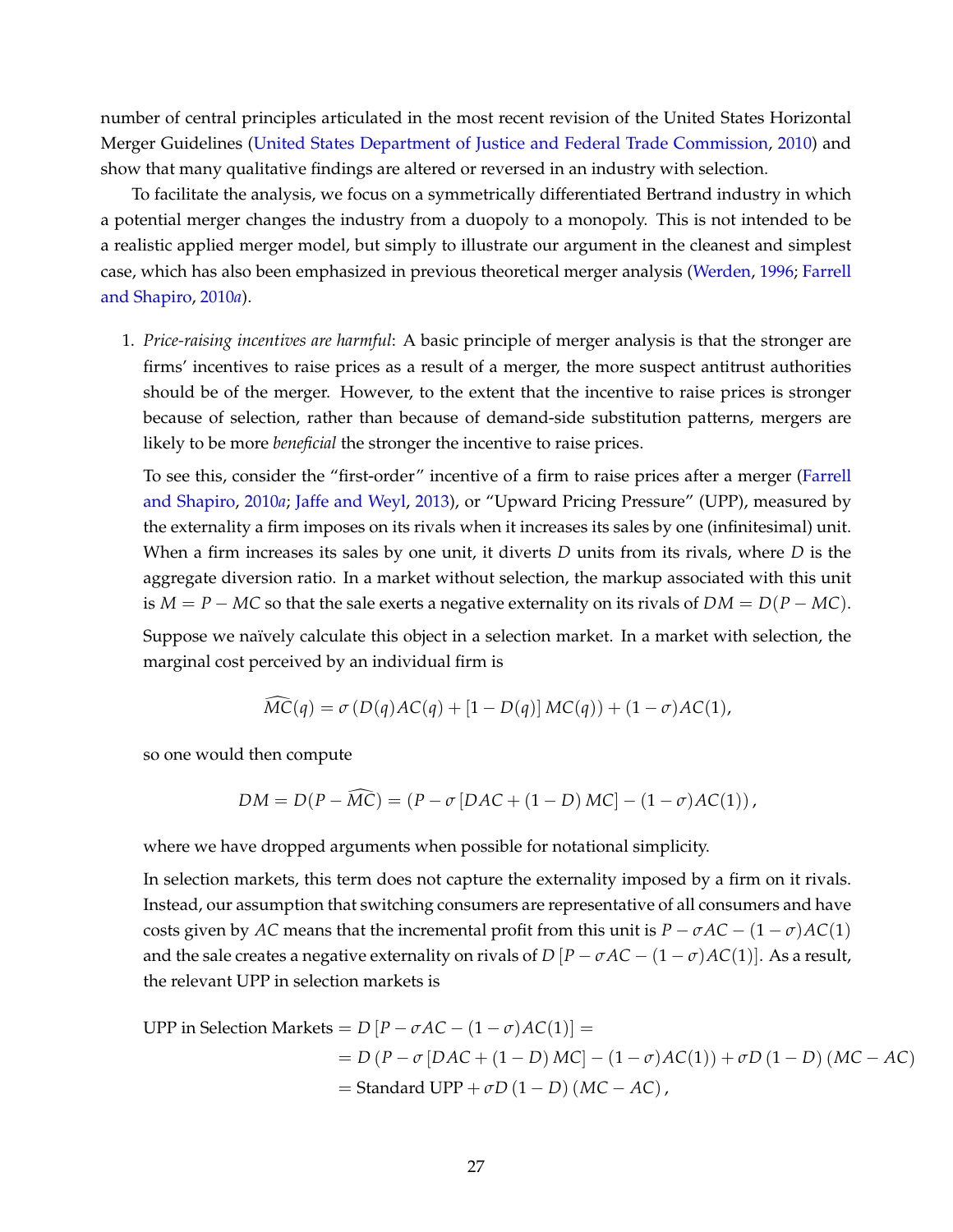which is the standard measure plus an additional term  $\sigma D(1 - D)(MC - AC)$ .

It is this additional term which reverses the standard logic. Increased advantageous selection (larger  $\sigma$  when  $MC > AC$ ) creates more upward pricing pressure, yet is precisely the setting where market power can be a desirable check on cream-skimming externalities. Conversely, greater adverse selection (raising  $\sigma$  when  $MC < AC$ ) reduces upward pricing pressure but, at the same time, is the setting where market power is most harmful because it further distorts the incentive to price above marginal cost. Thus, to the extent that it is selection rather than changes in *D* or *M* that generate upward pricing pressure, a merger is actually *most desirable* when pricing pressure is large rather than small. For the rest of this subsection, we assume  $\sigma = 1$ .

2. *Competition-reduction is harmful*: A second principle of merger analysis is when the merging firms' products are close substitutes, antitrust authorities should be suspect of the merger. However, in settings with *advantageous selection*, mergers between firms producing highly substitutable products are exactly the settings in which there may be too much competition and increases in market power may be beneficial.

This point can be seen using the UPP framework discussed above. In standard analysis, a larger value of *D* suggests the merger is more problematic because it leads to a larger value of  $UPP = D(P - MC)$ . However, recall that  $D = 1 - \theta$  and that under advantageous selection social surplus is inverse-U-shaped in market power. Thus if *D* is sufficiently small, and as a  ${\rm result} \theta = 1 - D$  is larger than the optimal level  $\theta^*$ , the resulting merger will further increase  $\theta$ above its optimal level, and always be harmful. And if *D* is very large, and as a result  $\theta = 1 - D$ is smaller than  $\theta^*$ , the resulting merger will reduce cream-skimming externalities, and may be desirable. Thus, while under adverse selection the standard intuition is still valid, under advantageous selection mergers may be socially beneficial (absent other efficiencies) if and only if *D* is large enough.

3. *Marginal costs should be used to calculate markups*: A third principle of merger analysis is that a firm's marginal cost, rather than average cost, should be used to assess the incentive they will have to raise prices upon merging. However, in selection markets, recall that the valid UPP is  $D(P - AC)$  and not  $D(P - [DAC + (1 - D)MC])$ . Thus, if we want to use the simple formula suggested by [Farrell and Shapiro](#page-41-15) [\(2010](#page-41-15)*a*) to calculate UPP, we should use *average cost not marginal cost* to calculate firms' markups.

This result is partly an artifact of our assumption that firms have additive costs across consumers, which is analogous to firms having linear (i.e., constant marginal) costs in a standard market. Accounting for firm-level (dis)economies of scale from forces other than selection would require an adjusted notion of marginal cost. Nonetheless, even in this case, firm-level marginal costs would be inappropriate for predicting UPP. And, if selection is the primary source of non-linear cost, average cost will be more accurate in predicting UPP than the standard notion of marginal cost.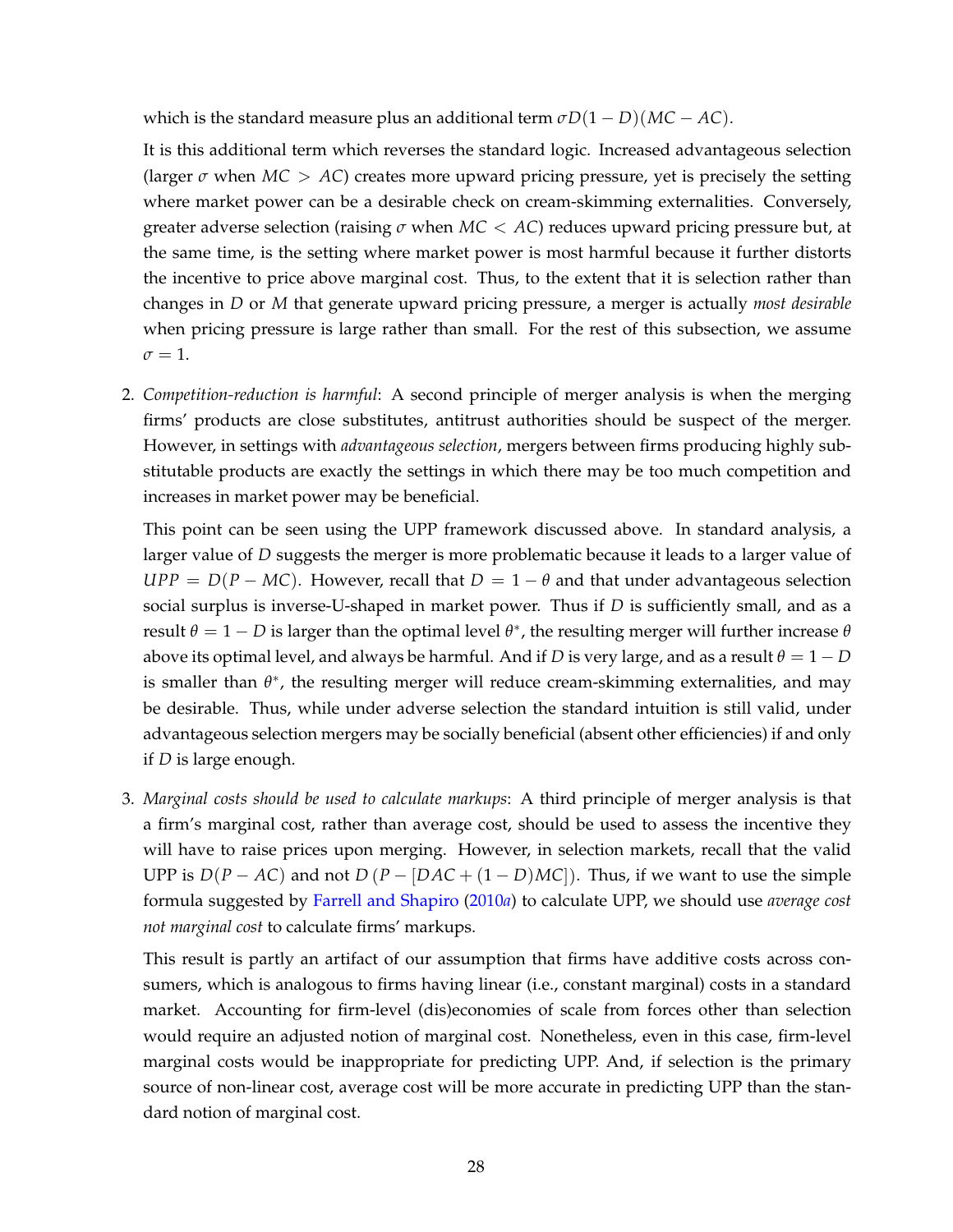4. *Demand data is preferable to administrative data*: As a result of the focus on marginal costs, demand side data is often preferred to administrative data to evaluate the impact of a potential merger [\(Nevo,](#page-42-14) [2001\)](#page-42-14). The reason is that marginal costs are hard to measure from firm administrative data [\(Laffont and Tirole,](#page-42-15) [1986\)](#page-42-15). Therefore, a standard approach to measuring marginal costs suggested by [Rosse](#page-42-16) [\(1970\)](#page-42-16) is to use demand-side data to estimate the firm's markup and recover marginal costs from first-order conditions. For example, [Nevo](#page-42-14) backs out markups from a structural model of pricing of cereals and uses these to conduct a merger analysis [\(Nevo,](#page-42-17) [2000\)](#page-42-17). However, in markets with selection, the demand-driven approach identifies the markup in

$$
D(P - [DAC + (1 - D)MC])
$$

and not the relevant markup over average cost needed to calculate  $D(P - AC)$ . Indeed, in selection markets, demand data is insufficient, and it is necessary to have administrative data that reveals *P* and *AC* to calculate valid UPP. This implies that the administrative data obtained in recent studies of selection markets (cf. [Einav, Finkelstein and Levin,](#page-41-4) [2010\)](#page-41-4) are likely to be useful not only for the measurement of selection but also for antitrust policy.

Our discussion above focuses on the lowest-hanging fruit that can be derived from extending the canonical model. Many other standard antitrust intuitions, both within and beyond merger policy, should be reexamined in markets where selection is an important concern.

### <span id="page-30-0"></span>**5.2 Health Insurance**

In this subsection, we return to the calibrated model of health insurance choice, introduced in Section [2.](#page-4-3) In additional to quantifying the effects of risk adjustment on welfare, we also examine the effects of other polices that could be used to impact selection, such as risk-based pricing and decision-aides that could change a consumer's knowledge of their costs under a given health plan.

#### **5.2.1 Calibrated Model**

We build a model of health insurance choice that matches key features of the U.S. employer-sponsored health insurance market., focusing in particular on individual health plans with a duration of one year. We assume that consumers are expected utility maximizers with constant absolute risk aversion (CARA) preferences. Consumers are heterogeneous in their absolute risk aversion, denoted *α*, and their health-type, denoted *λ*, which we assume are jointly log-normally distributed according to

$$
\ln \alpha \sim \mathcal{N}\left(\left[\begin{array}{c} \mu_{\alpha} \\ \mu_{\lambda} \end{array}\right], \left[\begin{array}{cc} V_{\alpha} & \rho_{\alpha,\lambda}\sqrt{V_{\alpha}V_{\lambda}} \\ \rho_{\alpha,\lambda}\sqrt{V_{\alpha}V_{\lambda}} & \sqrt{V_{\lambda}} \end{array}\right]\right)
$$

.

Consumers with health-type *λ* are exposed to a distribution of shocks with realized values *c*. We assume that consumers health type and health outcomes are jointly log-normally distributed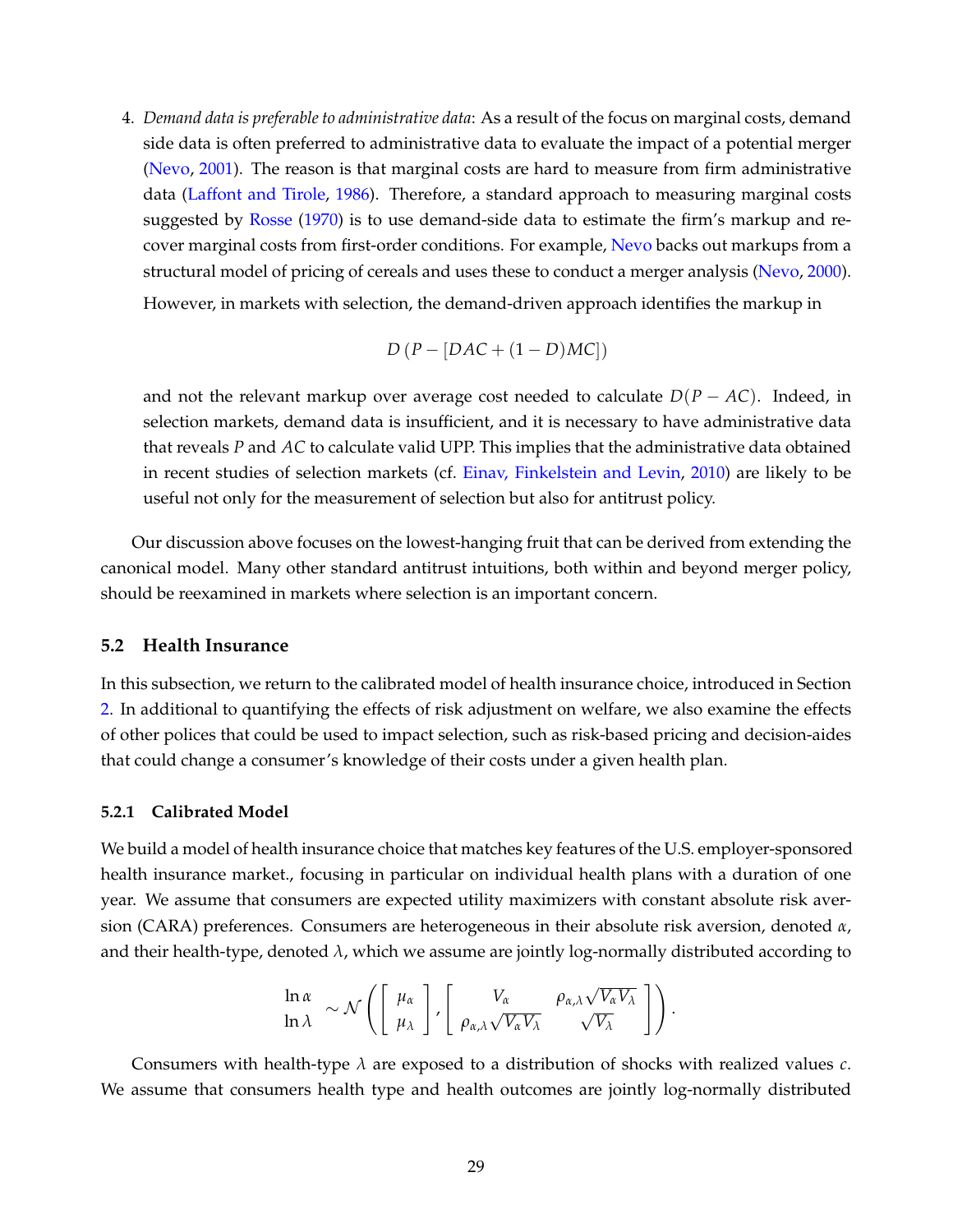according to

$$
\ln \lambda \quad \sim N\left(\begin{bmatrix} \mu_{\lambda} \\ \mu_c \end{bmatrix}, \begin{bmatrix} \sqrt{V_{\lambda}} & \rho_{\lambda,c}\sqrt{\sigma_{\lambda}\sigma_c} \\ \rho_{\lambda,c}\sqrt{V_{\lambda}V_c} & \sqrt{V_c} \end{bmatrix}\right).
$$

This implies that a consumer's realized health risk, conditional on their health-type, is distributed according to

$$
\ln c |\ln \lambda \sim \mathcal{N}\left(\mu_c + \sqrt{\frac{V_c}{V_{\lambda}}}\rho_{\lambda,c} [\ln \lambda - \mu_{\lambda}] \cdot \sqrt{1 - \rho_{\lambda,c}^2 V_c}\right).
$$

The choice set of health plans is meant to resemble those offered by a large firm. There are a number of symmetrically differentiated high-quality plans, such as Health Maintenance Organization (HMO) or Preferred Provider Organization (PPO) plans, which are supplied by private insurance companies, and have premiums determined by market forces. We define the outside option as a low-quality plan, which is provided by the employer and has a premium fixed at zero. This is a reasonable characterization of many High Deductible Health Plans (HDHP), which tend to be "selfinsured," meaning that the employer bares the medical cost risk, and have administratively set at premiums that are typically zero or a nominal amount.<sup>[18](#page-31-0)</sup>

As discussed in Subsection [3.3,](#page-16-0) we can fit our model to this setting by defining the products in the market as the movement from the baseline to the high-quality plan. Let *P* be the incremental premium of the high quality plan ( $\tilde{P} - P_0$ ), and let the functions  $c_H = \kappa_H(c)$  and  $c_L = \kappa_L(c)$  describe a consumer's out-of pocket costs under the high- and low-quality plans. The willingness-to-pay *v* for moving to the high-quality plan is the value that equates the consumer's expected utility with the high-quality plan to that with the outside option, defined implicitly by

$$
\mathbb{E}_c[u(-\kappa_H(c)-v)|\alpha,\lambda]=\mathbb{E}_c[u(-\kappa_L(c))|\alpha,\lambda].
$$

Consumers purchase the high-quality plan if and only if their willingness-to-pay is greater than the premium  $(q = 1 \iff v \ge P)$ . The distribution of willingness-to-pay provides us with inverse demand and marginal revenue curves for the industry according to the standard identities.<sup>[19](#page-31-1)</sup>

To model industry costs, we assume that the employer pays the private plans the baseline riskadjusted subsidy for each consumer, that is one equal to that consumer's expected costs in the lowquality plan. Average costs perceived by the high-quality providers are then  $AC(q) = \mathbb{E}_c [c - \kappa_H(c) | v \geq P(q)]$  –  $\mathbb{E}_c [c - \kappa_L(c)|v \ge P(q)]$  and marginal costs are  $MC(q) \equiv AC'(q)q + AC(q)$ . As shown in Section [3,](#page-10-0) equilibrium price for the high-quality plan is determined by Equation [2:](#page-15-0)

$$
P(q) = \theta MS(q) + \left[\theta MC(q) + (1 - \theta)AC(q)\right]
$$

<span id="page-31-0"></span><sup>&</sup>lt;sup>18</sup>In the KFF EHBS, 56% of HDHP are self-insured. Twenty-three percent of HDHP are free, and 56% require employee payments of less than \$50 per month.

<span id="page-31-1"></span><sup>&</sup>lt;sup>19</sup>Viz.  $Q(p) = \mathbb{P}(v \ge p)$ ,  $P(q) = Q^{-1}(p)$  and  $MR(q) = P(q) + P'(q)q$ .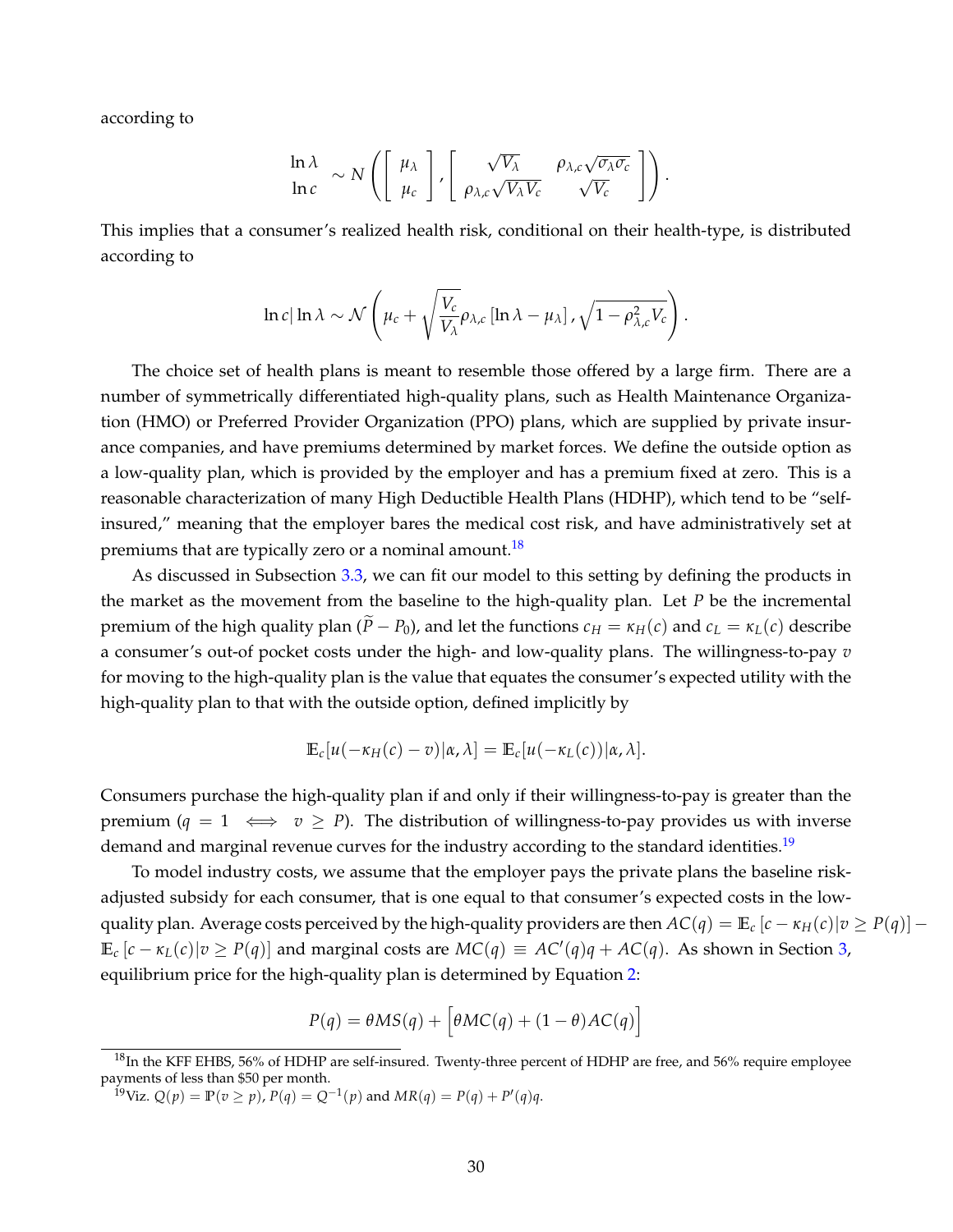where  $\theta$  indexes the degree of competition and we normalize  $\sigma = 1$  to the baseline degree of selection in our calibration.

**Calibration.** We calibrate the distributions of risk aversion using values from the literature and the distribution of health types and medical spending using values from the 2009 Medical Expenditure Panel Survey (MEPS). Table [2](#page-33-0) summarizes the exact calibrated variables. Below we discuss the calibrated values in more detail.

- *Risk aversion (α).* We calibrate the distribution of absolute risk aversion to the values estimated by [Handel, Hendel and Whinston](#page-41-5) [\(2014\)](#page-41-5), which are identified using over-time variation in the choice set of health insurance plans offered to employees at a large firm. These values are similar to those estimated by [Cohen and Einav](#page-40-13) [\(2007\)](#page-40-13). The mean value of  $\alpha = 0.000439$  implies indifference between a 50-50 gamble for {\$100, −\$96} and \$0 with certainty.
- *Realized costs (c).* We calibrate the distribution of realized medical costs *c* to match the population mean and standard deviation of medical spending for non-elderly individuals in the 2009 MEPS, excluding individuals with coverage from a public program such as Medicaid. The mean level of spending for this sample is \$3,139 and the standard deviation in \$10,126.
- *Health-type (λ).* To calibrate the degree of private information, we assume that consumers knowledge of their future health costs is the same as that which can be predicted by standard risk adjustment software.<sup>[20](#page-32-0)</sup> The 2009 MEPS provides information on individual's Relative Risk Scores, which is calculated using the Hierarchical Clinical Classification (HCC) model that is also used to risk adjust Medicare Advantage payments.
- *Correlation between risk aversion and health-type*  $(\rho_{\alpha,\lambda})$ . We assume that risk aversion and health risk are uncorrelated in the population. This is probably a reasonable assumption given the diverging estimates of the sign of this correlation in the literature.
- *Correlation between realized costs and health-type (ρλ*,*<sup>c</sup> ).* Following our model, we estimate the correlation  $\rho_{\lambda,c}$  with a regression of log realized health costs on the log Relative Risk Score, where both variables are normalized by subtracting the mean and dividing by the standard deviation. We estimate a coefficient of  $\rho_{\lambda,c} = 0.498$ . This estimate, combined with information on the mean and standard deviation of the Relative Risk Scores and realized costs, allows us to simulate the joint distributions of *λ* and *c*.
- *Cost-sharing*  $(\kappa_H(c)$  *and*  $\kappa_L(c)$ *).* We calibrate the cost-sharing of the high-quality plan to cover 90% of the cost of medical care in the population on average, known as a 90% actuarial value (AV) plan. This is the level of coverage provided by a "platinum" plan on an Affordable Care Act (ACA) Health Insurance Marketplace. We calibrate the low-quality plan to have an 60% AV,

<span id="page-32-0"></span><sup>&</sup>lt;sup>20</sup>This assumption follows standard practice in the literature [\(Handel,](#page-41-8) [2012;](#page-41-8) [Handel, Hendel and Whinston,](#page-41-5) [2014\)](#page-41-5) and is supported by the finding from [Bundorf, Levin and Mahoney](#page-40-6) [\(2012\)](#page-40-6) of little private information conditional on an industry standard measure of predicted health risk.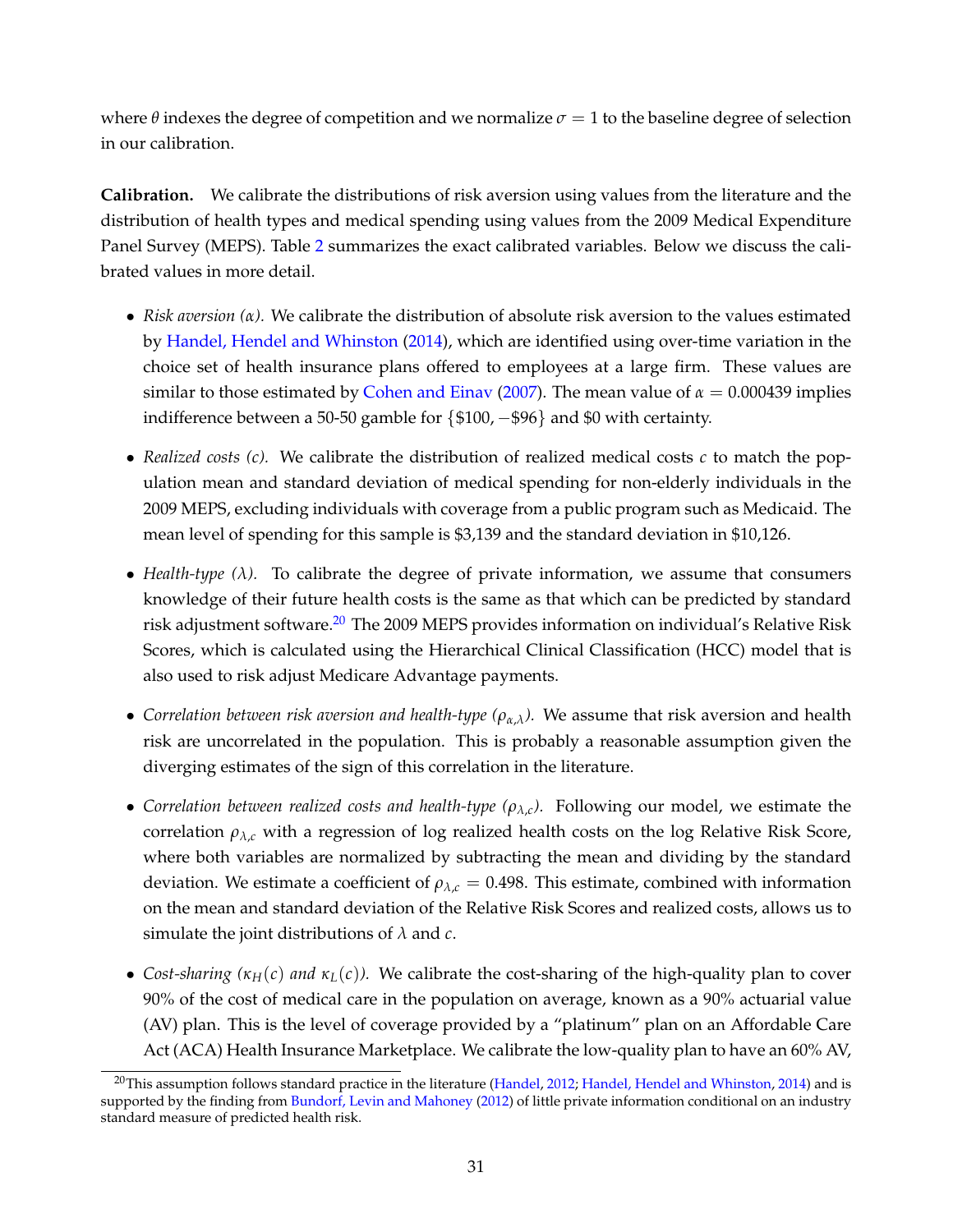which is typical for an HDHP, and would qualify as a "bronze" plan on an ACA Marketplace. The AV 90% plan has no deductible, 10% co-insurance, and an \$8,000 out-of-pocket maximum. The AV 60% plan has a \$500 deductible, 40% coinsurance, and an \$8,000 out-of-pocket maximum.

• *Market power* (*θ*). We calibrate the level of market power to  $\theta = 0.5$ . This corresponds to Cournot competition with two high-quality plans. While this is significantly higher than the representative values we discussed in Subsection [2.1,](#page-4-4) we focus on this value for two reasons. First, in the EHBS, less than 1% of firms offer more than two non-HDHP options; thus the market-wide concentration indices derived from [Dafny, Duggan and Ramanarayanan](#page-40-5) [\(2012\)](#page-40-5)'s data may understate effective market power. Second, with greater market power our results are more visible. However, as we showed above for the case of risk adjustment, they are qualitatively true even with lower market power.

<span id="page-33-0"></span>

| Parameter | Description                              | Mean                  | Std. Dev.             | Note                                                                                                                                                  |
|-----------|------------------------------------------|-----------------------|-----------------------|-------------------------------------------------------------------------------------------------------------------------------------------------------|
| $\alpha$  | Absolute risk aversion                   | $4.39 \times 10^{-4}$ | $6.63 \times 10^{-5}$ | Estimates of absolute risk<br>aversion from Table 3<br>of Handel, Hendel and<br>Whinston (2014).                                                      |
| $\lambda$ | Privately known health type              | 0.979                 | 1.378                 | Values for Relative Risk<br>Score (HCC, Private) in<br>the 2009 MEPS.                                                                                 |
| C         | Realized medical spending                | \$3,139               | \$10,126              | Realized medical spend-<br>ing for the non-elderly<br>population without pub-<br>lic insurance in the 2009<br>MEPS.                                   |
| $\rho$    | Correlation of $\ln \lambda$ and $\ln c$ | 0.498                 |                       | Estimated from a regres-<br>sion of normalized log re-<br>alized medical spending<br>on normalized log Rela-<br>tive Risk Scores in the 2009<br>MEPS. |

# **Table 2:** Calibration Values for Health Insurance Model.

**Note:** This table lists the calibrated values used in the health insurance model and their sources.

#### **5.2.2 Results**

Figure [10](#page-35-0) shows the calibrated model graphically. Panel (A) shows the baseline equilibrium with the degree of selection that results from the calibration ( $\sigma = 1$ ). Panel (B) shows the equilibrium from an alternative calibration where we keep the demand curve unchanged and reduce the variation of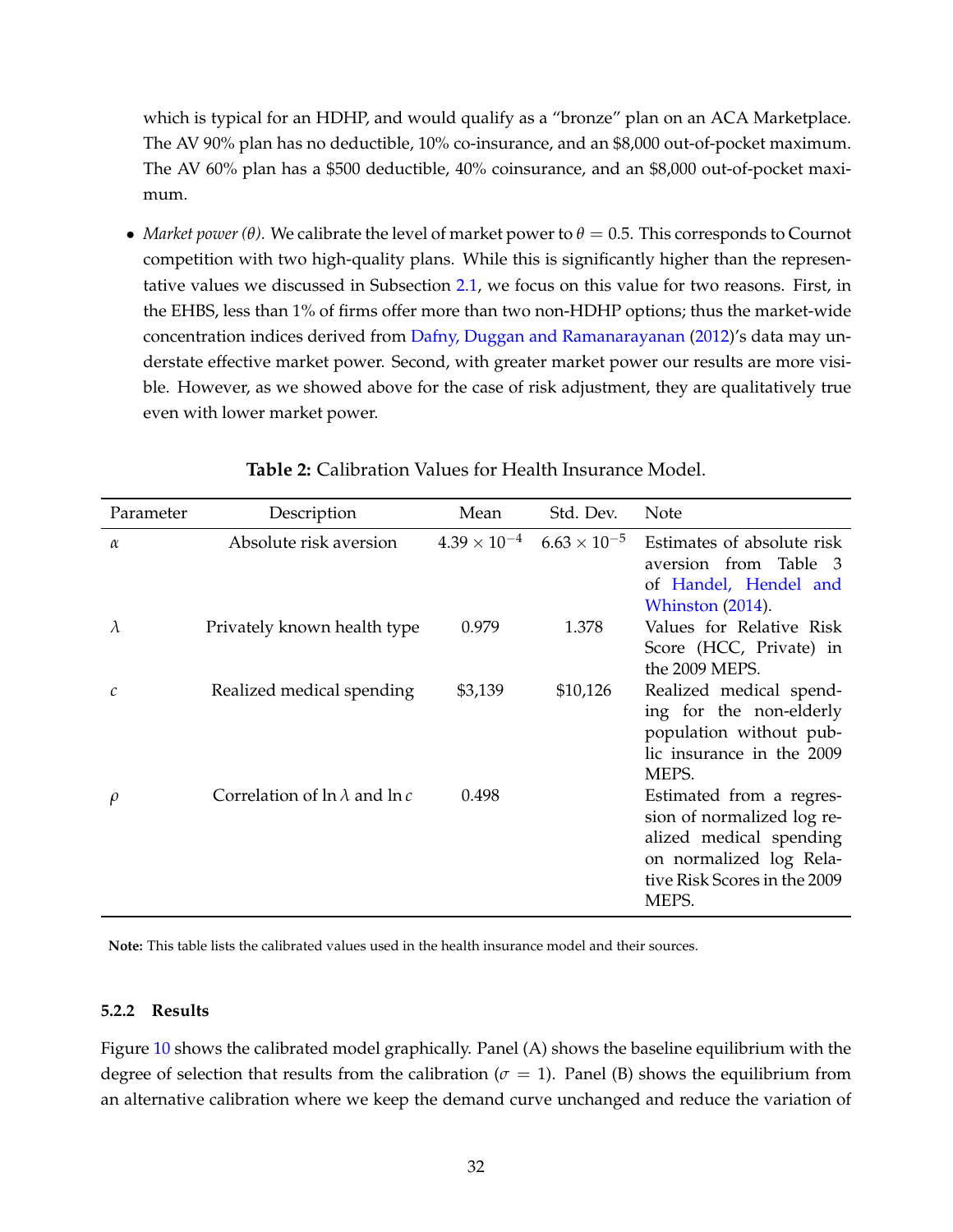health type  $\lambda$ , holding constant population average costs under the insurance contract.<sup>[21](#page-34-0)</sup> Because demand is that same and there is less variation in costs, this exercise implements the same reduction in the degree of correlation between willingness-to-pay and costs that we explored theoretically. Panel (C) shows the equilibrium where an exchange operator implements full risk adjustment ( $\sigma = 0$ ) so that consumers have constant marginal costs equal to the population average. Panel (D) shows an equilibrium with partial negative risk adjustment: in particular the exchange operator risk adjusts subsidies by an equal and opposite amount to the full risk adjustment payments ( $\sigma = 2$ ).<sup>[22](#page-34-1)</sup>

In the baseline scenario with no risk adjustment, premiums are \$1,790 and 79.6% of the population purchases a high-quality plan. Because marginal costs are below average population costs at this equilibrium, reducing the degree of correlation increases the cost of the marginal consumer, raising premiums to \$1,820 and reducing quantity to 78.7%. Eliminating selection by means of perfect risk adjustment further raises the price and reduces the quality provided by the market. Negative risk adjustment, on the other hand, reduces premiums to \$1,682 and raises quantity to 84.1%.

Table [3](#page-36-0) examines the normative implications of these counterfactuals. All values are presented as a percentage of the first best total surplus under the baseline scenario. Under the baseline scenario, shown in the first column, imperfect competition and selection combine to reduce total surplus to 85.7% of the first best level. Producers capture slightly less than half of this surplus, while employees capture the remainder. By raising prices, reduced correlations, shown in the second column, lowers employee surplus by 1.4 percentage points of the total surplus at the social optimum. Profits increase by 3.7 percentage points due to the lower costs of providing coverage, more than offsetting the decline in employee surplus and raising total surplus provided by the market. These results are consistent with Proposition 4 in the setting where optimal quantity takes a high, but not very high, value (i.e.,  $\overline{q} > q^* > q$ ).

Full risk adjustment, shown in column 3, exacerbates the effects of reducing correlations on employee surplus. Relative to the baseline scenario, full risk adjustment reduces employee surplus by 12.5 percentage points and increases profits by 9.0 percentage points of first best total surplus. Moreover, implementing full risk adjustment requires the employer to run a deficit equal to 8.9 percentage points of the optimized social surplus. Negative risk adjustment, shown in column 4, has the opposite effect, raising combined employee-employer surplus by 13.2 percentage points and reducing producer surplus by 8.1 percentage points relative to the baseline level. Thus, the calibrated results indicate that risk adjustment has the counterintuitive effect of reducing surplus for employees and surplus provided by the market, as described in Proposition 7 in settings where the optimal quantity is high (i.e.,  $q^* > q$ ).

Segmenting the market, shown in the fifth column, not only allows prices to reflect cost differences across employees but also allows the insurance companies to price-discriminate by charging different markups to different market segments. It, therefore, does not correspond cleanly to our pure

<span id="page-34-0"></span> $21$ Because of the non-linearity of the insurance contract, holding constant population average costs under the insurance contracts requires us to adjust the mean population cost.

<span id="page-34-1"></span><sup>&</sup>lt;sup>22</sup>Full negative risk-adjustment ( $\sigma = 3$ ) has even more extreme effects in the same direction, but violates our stability conditions and thereby creates some unnecessary expositional challenges.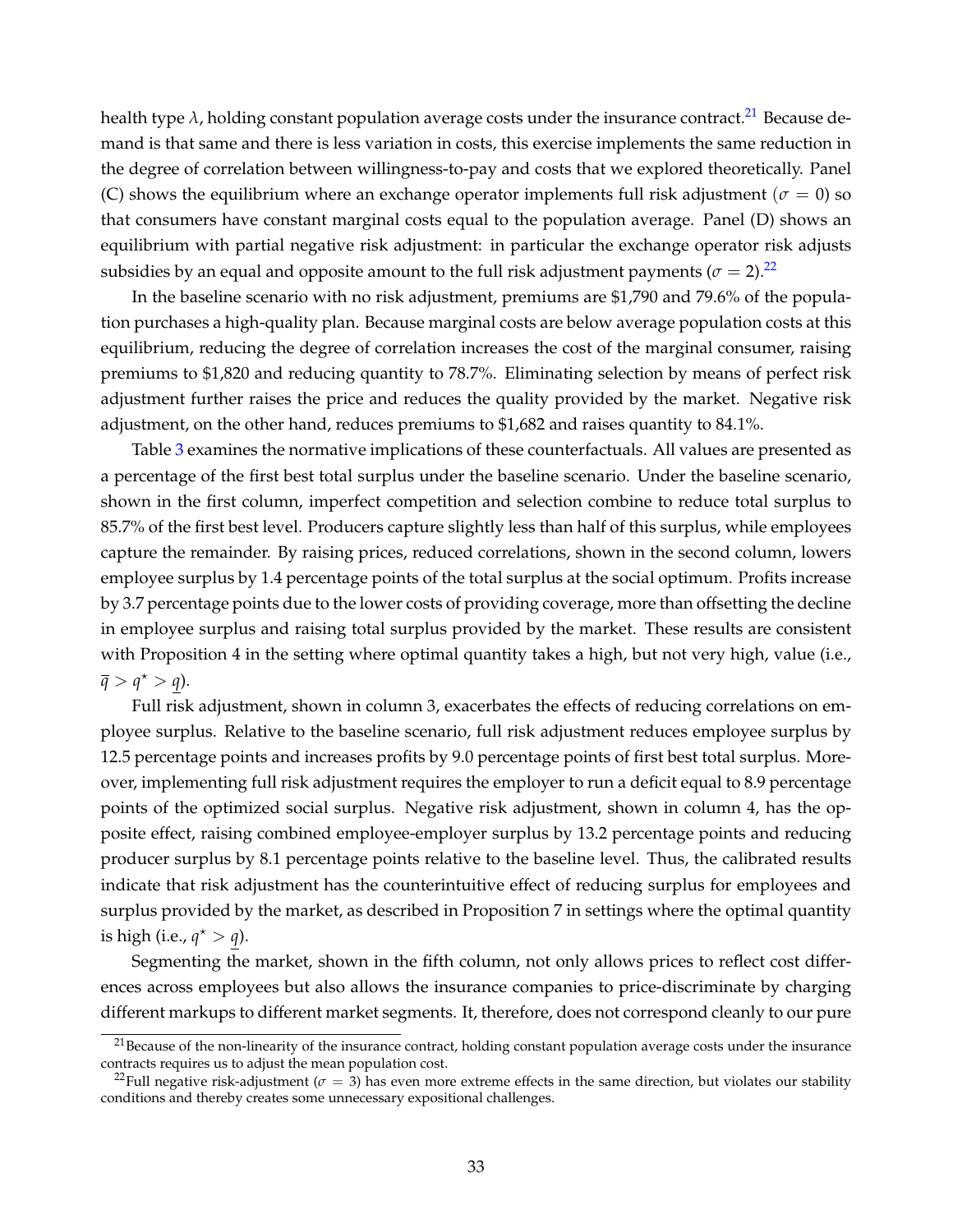<span id="page-35-0"></span>

# **Figure 10:** Reduced Adverse Selection in Health Insurance Model

**Note:** This figure shows the effects of different amounts of adverse selection in the calibrated health insurance model. Panel (A) shows the baseline equilibrium ( $\sigma = 1$ ). Panel (B) shows a scenario where the demand curve is unchanged but there is a lower correlation between willingness-to-pay and marginal costs. Panel (C) shows an equilibrium with full risk adjustment so that marginal costs are constant in the population ( $\sigma = 0$ ). Panel (D) shows negative risk adjustment of an equal and opposite amount to the full risk adjustment payments ( $\sigma = 2$ ).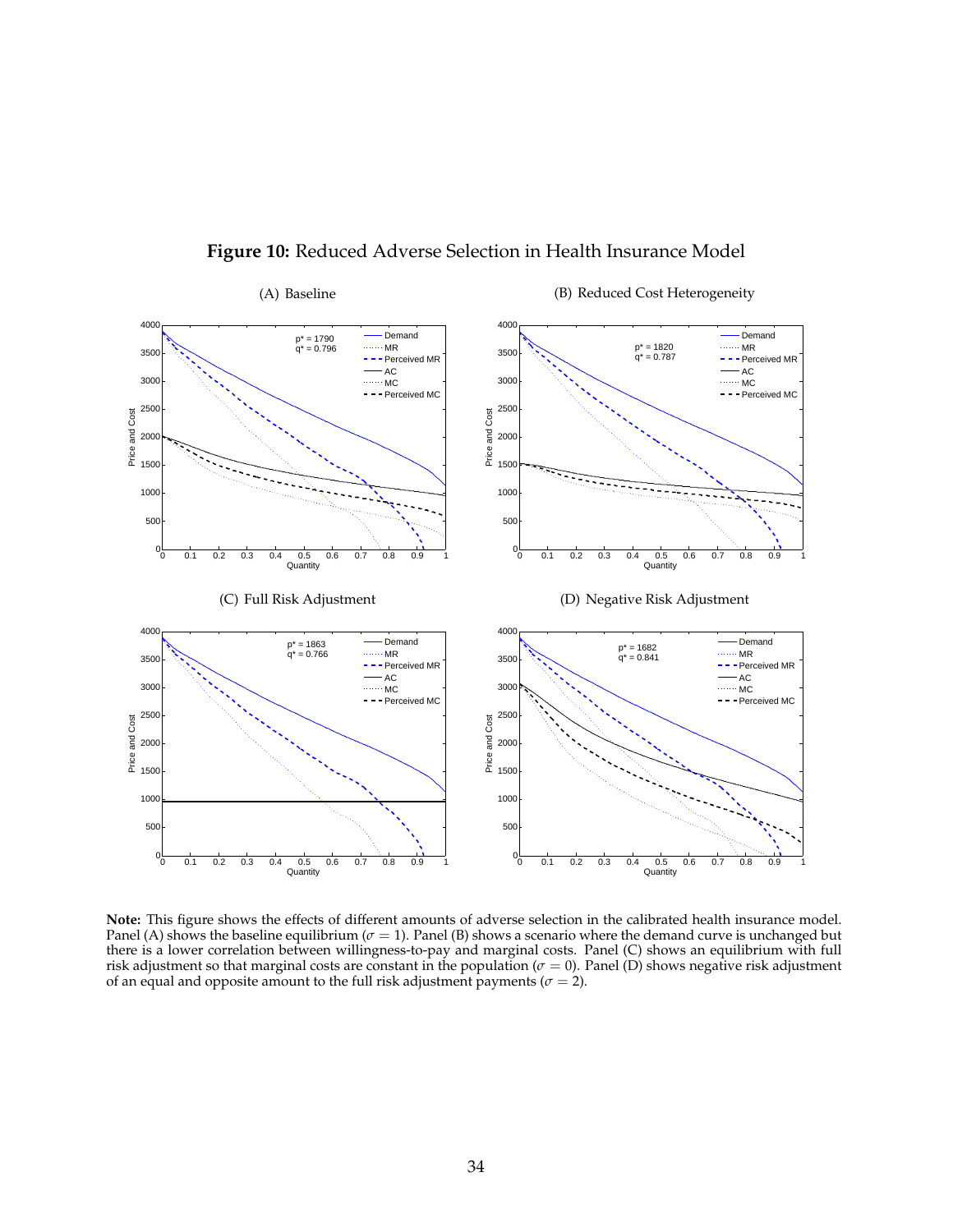<span id="page-36-0"></span>

|                                   | Percent of First Best Total Surplus |                               |                                |                             |                     |
|-----------------------------------|-------------------------------------|-------------------------------|--------------------------------|-----------------------------|---------------------|
|                                   | <b>Baseline</b>                     | Reduced Cost<br>Heterogeneity | <b>Full Risk</b><br>Adjustment | Negative Risk<br>Adjustment | Segmented<br>Market |
| Employee + Employer Surplus 49.6% |                                     | 48.3%                         | $37.1\%$                       | 62.8%                       | 32.1%               |
| <b>Employee Surplus</b>           | 49.6%                               | 48.3%                         | $45.9\%$                       | $55.4\%$                    | 32.1%               |
| <b>Employer Surplus</b>           | $0.0\%$                             | $0.0\%$                       | $-8.9\%$                       | $7.4\%$                     | $0.0\%$             |
| Producer Surplus                  | $36.0\%$                            | 39.8%                         | $45.0\%$                       | 27.9%                       | $67.2\%$            |
| <b>Total Surplus</b>              | 85.7%                               | 88.1%                         | 82.1%                          | $90.7\%$                    | 99.3%               |

#### **Table 3:** Welfare Effects of Reducing Adverse Selection

**Note:** This table shows the welfare effects of reducing the degree of adverse selection in the calibrated health insurance model. The first column shows welfare under the baseline equilibrium ( $\sigma = 1$ ). The second column shows welfare in a scenario where the demand curve is unchanged but there is a lower correlation between willingness-to-pay and marginal costs. The third column shows welfare with full risk adjustment ( $\sigma = 0$ ). The fourth column shows negative risk adjustment of an amount equal and opposite in sign to full risk adjustment ( $\sigma = 2$ ). The fifth column shows welfare when the market is segmented into four quartiles based on consumer health type *λ*. All values are presented as a percentage of the first best total surplus in the baseline scenario.

cost-side parameter  $\sigma$ . To implement segmentation we partition the distribution of  $\lambda$  into quartiles and allow the firms to charge the profit-maximizing price to each market thus defined. Appendix Figure [A2](#page-56-0) shows plots which depict equilibrium price and quantity in each segment.

We find that the segmented markets have essentially no selection (a more-or-less flat cost curve) so that the results under segmentation reflect the elimination of selection as well as any price discriminatory effects. Segmentation reduces employee surplus by 17.5 percentage points of the optimized total surplus, which is more than the decline under full risk adjustment. The reduced selection combined with the ability to price discriminate raises profits by a substantial 31.2 percentage points of the optimized total surplus. Total surplus from the market is within 1 percentage point of first best level, but the incidence is significantly skewed, with producers capturing more than two-thirds of the surplus generated by the market. This suggests that employers' reluctance to adopt risk-based pricing may not only be due to legal restrictions and concerns about reclassification risk [\(Handel,](#page-41-5) [Hendel and Whinston,](#page-41-5) [2014\)](#page-41-5), but may also stem from the more familiar concern that allowing for price discrimination would transfer significant surplus from employees to insurance companies.

These findings on risk adjustment and risk-based pricing are far from universal. As discussed in Section [4,](#page-18-0) eliminating selection may raise or lower consumers and social surplus, and the same is famously true of the price discriminatory effects of market segmentation [\(Aguirre, Cowan and Vick](#page-40-14)[ers,](#page-40-14) [2010\)](#page-40-14). However, in our calibrated model, (i) eliminating selection with risk adjustment and (ii) allowing price discrimination have similar qualitative effects: Both reduce employee surplus while increasing insurer profits, with an effect on total welfare that is determined by which effect is dominant.

We also use the model to examine the effect of a change in correlations that would result from a change in consumer perceptions about the distribution of risk they face. For instance, an insurancechoice decision-aide might reduce misperceptions of costs and therefore increase the degree of selec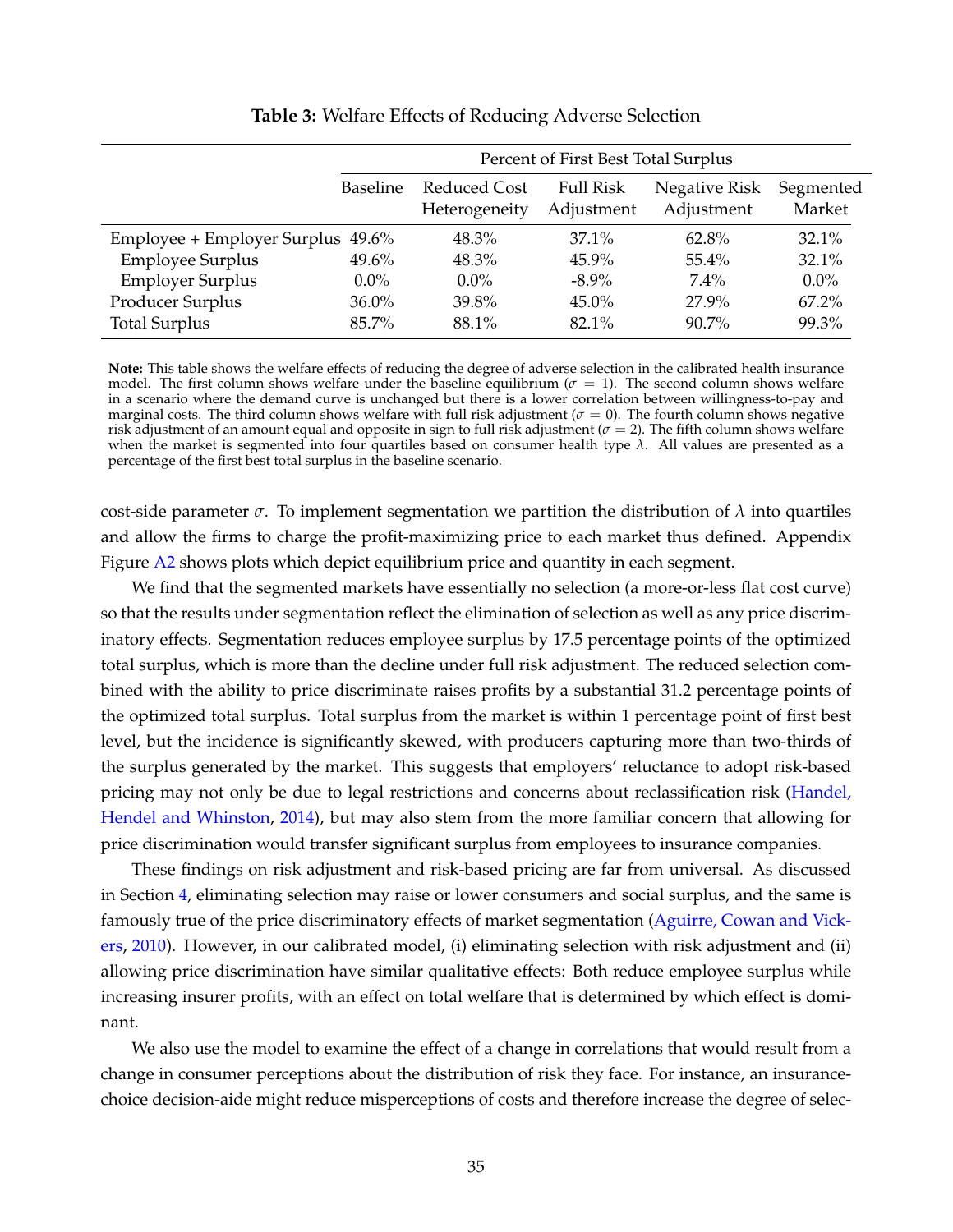tion in the market. We model this potential misperception by generating a perceived health-type  $\lambda$ that is jointly log-normally distributed with a consumer's actual health-type  $\lambda$  with correlation  $\rho_{\lambda,\hat\lambda} .$ We calculate equilibria where willingness-to-pay is determined by the consumer's perceived health type while costs are determined by the consumer's actual health type. We calculate surplus under perceived demand, which might be relevant if consumers are never de-biased of their misperceptions, and under the actual demand curve. Appendix Figure [A3](#page-57-0) plots the equilibrium allocations generated by the perceived demand and marginal cost curves for different values of  $\rho_{\lambda,\hat{\lambda}}.$ 

<span id="page-37-0"></span>

|                         | Correlation Between Perceived and Actual Risk |                                    |                                  |
|-------------------------|-----------------------------------------------|------------------------------------|----------------------------------|
|                         | $\rho_{\lambda,\hat{\lambda}}=1$              | $\rho_{\lambda,\hat{\lambda}}=0.5$ | $\rho_{\lambda,\hat{\lambda}}=0$ |
| Price                   | 1,754                                         | 1,825                              | 1,846                            |
| Quantity                | 81.3%                                         | 66.4%                              | 66.1%                            |
| <b>Employee Surplus</b> |                                               |                                    |                                  |
| Perceived Risk          | 51.5%                                         | $2.2\%$                            | $1.6\%$                          |
| Actual Risk             | 51.5%                                         | $-4.8\%$                           | $-11.9%$                         |
| Producer Surplus        | 35.5%                                         | $40.2\%$                           | 44.4%                            |
| <b>Total Surplus</b>    |                                               |                                    |                                  |
| Perceived Risk          | 87.0%                                         | $42.4\%$                           | 45.9%                            |
| <b>Actual Risk</b>      | 87.0%                                         | 35.4%                              | 32.5%                            |

**Table 4:** Welfare Effects of Misperception of Health Risk

**Note:** This table shows the effect of a reduction in correlation that would result from consumer misperceptions of their health risks, modeled by allowing consumers' perceived and actual health type to be jointly log-normally distribution with correlation parameter  $\rho_{\lambda,\hat{\lambda}}$ . The first column shows the setting where perceptions are fully accurate  $(\rho_{\lambda,\hat{\lambda}}=1)$ , the second column where perceptions are partially correlated ( $\rho_{\lambda,\lambda} = 0.5$ ), and the third column where perceived health risk is completely uncorrelated with the truth ( $\rho_{\lambda\hat{\lambda}}=0$ ). We show employee and total surplus under the demand curves that result from the perceived health risk and actual health risk distributions. All values are presented as a percentage of the first best total surplus in the baseline scenario where perceptions are fully accurate.

Table [4](#page-37-0) shows the results of this exercise. The first column shows the setting where perceptions are fully accurate ( $\rho_{\lambda,\hat{\lambda}}=1$ ). The second column shows a setting where consumers have perceptions that are partially correlated with true health risk ( $\rho_{\lambda,\lambda} = 0.5$ ). The third column shows a setting where perceived health risk is completely uncorrelated with the truth ( $\rho_{\lambda \hat{\lambda}} = 0$ ). As above, the welfare values are shows as a percent of the optimized total surplus.

Reducing the correlation between perceived and actual health risk has the effect of decreasing the degree of selection in the market, as shown in Appendix Figure [A3.](#page-57-0) This means that, similar to the results above, increased misperceptions raise price and reduce quantity in the market, even under the demand curves that result from perceived risk.<sup>[23](#page-37-1)</sup> Employee surplus is even lower, and social surplus actually falls, under actual demand curves, since the misperceptions create an allocative inefficiency in who receives insurance coverage. This pushes against the argument, made in a perfectly competitive environment, that nudging (improving information) can hurt consumers by exacerbating the degree of selection [\(Handel,](#page-41-8) [2012\)](#page-41-8) and helps justify employer efforts to help employees optimize their

<span id="page-37-1"></span><sup>&</sup>lt;sup>23</sup> Increasing misperceptions raises producer surplus, suggesting that policy efforts to de-bias consumers through decision aides may be opposed by the insurance industry.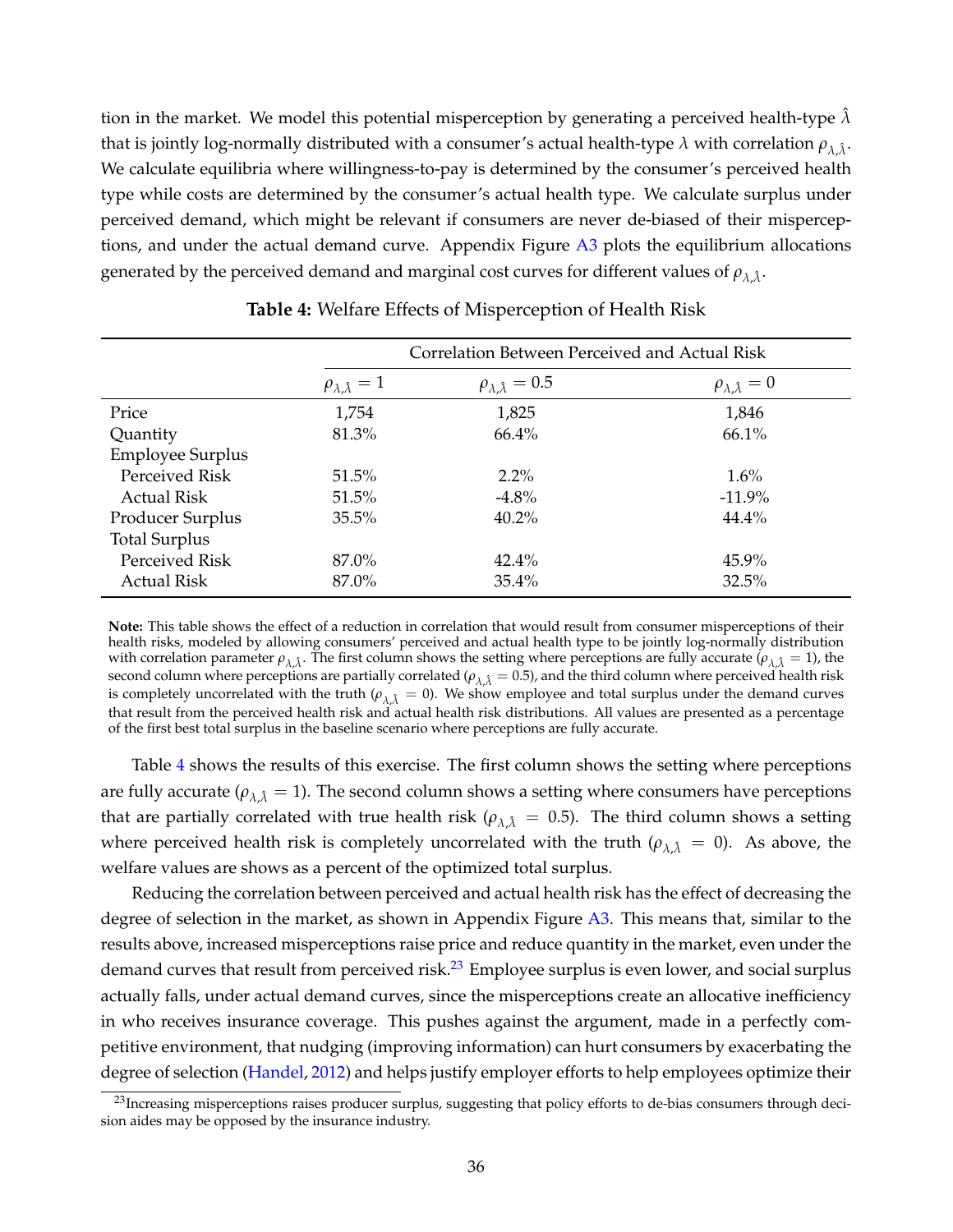health plan choice.

### <span id="page-38-0"></span>**5.3 Consumer Lending**

We assess the potential for excess competition in consumer lending by using EJL's model of subprime auto lending, which they calibrate to proprietary data from a large firm. In their model, consumers have preferences over the down-payment *d* and monthly loan-payments required to payoff the total price *p* of the car. Costs to the firm depend on whether the consumer defaults on their loan, and conditional on default, how many payments are made prior to default and the recovery value of the car.

We apply our framework to this setting by modeling the down-payment as the "price" of the product, holding fixed the total size of the loan the consumer takes out and owes in the future. We think this choice is appropriate for two reasons. First, consumers are substantially more sensitive to down-payments than other characteristics of the loan.<sup>[24](#page-38-1)</sup> Second, EJL consider a model with no savings so that the lender's future revenue from a borrower depends only on her type and the amount of her loan. Thus holding fixed the loan size when changing the down-payment is the only formulation consistent, in their model, with our assumption that the cost of a consumer depends only on her type and not on the price she is charged.

The market is adversely selected if lower down-payments, which increase quantity, decrease average default rates, and thereby lower costs ( $AC'(q) < 0$ ). The market is advantageous selected if lower down-payments raise the average probability of default  $(AC'(q) > 0)$ .

We recover the demand curve and degree of selection as *perceived by the firm* by considering the effects of small increase in the down-payment *d* holding fixed the size of the loan *l* = *p* − *d* for the modal car in the data.<sup>[25](#page-38-2)</sup> Demand is highly sensitive to the down-payment with a purchase elasticity of -0.63. There is considerable advantageous selection, with the marginal borrower with respect to the down-payment defaulting 79% of the time relative to a default rate of 59% among average borrowers.

We assess the potential for socially excess competition by calculating the *social markup* as a function of industry competition. The social markup is defined as the difference between the equilibrium price and the social marginal cost for the marginal borrower:

$$
Social Markup = P - MC = \theta MS + (1 - \theta) [AC - MC].
$$

When the social markup is positive, there is too little equilibrium quantity and social surplus is increasing as the market becomes more competitive. When the social markup is negative, there is too much equilibrium quantity, and greater market power would improve social welfare.

The parameters of the social markup function can be recovered from the estimates of demand and selection perceived by the firm, which following the notation in Section [3](#page-10-0) are indicated with a "hat." Because of our symmetry assumption, average costs for the industry are equal to those perceived

<span id="page-38-1"></span> $24$ Using the same data, [Adams, Einav and Levin](#page-40-15) [\(2009\)](#page-40-15) find that consumers are indifferent between a \$100 increase in the down-payment and a \$3,000 increase in the total amount borrowed.

<span id="page-38-2"></span><sup>&</sup>lt;sup>25</sup>The modal car has a down-payment of \$1,000 and a loan size of \$10,000.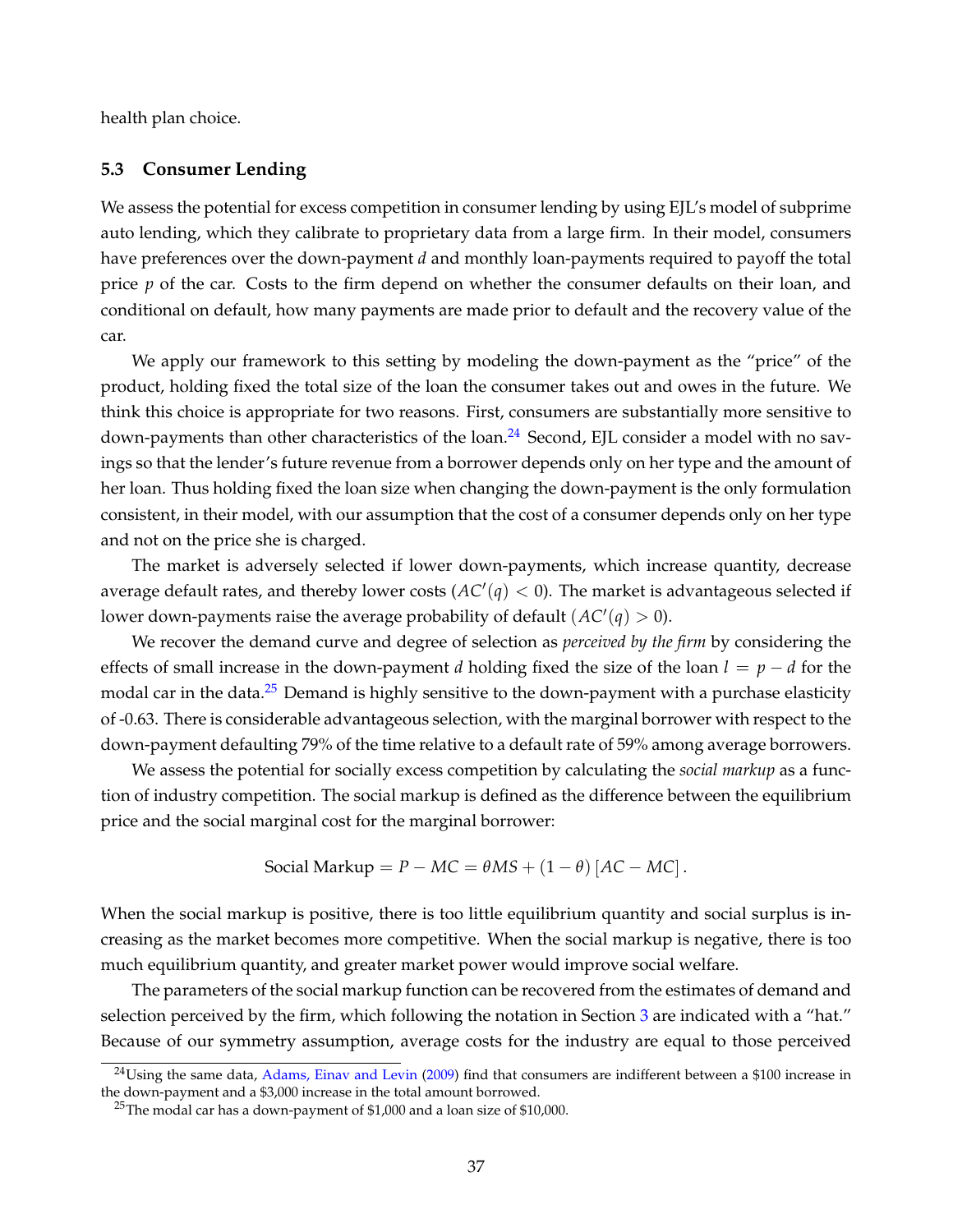by the firm:  $AC = \widehat{AC}$ . We can recover industry marginal costs for a given  $\theta$  by rearranging the formula for perceived marginal costs to yield  $MC = \frac{MC-(1-\theta)AC}{\theta}$ .<sup>[26](#page-39-1)</sup> We can similarly recover industry marginal surplus from perceived marginal surplus from the perspective of a single firm:  $MS = \frac{1}{\theta} \widehat{MS}$ , where  $\widehat{MS} = \frac{p}{\widehat{\epsilon}}$  $\frac{b}{\epsilon}$  and  $\epsilon$  is the absolute value of the lender's residual demand elasticity. Figure [4](#page-9-0) in Section [2](#page-4-3) plots the social markup thus calculated as a function of the degree of competition. There is a large negative social markup at reasonable levels of competition, with an implied subsidy by \$4,462 when  $\theta = 0.2$ , suggesting that high levels of market power may be desirable.

# <span id="page-39-0"></span>**6 Conclusion**

This paper makes three contributions. First, we propose a simple but general model nesting a variety of forms of imperfect competition in selection markets. Second, we derive from this model several basic, yet often counter-intuitive, comparative statics. Third, we show the empirical and policy relevance of these comparative statics by applying them to merger policy and calibrated models of health insurance and subprime auto lending.

Our work here suggests several directions for future research. We have shown calibrated and empirical examples where the counter-intuitive comparative statics we derived are relevant. However, it is not clear how prevalent such examples are or the breadth with which the issues we raise are first-order in determining optimal competition or selection policy. Further empirical research is important to investigate this question.

We have also focused on a small number of policy instruments: merger policy, risk adjustment, cost-based pricing and consumer information campaigns. While these may be the most canonical policies for addressing selection and market power, many others, such as price controls and restraints on exclusive dealing, play an important role. Investigating the effect of market power on the first policy and selection on the second would be informative.

Finally our paper contributes to a growing literature, surveyed by [Weyl](#page-43-2) [\(2014\)](#page-43-2), that connects issues of contemporary interest to classical price theory. While we primarily used this connection to draw out the implications of contemporary interest, our results also have implications for the classical theory of regulation of natural monopolies. In particular, our monopoly and competition models correspond, respectively, to an unregulated monopoly and one bound to average cost pricing. To the best of our knowledge, the welfare comparison of these cases in a region of a monopoly's cost curve where cost is increasing (corresponding to advantageous selection) have not been explored in previous literature.

<span id="page-39-1"></span><sup>&</sup>lt;sup>26</sup>The formula for perceived marginal costs is  $\widehat{MC} = \theta MC + (1 - \theta)AC$ .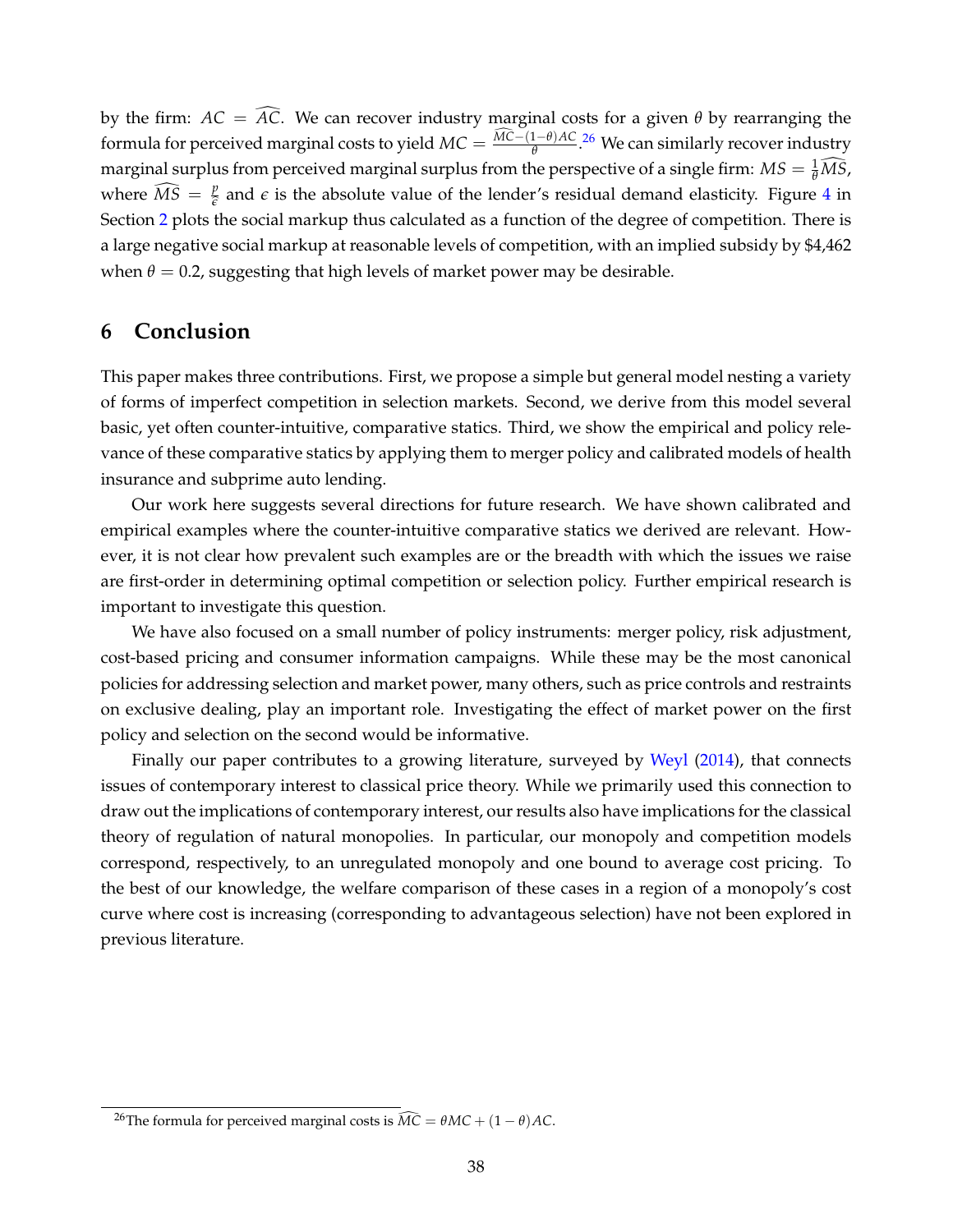# **References**

- <span id="page-40-15"></span>**Adams, William, Liran Einav, and Jonathan Levin.** 2009. "Liquidity Constraints and Imperfect Information in Subprime Lending." *American Economic Review*, 99(1): 49–84.
- <span id="page-40-14"></span>**Aguirre, Iñaki, Simon George Cowan, and John Vickers.** 2010. "Monopoly Price Discrimination and Demand Curvature." *American Economic Review*, 100(4): 1601–1615.
- <span id="page-40-10"></span>**Akerlof, George A.** 1970. "The Market for "Lemons": Quality Uncertainty and the Market Mechanism." *Quarterly Journal of Economics*, 84(3): 488–500.
- <span id="page-40-9"></span>**Anderson, Simon P., André de Palma, and Jacques-François Thisse.** 1992. *Discrete Choice Theory of Product Differentiation.* Cambridge, MA: MIT Press.
- <span id="page-40-1"></span>**Bresnahan, Timothy F.** 1989. "Empirical Studies of Industries with Market Power." In *Handbook of Industrial Organization*. Vol. 2, , ed. Richard Schmalensee and Robert Willig, 1011–1057. North-Holland B.V.: Amsterdam, Holland.
- <span id="page-40-0"></span>**Brown, J., M. Duggan, I. Kuziemko, and W. Woolston.** 2012. "How Does Risk Selection Respond to Risk Adjustment? New evidence from the Medicare Advantage Program." *Mimeo*.
- <span id="page-40-16"></span>**Bulow, Jeremy I., and Paul Pfleiderer.** 1983. "A Note on the Effect of Cost Changes on Prices." *Journal of Political Economy*, 91(1): 182–185.
- <span id="page-40-6"></span>**Bundorf, Kate, Jonathan Levin, and Neale Mahoney.** 2012. "Pricing and Welfare in Health Plan Choice." *American Economic Review*, 102(7): 3214–3248.
- <span id="page-40-12"></span>**Cabral, Marika, and Neale Mahoney.** 2013. "Externalities and Taxation of Supplemental Insurance: A Study of Medicare and Medigap." *Mimeo*.
- <span id="page-40-7"></span>**Carlin, Caroline, and Robert Town.** 2010. "Adverse Selection, Welfare and Optimal Pricing of Employer-Sponsored Health Plans." *Mimeo*.
- <span id="page-40-8"></span>**Chen, Yongmin, and Michael H. Riordan.** 2007. "Price and Variety in the Spokes Model." *Economic Journal*, 117(522): 897–921.
- <span id="page-40-11"></span>**Chiappori, Pierre-André, and Bernard Salanié.** 2000. "Testing for Asymmetric Information in Insurance Markets." *Journal of Political Economy*, 108(1): 56–78.
- <span id="page-40-2"></span>**Chiappori, Pierre-André, Bruno Jullien, Bernard Salanié, and François Salanié.** 2006. "Asymmetric Information in Insurance: General Testable Implications." *RA*, 37(4): 783–798.
- <span id="page-40-13"></span>**Cohen, Alma, and Liran Einav.** 2007. "Estimating Risk Preferences from Deductible Choice." *American Economic Review*, 97(3): 745–788.
- <span id="page-40-3"></span>**Cutler, David M., and Sarah J. Reber.** 1998. "Paying for Health Insurance: the Trade-Off between Competition and Adverse Selection." *Quarterly Journal of Economics*, 113(2): 433–466.
- <span id="page-40-5"></span>**Dafny, Leemore, Mark Duggan, and Subramaniam Ramanarayanan.** 2012. "Paying a Premium on Your Premium? Consolidation in the US Health Insurance Industry." *American Economic Review*, 102(2): 1161–1185.
- <span id="page-40-4"></span>**Dafny, Leemore S.** 2010. "Are Health Insurance Markets Competitive?" *American Economic Review*, 100(4): 1399–1431.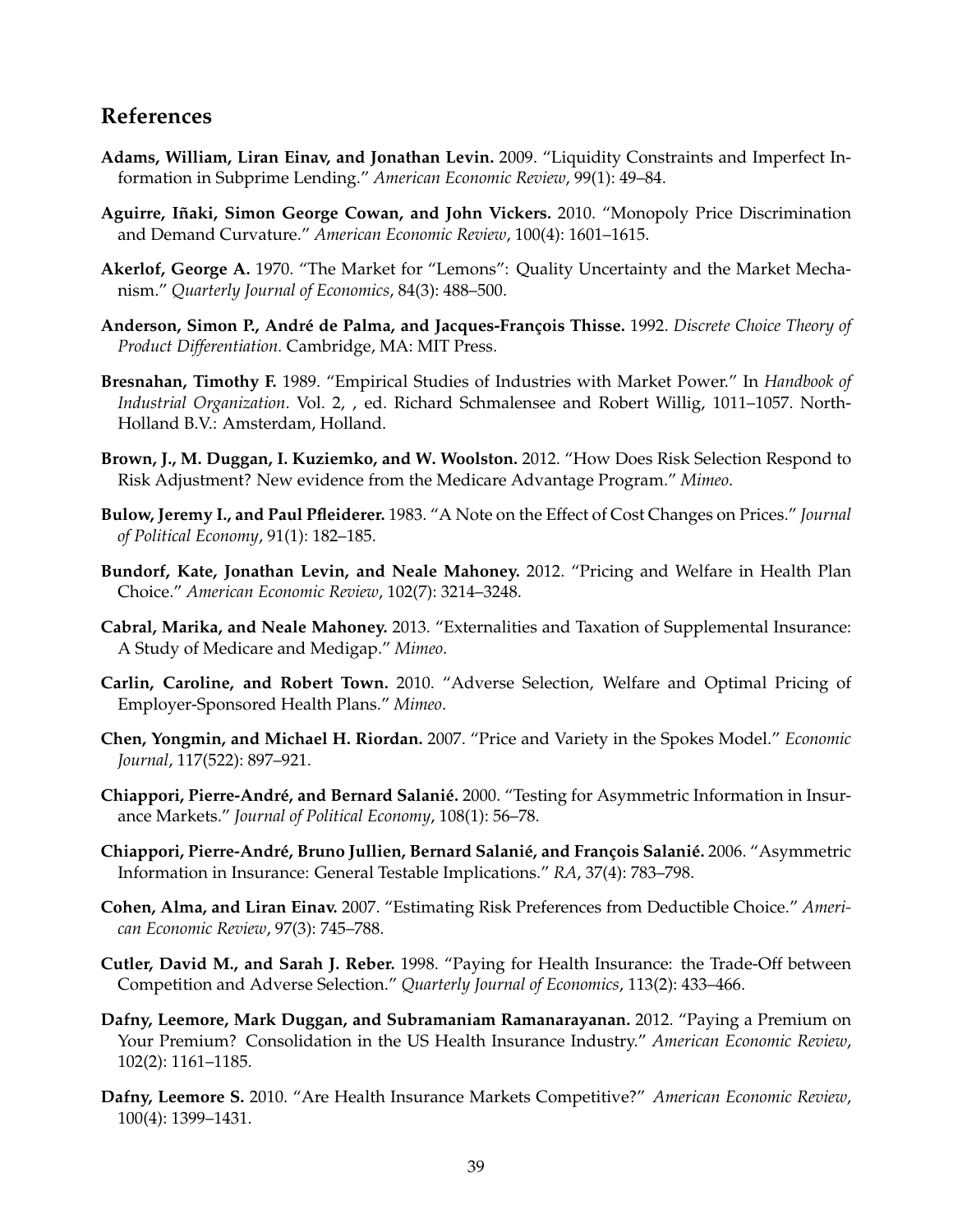- <span id="page-41-9"></span>**de Meza, David, and David C. Webb.** 1987. "Too Much Investment: A Problem of Asymmetric Information." *Quarterly Journal of Economics*, 102(2): 281–292.
- <span id="page-41-11"></span>**Dupuit, Arsène Jules Étienne Juvénal.** 1844. *De la Mesure de L'utilité des Travaux Publics.* Paris.
- <span id="page-41-3"></span>**Dupuit, Jules.** 1849. "De L'Influence des Péages sur l'Utilitée des Voies de Communication."
- <span id="page-41-4"></span>**Einav, Liran, Amy Finkelstein, and Jonathan Levin.** 2010. "Beyond Testing: Empirical Models of Insurance Markets." *Annual Review of Economics*, 2(1): 311–336.
- <span id="page-41-1"></span>**Einav, Liran, Amy Finkelstein, and Mark R. Cullen.** 2010. "Estimating Welfare in Insurance Markets Using Variation in Prices." *Quarterly Journal of Economics*, 125(3): 877–921.
- <span id="page-41-2"></span>**Einav, Liran, and Amy Finkelstein.** 2011. "Selection in Insurance Markets: Theory and Empirics in Pictures." *Journal of Economic Perspectives*, 25(1): 115–138.
- <span id="page-41-0"></span>**Einav, Liran, Mark Jenkins, and Jonathan Levin.** 2012. "Contract Pricing in Consumer Credit Markets." *Econometrica*, 80(4): 1387–1432.
- <span id="page-41-14"></span>**Fabinger, Michal, and E. Glen Weyl.** 2014*a*. "Price Discrimination is Typically Efficient and Egalitarian." This paper is under preparation. Contact Glen Weyl at glenweyl@microsoft.com for notes.
- <span id="page-41-17"></span>**Fabinger, Michal, and E. Glen Weyl.** 2014*b*. "A Tractable Approach to Pass-Through Patterns with Applications to International Trade." http://papers.ssrn.com/sol3/papers.cfm?abstract\_id=2194855.
- <span id="page-41-15"></span>**Farrell, Joseph, and Carl Shapiro.** 2010*a*. "Antitrust Evaluation of Horizontal Mergers: An Economic Alternative to Market Definition." *Berkeley Electronic Journal of Theoretical Economics: Policies and Perspectives*, 10(1).
- <span id="page-41-16"></span>**Farrell, Joseph, and Carl Shapiro.** 2010*b*. "Recapture, Pass-Through and Market Definition." *Antitrust Law Journal*, 76(3): 585–604.
- <span id="page-41-7"></span>**Feldman, Roger D, and Bryan E Dowd.** 1982. "Simulation of a Health Insurance Market with Adverse Selection." *Operations Research*, 30(6): 1027–1042.
- <span id="page-41-10"></span>**Finkelstein, Amy, and James Poterba.** 2004. "Adverse selection in insurance markets: Policyholder evidence from the UK annuity market." *Journal of Political Economy*, 112(1): 183–208.
- <span id="page-41-13"></span>**Finkelstein, Amy, and James Poterba.** 2006. "Testing for Adverse Selection with "Unused Observables"." http://economics.mit.edu/files/699.
- <span id="page-41-6"></span>**Glazer, Jacob, and Thomas G McGuire.** 2000. "Optimal Risk Adjustment in Markets with Adverse Selection: An Application to Managed Care." *American Economic Review*, 1055–1071.
- <span id="page-41-8"></span>**Handel, Benjamin.** 2012. "Adverse Selection and Inertia in Health Insurance Markets: When Nudging Hurts." *American Economic Review*, 103(7): 2643–2682.
- <span id="page-41-12"></span>**Handel, Benjamin R., and Jonathan T. Kolstad.** 2014. "Health Insurance for "Humans": Information Frictions, Plan Choice, and Consumer Welfare." http://emlab.berkeley.edu/∼bhandel/wp/HIFH\_HandelKolstad.pdf.
- <span id="page-41-5"></span>**Handel, Benjamin R., Igal Hendel, and Michael D. Whinston.** 2014. "Equilibria in Health Exchanges: Adverse Selection vs. Reclassification Risk." http://emlab.berkeley.edu/∼bhandel/wp/Exchanges\_Reclassification\_HHW.pdf.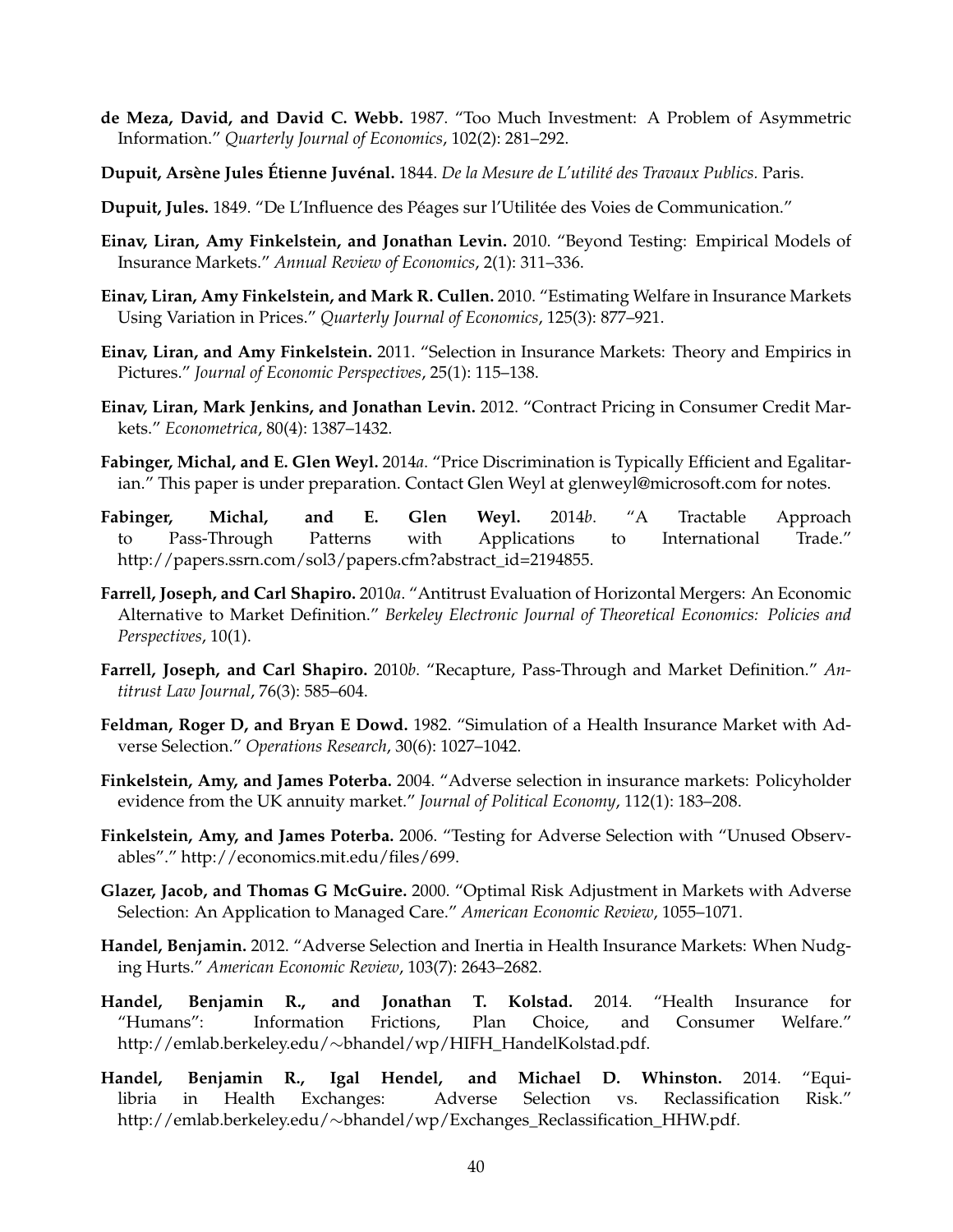- <span id="page-42-10"></span>**Hendren, Nathaniel.** 2013. "Private Information and Insurance Rejections." *Econometrica*, 81(5): 1713– 1762.
- <span id="page-42-8"></span>**Hotelling, Harold.** 1929. "Stability in Competition." *Economic Journal*, 39(153): 41–57.
- <span id="page-42-2"></span>**Hotelling, Harold.** 1938. "The General Welfare in Relation to Problems of Taxation and of Railway and Utility Rates." *Econometrica*, 6(3): 242–269.
- <span id="page-42-13"></span>**Jaffe, Sonia, and E. Glen Weyl.** 2013. "The First-Order Approach to Merger Analysis." *American Economic Journal: Microeconomics*, 5(4): 188–218.
- <span id="page-42-15"></span>**Laffont, Jean-Jacques, and Jean Tirole.** 1986. "Using Cost Observation to Regulate Firms." *Journal of Political Economy*, 94(3): 614–641.
- <span id="page-42-3"></span>**Lustig, Joshua.** 2010. "Measuring Welfare Losses from Adverse Selection and Imperfect Competition in Privatized Medicare." http://neumann.hec.ca/pages/pierre-thomas.leger/josh.pdf.
- <span id="page-42-5"></span>**Marshall, Alfred.** 1890. *Principles of Economics.* London: Macmillan and Co.
- <span id="page-42-7"></span>**Mian, Atif, and Amir Sufi.** 2009. "The Consequences of Mortgage Credit Expansion." *Quarterly Journal of Economics*, 124(4): 1449–1496.
- <span id="page-42-17"></span>**Nevo, Aviv.** 2000. "Mergers with Differentiated Products: the Case of the Ready-to-Eat Cereal Industry." *The RAND Journal of Economics*, 31(3): 395–421.
- <span id="page-42-14"></span>**Nevo, Aviv.** 2001. "Measuring Market Power in the Ready-to-Eat Cereal Industry." *Econometrica*, 69(2): 307–342.
- <span id="page-42-6"></span>**Pauly, Mark V, and Bradley J Herring.** 2000. "An Efficient Employer Strategy for Dealing with Adverse Selection in Multiple-Plan Offerings: An MSA Example." *Journal of health economics*, 19(4): 513–528.
- <span id="page-42-9"></span>**Perloff, Jeffrey M., and Steven C. Salop.** 1985. "Equilibrium with Product Differentiation." *Review of Economic Studies*, 52(1): 107–120.
- <span id="page-42-0"></span>**Rochet, Jean-Charles, and Lars A. Stole.** 2002. "Nonlinear Pricing with Random Participation." *Review of Economic Studies*, 69(1): 277–311.
- <span id="page-42-16"></span>**Rosse, James N.** 1970. "Estimating Cost Function Parameters Without Using Cost Data: Illustrated Methodology." *Econometrica*, 38(2): 256–275.
- <span id="page-42-12"></span>**Rothschild, Michael, and Joseph E. Stiglitz.** 1976. "Equilibrium in Competitive Insurance Markets: An Essay on the Economics of Imperfect Information." *Quarterly Journal of Economics*, 90(4): 629– 649.
- <span id="page-42-4"></span>**Starc, Amanda.** 2014. "Insurer Pricing and Consumer Welfare: Evidence from Medigap." *RAND Journal of Economics*.
- <span id="page-42-1"></span>**United States Department of Justice, and Federal Trade Commission.** 2010. "Horizontal Merger Guidelines." http://www.justice.gov/atr/public/guidelines/hmg-2010.html.
- <span id="page-42-11"></span>**Veiga, André, and E. Glen Weyl.** 2014. "Product Design in Selection Markets." http://papers.ssrn.com/sol3/papers.cfm?abstract\_id=1935912.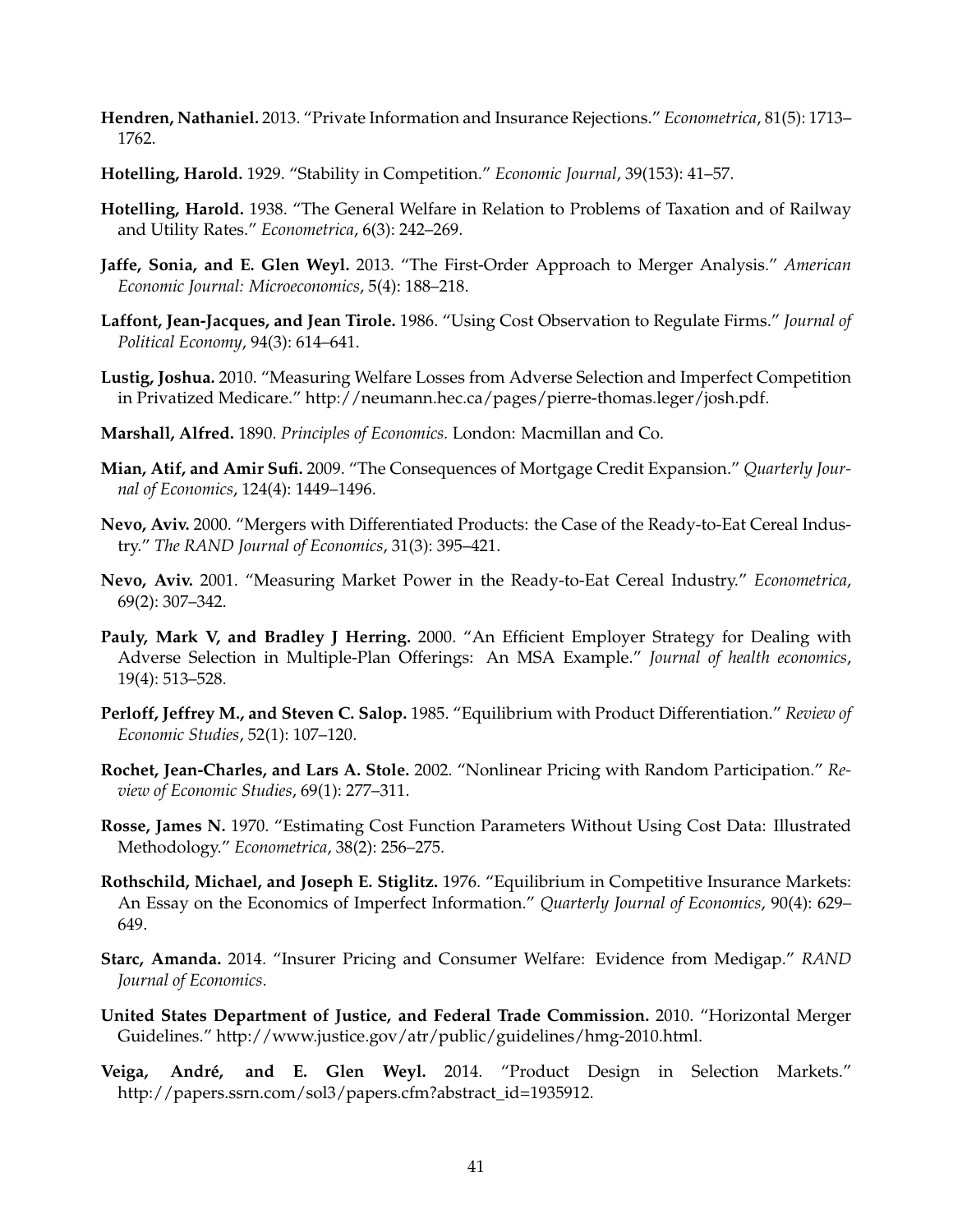- <span id="page-43-4"></span>**Werden, Gregory J.** 1996. "A Robust Test for Consumer Welfare Enhancing Mergers Among Sellers of Differentiated Products." *Journal of Industrial Economics*, 44(4): 409–413.
- <span id="page-43-2"></span>Weyl, E. Glen. 2014. "Price Theory: A Short Summary." http://papers.ssrn.com/sol3/papers.cfm?abstract\_id=244
- <span id="page-43-3"></span>**Weyl, E. Glen, and André Veiga.** 2014. "The Leibniz Rule for Multidimensional Heterogeneity." http://papers.ssrn.com/sol3/papers.cfm?abstract\_id=2344812.
- <span id="page-43-0"></span>**Weyl, E. Glen, and Michal Fabinger.** 2013. "Pass-Through as an Economic Tool: Principles of Incidence under Imperfect Competition." *Journal of Political Economy*, 121(3): 528–583.
- <span id="page-43-1"></span>**White, Alexander, and E. Glen Weyl.** 2012. "Insulated Platform Competition." http://papers.ssrn.com/sol3/papers.cfm?abstract\_id=1694317.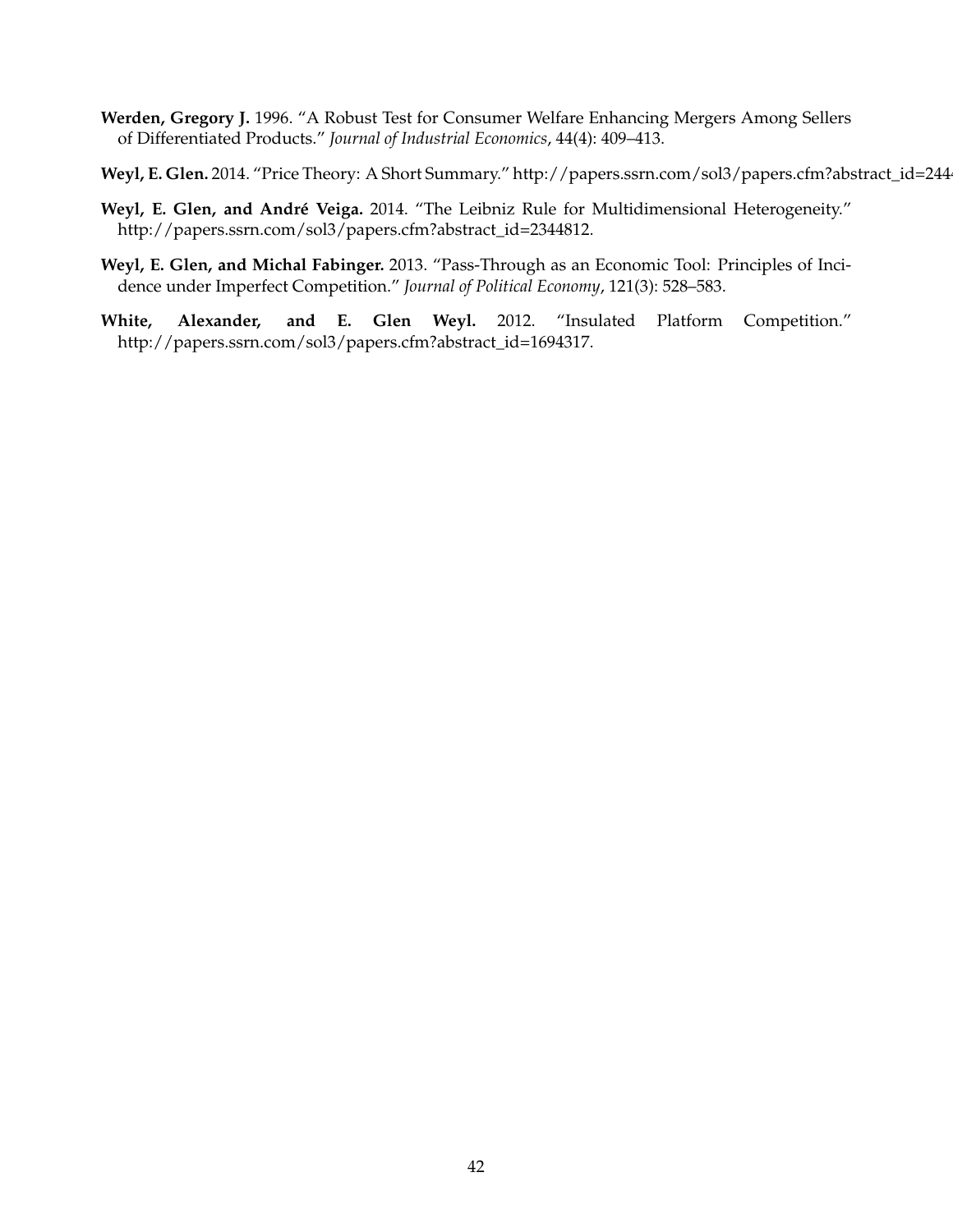# **Appendix**

# <span id="page-44-0"></span>**A Model**

This appendix provides formal micro-foundations for the representations in the text.

### **A.1 Cournot model**

Potential consumers of a homogeneous service are described by a multi-dimensional type  $t = (t_1, \ldots t_T)$ drawn from a smooth and non-atomic distribution function *f*(*t*) with full support on a hyper-box  $(t_1, \bar{t}_1) \times \cdots (t_T, \bar{t}_T) \subseteq \mathbb{R}^T$ . Consumers receive a quasi-linear utility  $u(t) - p$  if they purchase the service for price *p*. When the prevailing price is *p*, therefore, the set of consumers purchasing the service is  $T(p) = \{t : u(t) \geq p\}$  and the number of purchasers  $Q(p) = \int_{T(p)} f(t) dt$ .  $T(p)$  is clearly decreasing in  $p$  in the strong set order so that by our assumption of full support  $Q(p)$  is strictly decreasing. Thus we can define the *inverse demand function*  $P(q)$  as the inverse of  $Q(p)$ .

Each consumer also carries with her a cost of service,  $c(t) > 0$  that must be incurred to supply the service to her by any supplier. Thus the average cost of all individuals served when the aggregate quantity is *q* is

$$
AC(q) \equiv \frac{\int_{T(P(q))} c(t) f(t) dt}{Q(P(q))}.
$$

There are *n* firms that can each choose a quantity *q<sup>i</sup>* of the service to supply non-cooperatively. If  $q \equiv \sum_i q_i < 1$  then the prevailing market price is set by by market clearing as  $P(q)$ . If  $q > 1$  then price is 0. Clearly no equilibrium can involve  $q > 1$  as all firms would make losses. Firms receive a uniform random sample of all customers who are in the market at the prevailing prices and thus earn profits  $q_i$   $[P(q) - AC(q)]$ . Thus, to maximize profits non-cooperatively they must satisfy

$$
P(q) - AC(q) + P'(q)q_i - \frac{MC(q) - AC(q)}{q}q_i = 0.
$$

At a symmetric equilibrium where  $q_i = \frac{q_i}{n}$  $\frac{q}{n}$  for all *i* this becomes

$$
P(q) - \left(1 - \frac{1}{n}\right)AC(q) - \frac{MS(q)}{n} - \frac{MC(q)}{n} = 0
$$

as claimed in the text.

### **A.2 Differentiated Bertrand model**

There are *n* firms *i* = 1, . . . *n* each selling a single service. Consumers are described by two types, each possibly multidimensional,  $(t, \epsilon)$ . *t* is drawn as in the Cournot case.  $\epsilon$  consists of two components:  $\epsilon = (l, e)$  where *l* is an integer between 1 and *L*, with each value of *l* having equal probability, and *e* is drawn from a real hyper rectangle in *E* dimensions. The distribution of *e* is atomless, symmetric in all coordinates, independent of the value of *l* and given by the distribution function *g*. The distributions of *t* and *e* are independent.

Consumers may consume at most a single service and receive a quasi-linear utility from consuming the service of firm *i*,  $u_i(t,\epsilon) - p_i$ , where  $p_i$  is the price charged for service *i*. Let the *first order statistic* of utility  $u^*(t, \epsilon) \equiv \max_i u_i(t, \epsilon)$ . We assume (without loss of generality yet) that  $u^*(t, \epsilon) = u^*(t)$ ;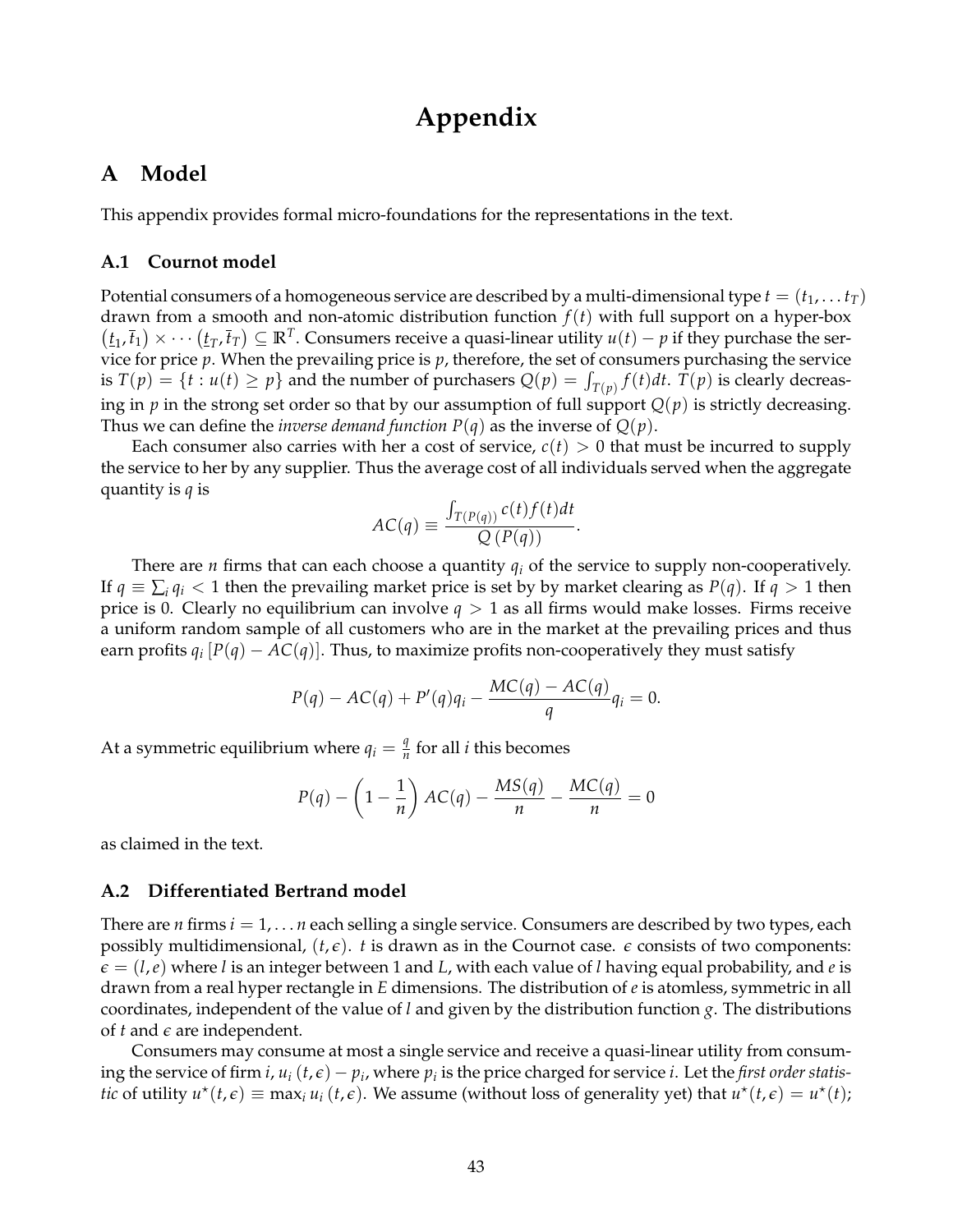that is that the value of the first-order statistic depends only on *t* and not on *e*. Second, and this does entail a loss of generality, we make the following assumption.

**Assumption 1.**  $u_i = u^*(t) + \hat{u}_i(\epsilon)$  so that all valuations shift up uniformly with a shift in  $u^*$  induced by *changes in t.*

This implies that the relative utility of services other than the one the individual most prefers, compared to that which she most prefers, are determined purely by  $\epsilon$  and not  $t$ . Third we assume, with only a modest loss of generality, that  $u^*(t)$  is smooth in *t* and that  $\frac{\partial u^*}{\partial t} > k > 0$  for some constant *k*. This implies that raising  $t_T$  sufficiently causes  $u^* > u$  for any fixed *u* and lowering it sufficiently causes the reverse to be true.

Services are symmetrically differentiated in the sense that distribution of  $u(t,\epsilon) = (u_1(t,\epsilon), \ldots, u_n(t,\epsilon))$ induced by the distribution of  $(t, \epsilon)$  is symmetric in permutations of coordinates. The set of individuals purchasing service *i* is

$$
T_i(p) = \{(t,\epsilon): u_i(t,\epsilon) \geq p_i \land i \in \operatorname{argmax}_i u_i(t,\epsilon) - p_i\}
$$

and the demand for good *i* is thus  $Q_i(p) = \int_{T_i(p)} f(t, \epsilon) d(t, \epsilon)$ .

As in the Cournot example, the cost of serving a consumer depends on her type. However, we make the substantive assumption now that cost depends only on *t* and not on *e*.

**Assumption 2.** *The cost of serving a consumer of type*  $(t, \epsilon)$  *is c(t) and thus the total cost faced by firm i is*  $C_i(p) = \int_{T_i(p)} c(t) f(t, \epsilon) d(t, \epsilon).$ 

This assumption states that only the determinants of the highest possible utility a consumer can achieve, and not of her relative preferences across services, may directly determine her cost to firms. Given the independence of *t* and *e*, this assumption implies a clean separation between determinants of relative "horizontal" preferences across services and "vertical" utility for the most preferred service that also determines the cost of service. Absent this assumption it is possible that the consumers that firms attract from their rivals when lowering their price are very different in terms of cost from the average consumers of the service more broadly.

Let  $1 \equiv (1, \ldots, 1)$ . Then by symmetry  $Q_i(p1) = Q_j(p1) \forall i, j$  and similarly for  $C_i$  and  $C_j$ . Let the *aggregate demand*  $Q(p) \equiv nQ_i(p1)$  for any *i* and similarly for aggregate cost. Then we define the inverse demand function  $P(q)$  as the inverse of the aggregate demand. Average cost is then  $AC(q) \equiv \frac{C(P(q))}{q}$  $\frac{P(q)}{q}$  and marginal cost  $MC(q) \equiv C' (P(q)) P'(q)$ .

We now describe two particular models satisfying these assumptions and show how they yield the reduced-form representation we use in the text. Any other micro-foundation of these assumptions should also yield our representation, but the notation required to encompass different cases is sufficiently abstract and not relevant enough to any results we derive. We thus omit it here and focus on specific micro-foundations.

First consider a random utility model in the spirit of [Anderson, de Palma and Thisse](#page-40-9) [\(1992\)](#page-40-9) proposed by [White and Weyl](#page-43-1) [\(2012\)](#page-43-1) in the context of heterogeneity of preferences for non-price product characteristics.  $L = n$  and the value of *l* represents which product is the individual's favorite.  $e = (e_1, \ldots, e_E)$  and  $E \geq n - 1$ . We assume that

$$
u_i(u^\star(t),l,e)
$$

is increasing in  $e_i$  where  $i^*$  is  $i$  if  $i < l$  and is  $i - 1$  if  $i > l$  and that it is constant in all other  $e_i$  where  $i \leq n-1$  and not  $i^*$ . We also assume that  $u_i$  is smooth in its arguments other than *l*, bounded and that and that  $\lim_{e_{i^*}\to e_{i^*}} u_i(u^*(t),l,e) = u^*(t)$  and  $\lim_{e_{i^*}\to e_{i^*}} u_i(u^*(t),l,e) = 0$  for any value of the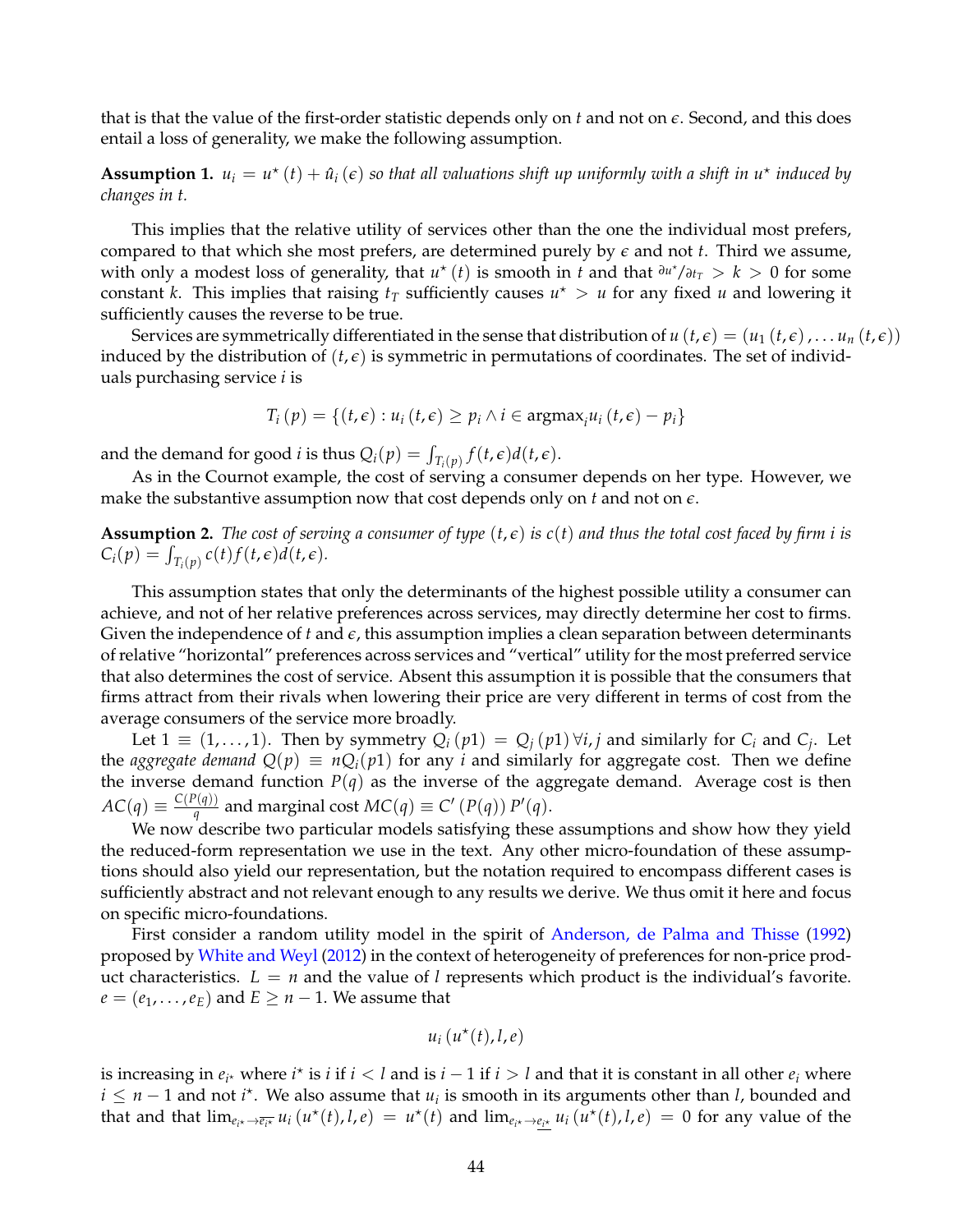other entries  $u^*$ , *l* and  $e_{-i^*}$  where  $e_i$  and  $\overline{e_i}$  are respectively the lowest and highest values of  $e_i$ . This implies that raising  $e_{i^*}$  sufficiently for any *i* while holding fixed the other components of *e* makes (in the limit) service *i* equally desirable to the most desirable service for the individual and lowering it makes it always uncompetitive with the best service regardless of the price differential.

An individual firm *i's* profits are  $p_iQ_i(p_1,\ldots p_i,\ldots p_n)-C_i(p_1,\ldots p_i,\ldots p_n)$ . Thus the first-order condition for the optimization of any firm *i* is

<span id="page-46-0"></span>
$$
p_i \frac{\partial Q_i}{\partial p_i} + Q_i = \frac{\partial C_i}{\partial p_i}.
$$
\n(3)

Because price does not appear in the interior of the integrals defining *Q<sup>i</sup>* and *C<sup>i</sup>* , the derivatives of these with respect to  $p_i$  is, by the Leibniz Rule applied to multidimensional integrals [\(Weyl and](#page-43-3) [Veiga,](#page-43-3) [2014\)](#page-43-3), given by the sum of the effects of the extensive margin effects from the change in the boundaries of integration. There are many such boundaries, so we use a shorthand notation for them.  $\partial T_i^X(p) \equiv \{ (t, \epsilon) \in T_i(p) : u^*(t) = p_i \}$  denotes the set of *exiting* consumers from product *i* who are just indifferent between buying service *i* and no service.  $\partial T_{ij}^S(p) \equiv \{(t,\epsilon) \in T_i(p) \cap T_j(p)\}$ denotes the set of *switching* consumers between services *i* and *j* who are just indifferent between the two services, but prefer purchasing one over purchasing nothing. To formally define the density of consumers on such boundaries it is useful to express the multidimensional integrals representing *Q<sup>i</sup>* and *C<sup>i</sup>* more explicitly.

At symmetric prices  $p$ , every individual  $i$  with  $t<sub>T</sub>$  above this threshold buys from her most preferred services *l* and any individual below this threshold buys no service. If a single price *p<sup>i</sup>* is elevated to  $p_i + \delta$  then all individuals with  $l \neq i$  continue to buy their preferred product as at symmetry. However, individuals with  $l = i$  and  $u^*(t) \in (p, p + \delta)$  will stop consuming any service and those with  $l = i$  and  $e_j$ <sup>\*</sup> sufficiently close to  $\overline{e_j}$ <sup>\*</sup> will switch to purchasing service *j*. Let  $t^*$ <sub>*T*</sub> (*p*; *t*<sub>-*T*</sub>) be defined implicitly by  $u^*(t_{-T}, t_T^*(p; t_{-T})) = p$  and let  $e_{j^*}^*(\Delta; u^*(t), e_{-\{1,\dots,n-1\}})$  be implicitly defined for positive ∆ by

$$
u^*(t) - u_j\left(u^*(t), e^*_{j^*}\left(\Delta; u^*(t), e_{-\{1,\dots,n-1\}}\right) e_{-\{1,\dots,n-1\}}\right) = \Delta
$$

where *e*−{1,...,*n*−1} is all components of *e* other than the first *n* − 1 and the dependence of *u<sup>j</sup>* on the other components of *e* is dropped as these do not impact *u<sup>j</sup>* .

Then when prices are symmetric except for price  $p_i$  being above the other prices, we can write

$$
Q_i(p,\ldots,p_i,\ldots,p)=
$$

$$
\frac{1}{n} \int_{t_{-T}} \int_{e_{-\{1,\ldots,n-1\}}} \int_{t_{T}^{*}(p_{i};t_{-T})}^{t_{T}^{*}} \int_{\underline{e_{1}}}^{e_{1}^{*}(p_{i}-p_{i}u^{*}(t),e_{-\{1,\ldots,n-1\}})} \ldots \int_{\underline{e_{n}}}^{e_{n}^{*}(p_{i}-p_{i}u^{*}(t),e_{-\{1,\ldots,n-1\}})} f(t)g(e)d(t,e)
$$

and similarly

$$
C_i(p,\ldots,p_i,\ldots,p) =
$$
  

$$
\frac{1}{n}\int_{t_{-T}}\int_{e_{-\{1,\ldots,n-1\}}}\int_{t_T^{\star}(p_i;t_{-T})}^{t_T^{\star}}\int_{\underline{e_1}}^{e_1^{\star}(p_i-p_iu^{\star}(t),e_{-\{1,\ldots,n-1\}})}\ldots\int_{\underline{e_n}}^{e_n^{\star}(p_i-p_iu^{\star}(t),e_{-\{1,\ldots,n-1\}})}c(t)f(t)g(e)d(t,e).
$$

To fill in the first-order condition (Equation [3\)](#page-46-0), we need to differentiate these using the Leibniz rule.

$$
\frac{\partial Q_i}{\partial p_i}\left(p\mathbb{1}\right) =
$$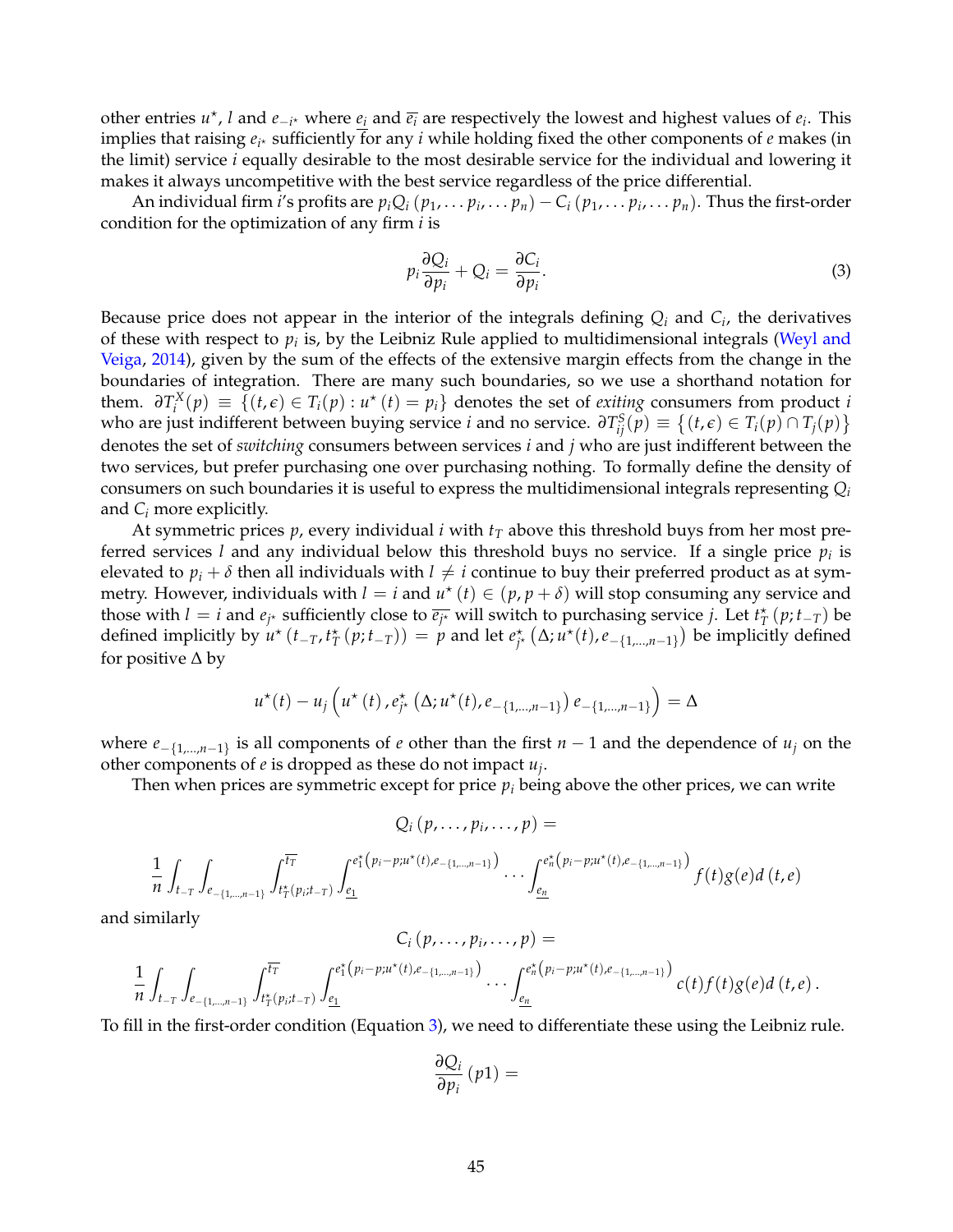<span id="page-47-0"></span>
$$
-\frac{1}{n}\left[\int_{\partial T_i^X(p_1)} \frac{f(t_{-T},t_T^*(p;t_{-T}))g(e)}{\partial u^*\partial t_T(t_{-T},t_T^*(p;t_{-T}))}d\left(t_{-T},e\right)+(n-1)\int_{\partial T_{ij}^S(p_1)} \frac{f(t)g(e_{-j^*\overline{\mathcal{R}_{j^*}}})}{\partial u_j/\partial e_j(t,e_{-j^*\overline{\mathcal{R}_{j^*}}})}d\left(t,e_{-j^*\right)\right]
$$
(4)

for any  $j \neq i$  by symmetry and similarly

$$
\frac{\partial C_i}{\partial p_i}(p1) =
$$

<span id="page-47-1"></span>
$$
-\frac{1}{n}\left[\int_{\partial T_i^X(p1)}\frac{c(t-\tau,t_T^*(p;t-\tau))f(t-\tau,t_T^*(p;t-\tau))g(e)}{\partial u^*\partial t_T(t-\tau,t_T^*(p;t-\tau))}d(t-\tau,e)+(n-1)\int_{\partial T_{ij}^S(p1)}\frac{c(t)f(t)g(e_{-j}\star\bar{e_{j}\star})}{\partial u_{j}/\partial e_j(t,e_{-j}\star\bar{e_{j}\star})}d(t,e_{-j}\star)\right].
$$
 (5)

By contrast and following the same logic

$$
\frac{dQ_i}{dp}(p1) = -\frac{1}{n} \int_{\partial T_i^X(p1)} \frac{f(t_{-T}, t_T^*(p; t_{-T})) g(e)}{\partial u^* / \partial t_T(t_{-T}, t_T^*(p; t_{-T}))} d(t_{-T}, e)
$$

and

$$
\frac{dC_i}{dp}(p1) = -\frac{1}{n} \int_{\partial T_i^X(p1)} \frac{c(t_{-T}, t_T^*(p;t_{-T})) f(t_{-T}, t_T^*(p;t_{-T})) g(e)}{\partial u^* / \partial t_T(t_{-T}, t_T^*(p;t_{-T}))} d(t_{-T}, e).
$$

Thus by symmetry

$$
Q'(p) = -\int_{\partial T_i^X(p_1)} \frac{f(t_{-T}, t_T^*(p; t_{-T})) g(e)}{\partial u^* / \partial t_T (t_{-T}, t_T^*(p; t_{-T}))} d(t_{-T}, e)
$$

and

$$
C'(p) = -\int_{\partial T_i^X(p_1)} \frac{c(t_{-T}, t_T^{\star}(p; t_{-T})) f(t_{-T}, t_T^{\star}(p; t_{-T})) g(e)}{\partial u^{\star}/\partial t_T(t_{-T}, t_T^{\star}(p; t_{-T}))} d(t_{-T}, e),
$$

so that

$$
MC(Q(p)) = \frac{\int_{\partial T_i^X(p1)} \frac{c(t_{-T}, t_T^*(p;t_{-T}))f(t_{-T}, t_T^*(p;t_{-T}))g(e)}{\frac{\partial u^*}{\partial u^*}f(t_{-T}, t_T^*(p;t_{-T}))}d(t_{-T}, e)}{\int_{\partial T_i^X(p1)} \frac{f(t_{-T}, t_T^*(p;t_{-T}))g(e)}{\frac{\partial u^*}{\partial u^*}f(t_{-T}, t_T^*(p;t_{-T}))}d(t_{-T}, e)}.
$$

Furthermore

$$
\int_{\partial T_{ij}^{S}(p1)} \frac{c(t) f(t) g(e_{-j\star}, \overline{e_{j\star}})}{\partial u_{j}/\partial e_{j} (t, e_{-j\star}, \overline{e_{j\star}})} d(t, e_{-j\star}) = n \int_{T_{i}(p)} c(t) f(t) dt \int_{e_{-j\star}} \frac{g(e_{-j\star}, \overline{e_{j\star}})}{\partial u_{j}/\partial e_{j} (t, e_{-j\star}, \overline{e_{j\star}})} d(t, e_{-j\star}) =
$$
  
AC (Q(p)) Q(p)  $\int_{e_{-j\star}} \frac{g(e_{-j\star}, \overline{e_{j\star}})}{\partial u_{j}/\partial e_{j} (t, e_{-j\star}, \overline{e_{j\star}})} d(t, e_{-j\star}) = -AC (Q(p)) s(p)$ 

where  $s(p)$  is the density of consumers diverted to a rival from a small increase in one firms price starting from symmetric prices *p*. Thus we can rewrite Expression [4](#page-47-0) as

$$
\frac{Q'(p) - (n-1)s(p)}{n} = Q'(p)\frac{1}{n[1 - D(Q(p))]'}
$$

where  $D(q) \equiv -\frac{(n-1)s(P(q))}{Q'(P(q))-(n-1)s(P)}$  $\frac{(n-1)s(P(q))}{Q'(P(q))-(n-1)s(P(q))}$  is the *aggregate diversion ratio* [\(Farrell and Shapiro,](#page-41-16) [2010](#page-41-16)*b*), the fraction of consumers lost to a small increase in prices by a single first that go to rivals rather than the outside good. We can also rewrite expression [5](#page-47-1) as

$$
Q'(p)\frac{MC(Q(p))+\frac{D(Q(p))}{1-D(Q(p)}AC(Q(p))}{n}.
$$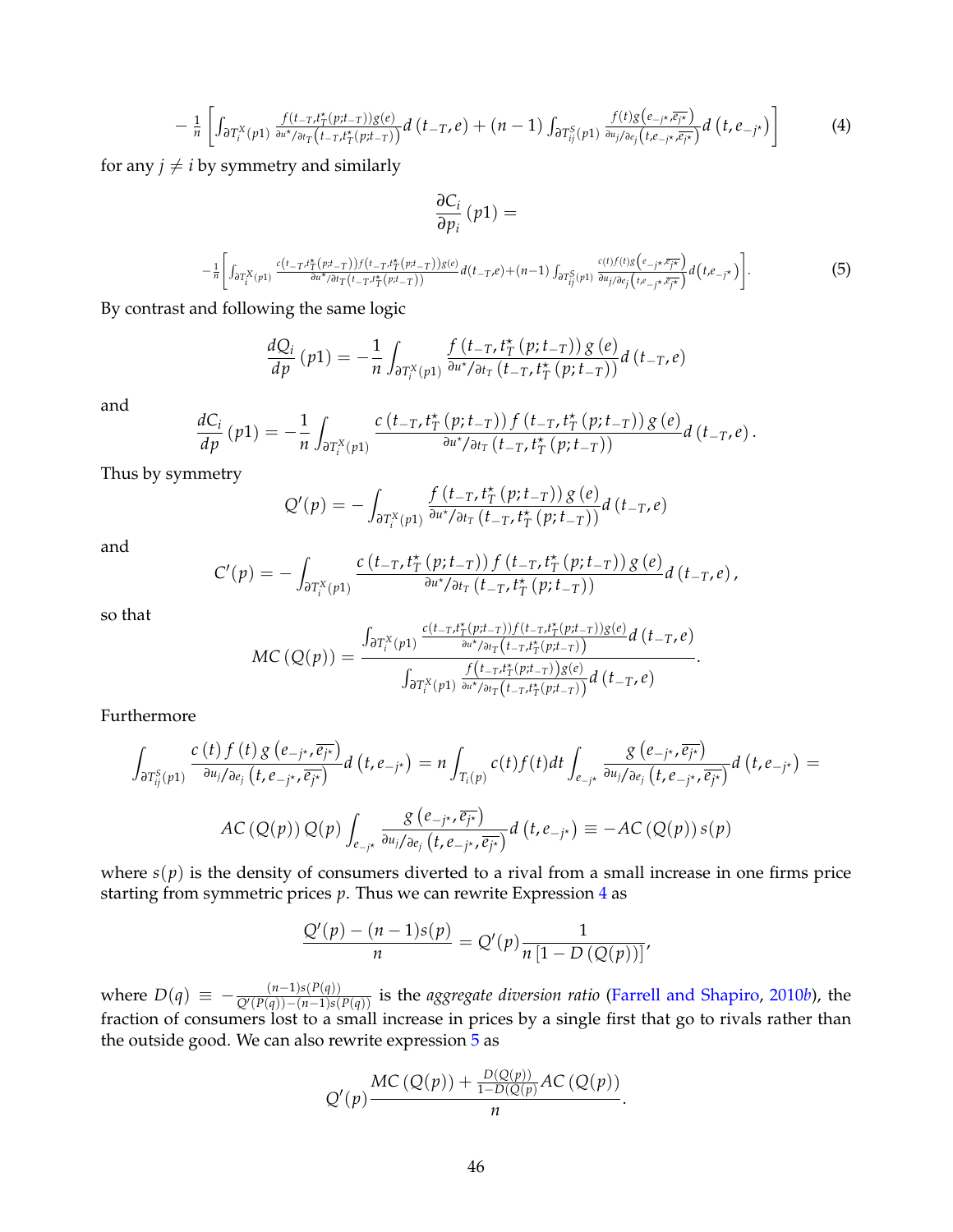Then Equation [3](#page-46-0) becomes, at symmetric prices

$$
Q'(p)\frac{p}{n\left[1-D\left(Q(p)\right)\right]} + \frac{Q(p)}{n} = Q'(p)\frac{MC\left(Q(p)\right) + \frac{D(Q(p))}{1-D(Q(p)}AC\left(Q(p)\right)}{n} \implies
$$

that at any symmetric equilibrium

$$
\frac{P(q)}{1 - D(q)} - MS(q) = MC(q) + \frac{D(q)}{1 - D(q)}AC(q)
$$

because  $MS(q) = \frac{Q(P(q))}{Q'(P(q))}$ . Letting  $\theta(q) \equiv 1 - D(q)$  this becomes

$$
P(q) - \theta(q)MS(q) = \theta(q)MC(q) + [1 - \theta(q)]AC(q)
$$

as reported in the text.

A second model that delivers our form builds on the [Chen and Riordan](#page-40-8) [\(2007\)](#page-40-8) "spokes" extension of the Hotelling linear city model, combining it with modifications from [Rochet and Stole](#page-42-0) [\(2002\)](#page-42-0). There are *n* firms  $i = 1, \ldots, n$ . For every pair of firms,  $(i, j)$  with  $i < j$  there is a line segment of unit length of potential consumers who will only consider purchasing either service *i* or service *j*. Thus there are  $\frac{n(n-1)}{2}$  such segments and we denote the segment  $(i, j)$  by the integer  $\frac{i(i-1)}{2} + (j \mod i)$ .  $\epsilon = (l, e)$  where *l* is the integer representing the line segment on which the consumer lives and *e* ∈ (0, 1) is the distance of the consumer from *i* or 1− her distance from *j*. In particular let *i*(*l*) ≡  $\max_{i \in \mathbb{Z}: \frac{i(i-1)}{2} < l}$ *i*(*i*−1)  $\frac{(-1)}{2}$  and let  $j(l) \equiv l \mod i(l)$ ; then *e* is the distance of the consumer from  $i(l)$ . There are an equal number of consumers on each segment so  $\frac{2}{n(n-1)}$  of the consumers are on each segment.

In addition to maintaining our assumptions about  $t$  and  $\epsilon$ , we make two modifications to the set-up of [Chen and Riordan:](#page-40-8)

- 1. We modify the exact form of consumer utility. In particular,  $u^*(t)$  is the utility a consumer earns from service  $i(l)$  if  $e \leq \frac{1}{2}$  and from good  $j(l)$  if  $e \geq \frac{1}{2}$  regardless of the other details of her position. This contrasts with the standard [Chen and Riordan,](#page-40-8) and [Hotelling](#page-42-8) [\(1929\)](#page-42-8), model because it implies no transport cost to an individual's most preferred service.
- 2. Consumers' highest possible utility is not constant across consumers but instead follows a distribution  $u^*(t)$ .
- 3. The gross utility a consumer derives from purchasing from  $j(l)$  if  $e < \frac{1}{2}$  is  $u^*(t) (1 2e)t$ , where *t* is a transportation cost parameter absent in the [Chen and Riordan](#page-40-8) model. If  $e > \frac{1}{2}$  the consumer derives gross utility of  $u^*(t) - (2e-1)t$  from purchasing from  $i(l)$ .
- 4. We allow arbitrary smooth and symmetric-about- $\frac{1}{2}$  distributions of *e* on the unit interval, as long as this distribution is the same for all *l*.

Calculations to derive the representation in the text are tedious and extremely similar to those in our modified [Anderson, de Palma and Thisse](#page-40-9) model above. We therefore omit these calculations and simply explain why there results are the same. At symmetric prices, every consumer purchases from her most preferred firm,  $i(l)$  if  $e \leq \frac{1}{2}$  and  $j(l)$  if  $e > \frac{1}{2}$ . All consumers with the same *t* make the same purchase decision at this price because only  $u^*$  impacts their total utility. Consumers with  $e = \frac{1}{2}$  are "switchers" between a pair of firms (if  $u^*(t) \geq p$ ) and have the same distribution of *t* as all purchasers by the independence of  $\epsilon$  and  $t$ . Thus switchers will be representative of the full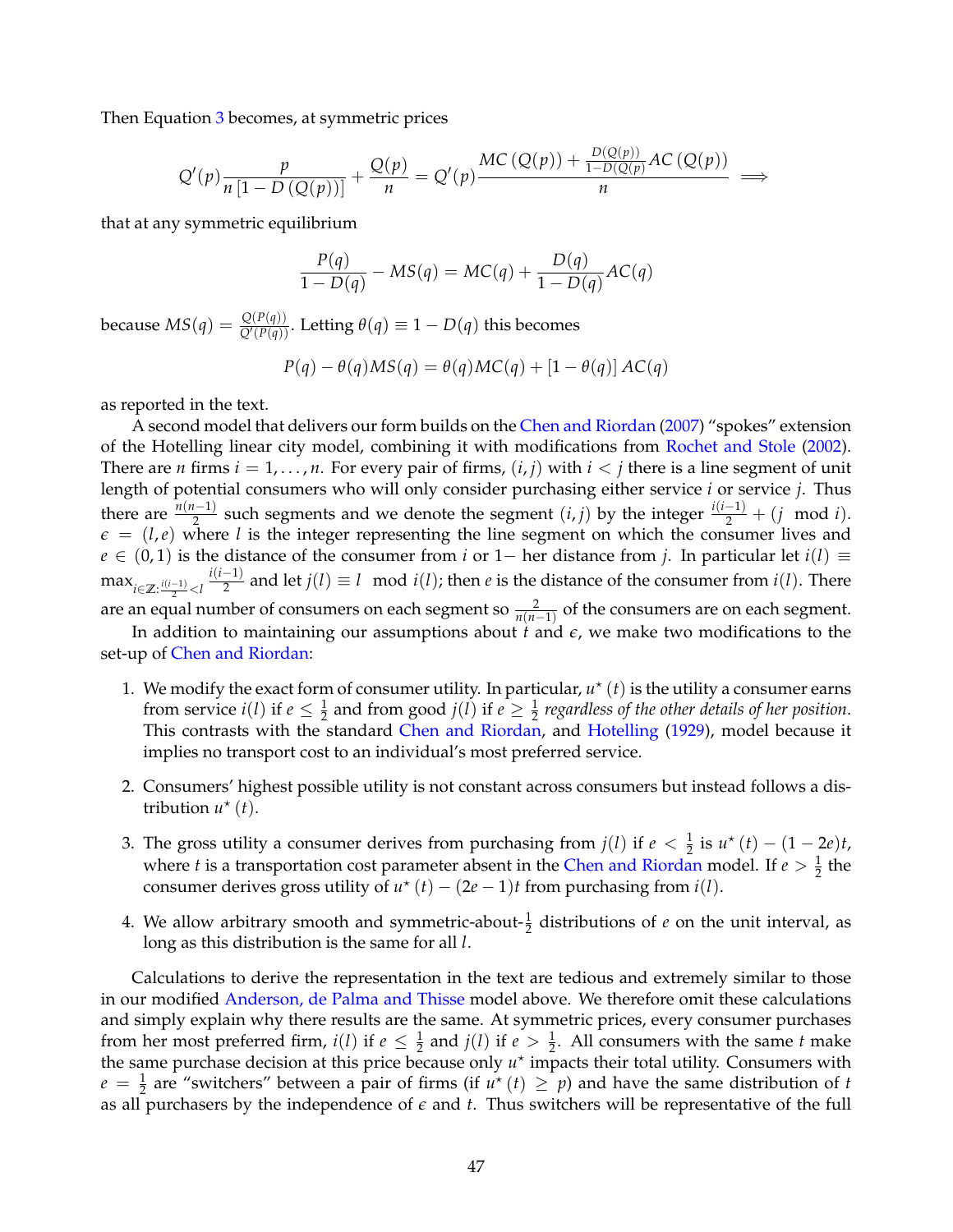population of consumers and exiters everywhere will be on average identical. This is precisely what gave rise to our structure above.

# <span id="page-49-1"></span>**B Example with Large Demand-Driven Effects of Risk-Based Pricing**

One intervention commonly applied in selection markets is cost-based pricing. In Subsection [5.2](#page-30-0) we showed that these discriminatory effects may reinforce the cost-based effects of selection. In this appendix we discuss how price discriminatory effects of cost-based pricing may instead reverse the results we established about the impact of changing the degree of selection in Section [4.](#page-18-0)

Proposition [5](#page-21-1) states that increasing advantageous selection increases monopoly profits. However, clearly allowing cost-based pricing may never hurt a monopolist as she may maintain uniform pricing. It will generically aid the monopolist. Thus her gains from price discrimination swamp the effects we highlight.

To see that impacts on consumers may also be reversed by price discriminatory effects, consider our result (Proposition [4](#page-20-2) and [5\)](#page-21-1) that decreasing adverse and advantageous selection may both benefit consumers, depending on the equilibrium quantity. This may be true of cost-based pricing, but not in one simple, extreme case. Suppose that there is only a single dimension of heterogeneity determining both cost and valuation and that we move from uniform pricing to full cost-based pricing. This operates as perfect, first-degree price discrimination, extracting all surplus from consumers regardless of the equilibrium quantity and thus contradicting the natural extrapolation of our result.

Thus cost-based pricing *cannot* cleanly be interpreted as an example of increasing selection in our framework; price discrimination may be more important in some cases than are cost-based effects. However, in the leading counter-intuitive case we emphasize, the two effects reinforce one another to lower consumer surplus.

# <span id="page-49-0"></span>**C Proofs**

Throughout we assume that  $\theta$ ,  $\sigma \in [0, 1]$ , that selection is either globally adverse or advantageous (either  $AC'$ ,  $MC' > 0$  or  $AC'$ ,  $MC' < 0$  for all  $q$ ) and impose a global equilibrium stability condition:  $P' < min\{AC', MC', 0\}$  and  $MR' < min\{MC', 0\}$ . Most of the results may be obtained absent these global monotonicity assumptions, but the additional expositional complexities add little insight. We also assume that *θ* and *σ* are constant parameters, independent of *q*; all results can be extended to the case when this fails, but again, the additional notation is cumbersome.

<span id="page-49-2"></span>**Lemma 1.** Let 
$$
F(q) \equiv P(q) - \sigma(\theta MC(q) + (1 - \theta)AC(q)) + (1 - \sigma)AC(1) - \theta MS(q)
$$
. Then  $F' < 0$ .

*Proof.* The derivative of the expression is

$$
P' - \sigma \theta MC' - \sigma (1 - \theta)AC' - \theta MS' =
$$
  

$$
\sigma \left[ \theta \left( MR' - MC' \right) + (1 - \theta)(P' - AC') \right] + [1 - \sigma] \left[ \theta MR' + (1 - \theta)P' \right] < 0.
$$

 $\Box$ 

by our monotonicity assumptions.

<span id="page-49-3"></span>**Proposition (Formal) 1.** *For*  $\theta \in (0,1)$ ,  $\frac{\partial PS}{\partial \theta} \ge 0 \ge \frac{\partial CS}{\partial \theta}$ , with strict inequality if  $q^* > 0$ .

*Proof.* By the implicit function theorem,

$$
F'\frac{\partial q^*}{\partial \theta} - \sigma \left[ MC\left(q^*\right) - AC\left(q^*\right) \right] - MS\left(q^*\right) = 0 \implies \frac{\partial q^*}{\partial \theta} = \frac{MS\left(q^*\right) + \sigma \left[MC\left(q^*\right) - AC\left(q^*\right) \right]}{F'}.
$$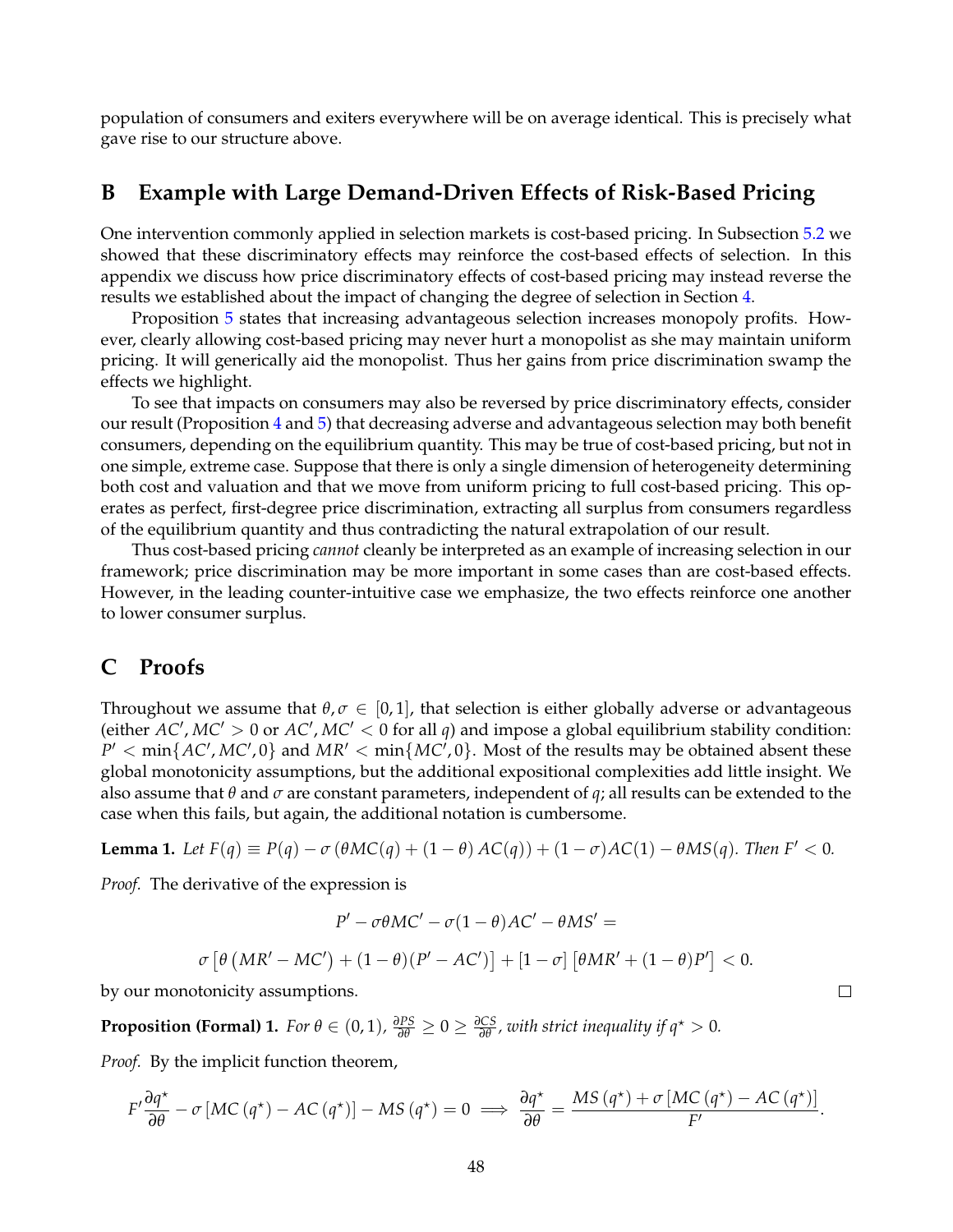Focusing on the numerator

$$
MS + MC - AC = -P'q + \sigma AC'q = q [\sigma (AC' - P') - (1 - \sigma)P'] > 0
$$

by our monotonicity assumptions. Thus by Lemma [1,](#page-49-2)  $\frac{\partial q^*}{\partial \theta} < 0$  if  $q \neq 0$  and weakly if  $q = 0$ . This immediately implies that price rises in *θ* by monotonicity and thus that *CS* falls. Producer surplus is

$$
PS(q) = q [P(q) - \sigma AC(q) - (1 - \sigma)AC(1)]
$$

so

$$
PS'(q) = P(q) - \sigma AC(q) - (1 - \sigma)AC(1) + q [P'(q) - \sigma AC'(q)] =
$$
  
 
$$
P(q) - MS(q) - \sigma MC(q) - (1 - \sigma)AC(1) < F'(q)
$$

as  $MS + MC - AC, MS > 0$  by the argument above so long as  $\theta < 1$ . Thus at  $q^*$  for any  $\theta < 1$ ,  $PS' < 0$ .  $\Box$ 

**Proposition (Formal) 2.** *If AC'* < 0 *and*  $\theta \in (0,1)$ ,  $\frac{\partial SS}{\partial \theta} \le 0$ , strictly if  $q^* > 0$ .

*Proof.*  $SS(q) = \int_0^q (P(q) - [\sigma MC(q) + (1 - \sigma)AC(1)]) dq$  so  $SS'(q) = P(q) - \sigma MC(q) - (1 - \sigma)AC(1)$ . Thus

$$
SS'(q^*) = \sigma (1 - \theta) [AC (q^*) - MC (q^*)] + \theta MS (q^*) > 0
$$

because  $MS > 0$  and  $AC'(q) = \frac{MC(q)-AC(q)}{q} < 0$ . Thus the result follows from the chain rule and the fact that  $\frac{\partial q^*}{\partial \theta} < 0$  as shown in the proof of the previous proposition.  $\Box$ 

<span id="page-50-1"></span>**Proposition (Formal) 3.** If  $AC' > 0$  and  $q^* > 0$  for every  $(\theta, \sigma) \in (0, 1)^2$ ,  $\exists \theta^* \in (0, 1)$  such that  $\frac{\partial SS}{\partial \theta} > 0$  $(<$  / =)0 if  $\theta$  <  $(>$  / =) $\theta^{\star}$ .  $\frac{\partial \theta^{\star}}{\partial \sigma}$  > 0 if  $\sigma \in (0, 1)$ *.* 

*Proof.* By the logic of the previous proof, *SS'* (*q*) =  $P(q) - \sigma MC(q) - (1 - \sigma)AC(1)$  so

$$
SS''(q) = P'(q) - \sigma MC'(q) = (1 - \sigma)P'(q) + \sigma [P'(q) - MC'(q)] < 0.
$$

Thus social surplus is concave in quantity. Quantity is below its optimal level at  $\theta = 1$  by the standard monopoly argument and quantity is above its optimal level at  $\theta = 0$  by the argument in the proof of the previous proposition. Thus the result follows from the fact, shown in the proof of Proposition [1,](#page-49-3) that  $\frac{\partial q^*}{\partial \theta} < 0$ .  $\Box$ 

<span id="page-50-0"></span>**Proposition (Formal) 4.**  $\frac{\partial q^*}{\partial \sigma}$  has the same sign as  $AC(1) - \theta MC(q^*) - (1 - \theta)AC(q^*)$ . If  $AC' < 0$  then *providing a specific subsidy to the industry can only cause the sign of <sup>∂</sup><sup>q</sup>* ? *∂σ to move from being negative to being positive; a sufficiently large such subsidy guarantees this sign is positive. If θ* = 1 *then <sup>∂</sup>PS ∂σ has the same sign*  $a$ *s*  $AC'$ . Again if  $\theta = 1$ ,  $AC' < 0$  and if the pass-through rate,  $\rho(t) \equiv \frac{dP(q^*)}{dt} > M > 0$  for some M and all t *such that*  $q^* \in (0,1)$  *then*  $\frac{\partial PS}{\partial \sigma} + \frac{\partial CS}{\partial \sigma} > 0$  *starting from a sufficiently large subsidy*  $-t$  *such that*  $q^* < 1$ *.* 

*Proof.* With a specific tax (negative specific taxes are specific subsidies), the equilibrium condition is

$$
P(q) - \sigma (\theta MC(q) + (1 - \theta) AC(q)) + (1 - \sigma) AC(1) - \theta MS(q) - t = 0.
$$

Thus by the Implicit Function Theorem

$$
F'(q^*)\frac{\partial q^*}{\partial \sigma} - [\theta MC(q^*) + (1 - \theta) AC(q^*) - AC(1)] = 0 \implies
$$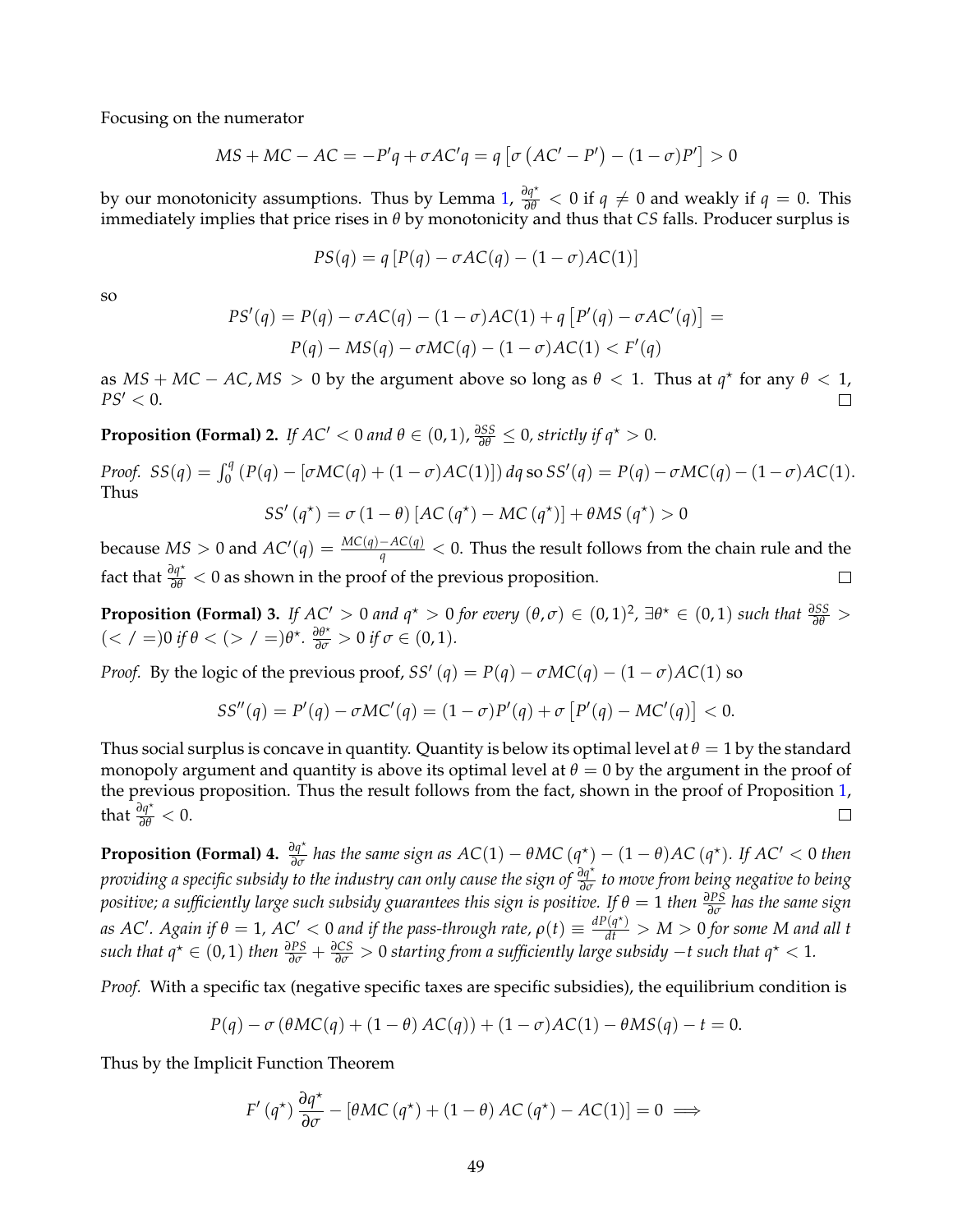<span id="page-51-0"></span>
$$
\frac{\partial q^*}{\partial \sigma} = \frac{\theta MC(q^*) + (1 - \theta) AC(q^*) - AC(1)}{F'(q^*)}.
$$
\n(6)

Because  $F' < 0$  by Lemma [1,](#page-49-2) this has the same sign as  $AC(1) - \theta MC(q^*) - (1 - \theta) AC(q^*)$  regardless *of the degree of tax or subsidy.* By the same arguments as above,  $\frac{\partial q^*}{\partial t} < 0$ . Thus if *AC'*, *MC'* < (>)0 the sign of this expression can only move, with an increase in tax, from being positive to being negative (from being negative to being positive).

Furthermore as *t* (a sufficiently large subsidy) becomes arbitrarily negative (a sufficiently large subsidy is give),  $q^* \to 1$ . Thus the denominator on the right-hand side of Equation [6](#page-51-0) must approach *θMC* (1) − *AC*(1), which is negative if *AC*<sup> $\prime$ </sup> < 0 and thus  $\frac{\partial q^{\star}}{\partial \sigma}$  > 0 eventually.

As before  $PS(q) = q [P(q) - \sigma AC(q) - (1 - \sigma)AC(1)]$ . When  $\theta = 1$  profits are maximized over *q* so by the envelope theorem we can calculate  $\frac{\partial PS}{\partial q}$  while holding fixed  $q^*$  yielding  $AC(1) - AC(q^*)$ . For  $q^*$  < 1 this clearly has the same sign as  $AC'$ . By the envelope theorem for consumers and this result for producers

$$
\frac{\partial CS}{\partial \sigma} = -q^{\star} P'(q^{\star}) \frac{\partial q^{\star}}{\partial \sigma} = -\rho(t) q^{\star} \left[ MC(q^{\star}) - AC(1) \right],
$$

where the second equality uses the fact that when  $\theta = 1$ ,

$$
P'(q^*)\frac{\partial q^*}{\partial \sigma} = P'(q^*)\frac{MC(q^*) - AC(1)}{F'(q^*)} = \rho(t) \left[MC(q^*) - AC(1)\right]
$$

as the tax enters linearly into the expression for *F*. Thus

$$
\frac{\partial CS}{\partial \sigma} + \frac{\partial PS}{\partial \sigma} = -\rho(t)q^{\star} \left[ MC\left(q^{\star}\right) - AC(1)\right] + AC(1) - AC\left(q^{\star}\right).
$$

As *t* becomes sufficiently negative,  $q^* \rightarrow 1$  so that the second term vanishes and the first term is bounded away from 0 as  $MC(q^*) - AC(1)$  grows in absolute value (becomes more negative) monotonically in  $q^*$  and  $\rho(t) > M > 0$  by hypothesis.  $\Box$ 

Note that this result is formulated in terms of subsidies, but these are equivalent to upward demand shifts of we confine attention to in-market quantities and thus ignore the impact on the subsidy provider, as we do here.

**Proposition (Formal) 5.** *If AC'* > 0 *then giving a specific subsidy to the industry can only cause the sign of <sup>∂</sup><sup>q</sup>* ? *∂σ to move from being positive to being negative; a sufficiently large such subsidy guarantees this sign is negative.* If  $\theta = 1$ ,  $AC' > 0$  and if the pass-through rate,  $\rho(t) \equiv \frac{dP(q^*)}{dt} > M > 0$  for some M and all t such *that*  $q^* \in (0,1)$  *then*  $\frac{\partial PS}{\partial \sigma} + \frac{\partial CS}{\partial \sigma} < 0$  *starting from a sufficiently large subsidy* −*t such that*  $q^* < 1$ *.* 

 $\Box$ 

*Proof.* This follows exactly from the logic of the proof of Proposition (Formal) [4.](#page-50-0)

<span id="page-51-1"></span>**Proposition (Formal) 6.** *If*  $\theta = 0$  *then*  $\frac{\partial SS}{\partial \sigma}$  *has the same signs as AC'*.

*Proof.* At  $\theta = 0$  there is no producer surplus so only the impact on consumer surplus is relevant. Because  $P(q) = \sigma AC(q) + (1 - \sigma)AC(1)$ ,  $\frac{\partial P(q^*)}{\partial \sigma}$  has the same sign as  $AC(q) - AC(1)$  (given that  $P' > AC'$  by our stability assumptions) which is opposite to that of  $AC'$ . By the envelope theorem,  $\frac{dCS}{dP} = -q$ . Thus the impact of *σ* on consumer and thus social surplus has the same sign as *AC*<sup>'</sup>.  $\Box$ 

For the following results, *σ* represents risk-adjustment rather than correlation. Again we use a tax or subsidy to shift the demand curve and measure welfare now with respect to the primitive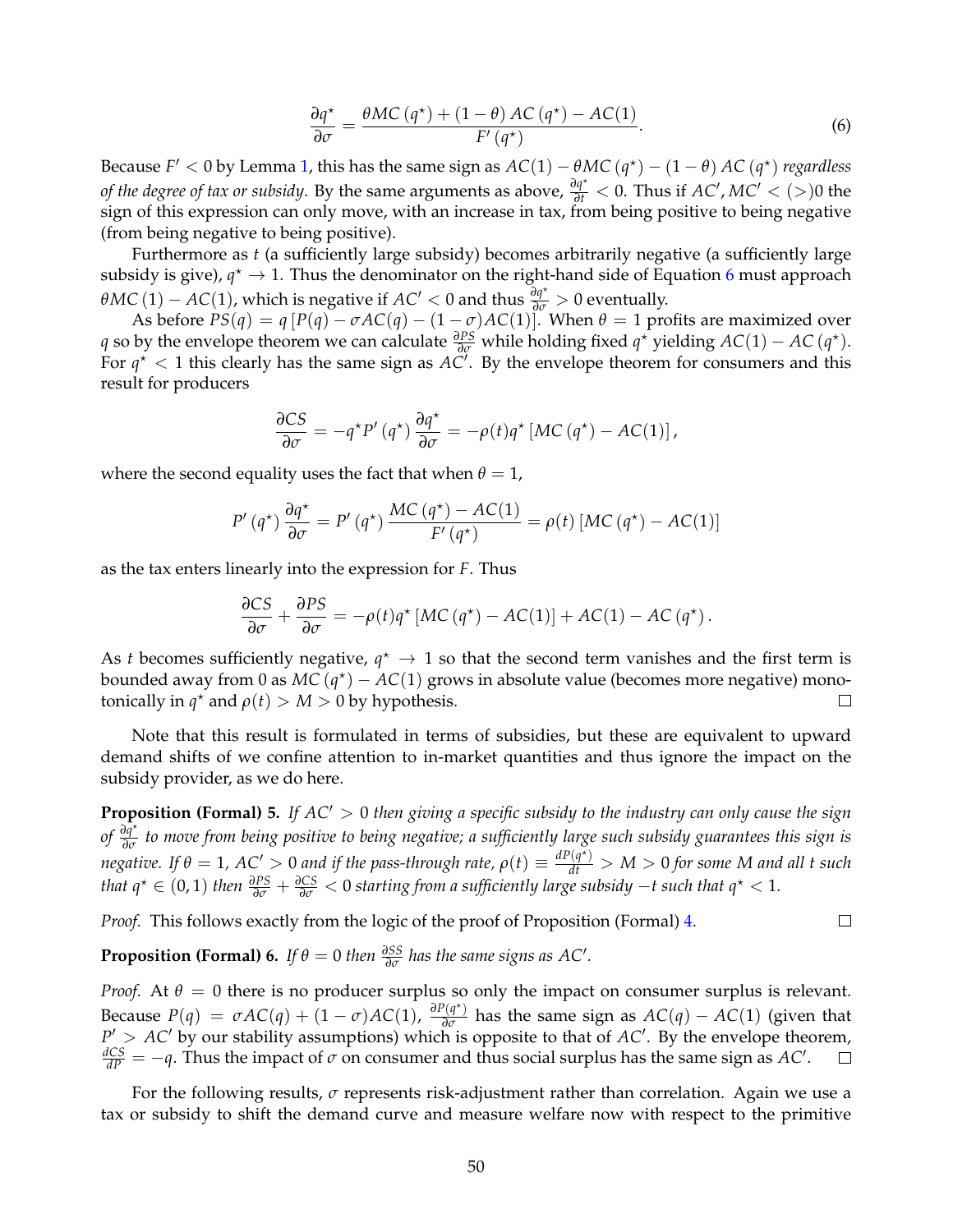demand and supply curves, including the tax/subsidy, excluding any impacts of the tax/subsidy on the government budget and ignoring the risk adjustment (as this is just a transfer) except through its impacts on equilibrium quantity. We let  $q^{\star\star}$  denote the socially optimal quantity. In what follows we treat the "specific tax" *t* a simply a uniform inverse demand/cost shifter and thus irrelevant to welfare quantities.

<span id="page-52-0"></span>**Proposition (Formal) 7.** Let  $q_0 = q^*$  when  $\sigma = 0$  (full risk-adjustment). If  $\theta = 1$ , AC'  $< 0$  and MS'  $>$ *MC*<sup>0</sup> *then there exist thresholds q*<sup>0</sup> < *q that are invariant to the level of a specific tax t such that*

*1.* If  $q_0 < q'$  then  $\frac{\partial q^*}{\partial \sigma} < 0$  and there exists  $\sigma^* \in (0, 1)$  such that at  $\sigma^*$ ,  $q^* = q^{**}$ . 2. If  $q_0 = q'$  then  $\frac{\partial q^*}{\partial \sigma} < 0$  and  $q^* = q^{**}$  when  $\sigma = 0$ . *3.* If  $q' < q_0 < \underline{q}$  then  $\frac{\partial q^*}{\partial \sigma} < 0$  and  $q^* < q^{**}$  even when  $\sigma = 0$ . *4.* If  $q_0 = \underline{q}$  then  $\frac{\partial q^*}{\partial \sigma} = 0$  and  $q^* < q^{**}$ . *5.* If  $q_0 > \underline{q}$  then  $\frac{\partial q^*}{\partial \sigma} > 0$  and  $q^* < q^{**}$ *q* <sup>0</sup> > 0 *if* lim*q*→<sup>0</sup> *P* 0 (*q*)*q* = 0*. q*<sup>0</sup> *ranges between* 0 *and* 1 *as a sufficiently large tax or subsidy is imposed.*

The additional discussion about the direction of welfare in the text follows from this result and the observation that under our stability assumptions welfare is strictly concave in quantity.

This proposition imposes two additional conditions not discussed previously: that  $MS' > AC'$ and that  $\lim_{q\to 0} P'(q)q = 0$ . Log-concavity of direct demand is sufficient, but not necessary, for the first condition assuming that  $MC' < 0$ , as it implies  $MS' > 0$  [\(Weyl and Fabinger,](#page-43-0) [2013\)](#page-43-0) and thus clearly >  $MC'$ . We have typically assumed that when  $AC' < 0$ ,  $MC' < 0$  as well. The second condition is neither necessary nor sufficient for log-concavity but is true of every log-concave demand function we are aware of, as shown by [Fabinger and Weyl](#page-41-17) [\(2014](#page-41-17)*b*). It also implies that demand is logconcave at sufficiently high prices as, letting  $\overline{p} \equiv \lim_{q\to 0} P(q)$  and Q be the direct demand,

$$
\lim_{q \to 0} P'(q)q = 0 \iff \lim_{p \to \overline{p}} \frac{Q(p)}{Q'(p)}.
$$

[Bulow and Pfleiderer](#page-40-16) [\(1983\)](#page-40-16) show that the sign of the derivative of  $\frac{Q}{Q'}$  positive if and only if *Q* is locally log-concave; clearly  $Q' < 0$  so  $\lim_{p\to \overline{p}} \frac{Q(p)}{Q'(p)}$  $\frac{Q(\mathcal{V})}{Q'(\mathcal{p})}$  only if in the limit this quantity is increasing (towards 0). Thus it is closely connected to log-concavity and  $\lim_{q\to 0} P'(q)q = 0$  are closely-allied concepts and thus we view the gap between them as being a "regularity" condition, as quoted in the text.

If the first condition fails it is possible that there are other points of switching between regimes 1) and 3) from the proposition; this does not lead to qualitatively different behavior, but would be more complex to state and thus we omitted discussing it in the text. If the second condition fails, then, as discussed in the text, it is possible (though not necessary) that even at very low  $q_0$  full risk-adjustment is still insufficient.

*Proof.* First note that risk-adjustment payments are pure transfers and thus social surplus is invariant to them except in how they impact quantity. Second, note that their impact on quantity is precisely as in Proposition (formal) [4](#page-50-0) as the equilibrium equations are identical to there. This establishes the claims about  $\frac{\partial q^*}{\partial \sigma}$ . Point 5) follows because quantity is always too low when *AC*<sup>*'*</sup> > 0 and becomes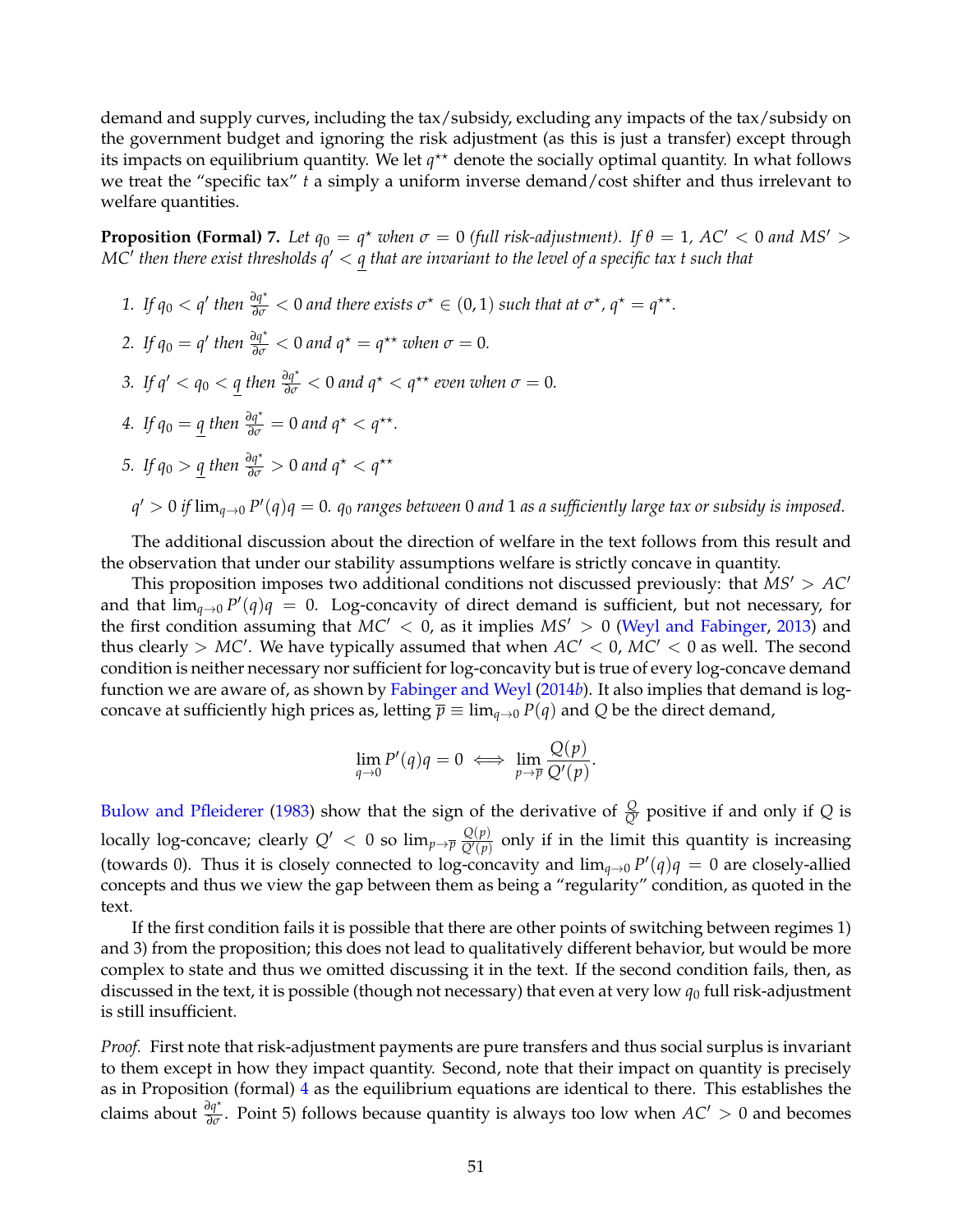only lower with risk-adjustment; it may never cross  $q$  because there  $\frac{\partial q^*}{\partial \sigma} = 0$ . Point 4) follows directly from this observation: if  $q^* = q$  if  $\sigma = 1$ ,  $q^*$  is invariant to  $\sigma$ . All of this is, as claimed, invariant to the value of *t* by the same logic in the proof of Proposition (Formal) [4.](#page-50-0)

On the other hand when  $q^* < q$  if  $\sigma = 1$  then  $\frac{\partial q^*}{\partial \sigma} < 0$  but by the same logic  $q^* < q$  for all  $\sigma \in [0, 1]$ . By the logic in the proof of Proposition (Formal) [3,](#page-50-1) social welfare is concave in quantity and quantity is too low when  $\sigma = 1$ . Thus either social surplus monotonically increases as *q* falls or social surplus reaches a peak and then declines beyond some point if *q* becomes too low. Which occurs is determined by the sign of *SS'* ( $q_0$ ) as, by concavity and monotonicity of  $q^*$  in  $\sigma$ , *SS'* ( $q^*$ ) < *SS'* ( $q_0$ ) for all  $\sigma > 0$ .

$$
SS'(q_0) = P(q_0) - MC(q_0) = MS(q_0) + AC(1) - MC(q_0).
$$

Thus if *MS* ( $q_0$ ) > *MC* ( $q_0$ ) − *AC*(1) then  $q^* ≤ q_0 < q^{**}$  while if *MS* ( $q_0$ ) = *MC* ( $q_0$ ) − *AC*(1) then  $q^* \leq q_0 = q^{**}$  and if  $\overline{MS}(q_0) < \overline{MC}(q_0) - \overline{AC}(1)$  then there is an interior optimal  $\sigma$  as there was an interior optimal  $\theta^*$  in Proposition (Formal) [3](#page-50-1) and as described in point 1). Note that this is all invariant to *t* as this has no impact on either *MS* or  $AC(1) - MC$  as it shifts the latter two in parallel.

By definition of *q*, *q*<sub>0</sub> < *q* implies that *MC* (*q*<sub>0</sub>) > *AC*(1). Thus if  $\lim_{q\to 0} MS(q) = 0$  then for sufficiently small  $q_0$  the second case holds. Conversely  $MS(q_0) > 0$  for all  $q_0 > 0$  and as  $q_0 \rightarrow q$ , again by definition of *q*, *MC* ( $q_0$ )  $\rightarrow$  *AC*(1) and thus the first case holds.

 $q'$  is then simply defined as the threshold between these regimes, which exists by the assumption that  $MS' > MC'$  and thus  $MS' - MC' + AC(1)$  has a single crossing of 0 (from below to above). The range claim on  $q_0$  as a function of *t* follows from the fact that  $F' < 0$ .

 $\Box$ 

**Proposition (Formal) 8.** Let  $q_0$  be defined as in Proposition (Formal) [7.](#page-52-0) If  $\theta = 1$ , AC' > 0 and MC' – MS' *is signed globally, there exist thresholds*  $q'' > q$  *that are invariant to the level of a specific tax t, with q being identical to its value in Proposition (Formal) [7,](#page-52-0) such that*

- *1. If*  $q_0 < \underline{q}$  *then*  $\frac{\partial q^*}{\partial \sigma} > 0$  *and*  $q^* < q^{**}$  *even at*  $\sigma = 1$ *.*
- 2. If  $q_0 = \underline{q}$  then  $\frac{\partial q^*}{\partial \sigma} = 0$  and  $q^* < q^{**}$  for all  $\sigma \in [0, 1]$ .
- *3.* If  $q < q_0 < q''$  then  $\frac{\partial q^*}{\partial \sigma} < 0$  and  $q^* < q^{**}$  even at  $\sigma = 0$ .
- *4.* If  $q_0 = q''$  then  $\frac{\partial q^*}{\partial \sigma} < 0$  and  $q^* = q^{**}$  when  $\sigma = 0$ .
- *5.* If  $q_0 > q''$  then  $\frac{\partial q^*}{\partial \sigma} < 0$  and there exists a  $\sigma^* \in (0,1)$  such that at  $\sigma^*$ ,  $q^* = q^{**}$ .

*q* <sup>00</sup> < 1 *if and only if MC*(1) − *AC*(1) < *MS*(1) *and, as in Proposition (Formal) [7,](#page-52-0) adjusting t traces out the full possible range of q*0*.*

The additional conditions in this result have less intuitive content than those in the previous proposition. Again *MC<sup>'</sup>* − *MS<sup>'</sup>* being signed is necessary to ensure a simple structure on the regions of potential outcomes. A sufficient condition for this is log-convexity of demand as in this case  $MC' >$  $0 > MS'$ , assuming that  $MC'$  has the same sign as  $AC'$ . But  $MS' > MC' > 0$  would also satisfy the condition and would have demand being very log-concave.

The second condition has little intuitive content, but is only possible in the case when  $MC'$ MS<sup>'</sup>. It states that the downward distortion from market power is smaller than the upward distortion from advantageous selection (that would occur under perfect competition) when equilibrium quantity is sufficiently high.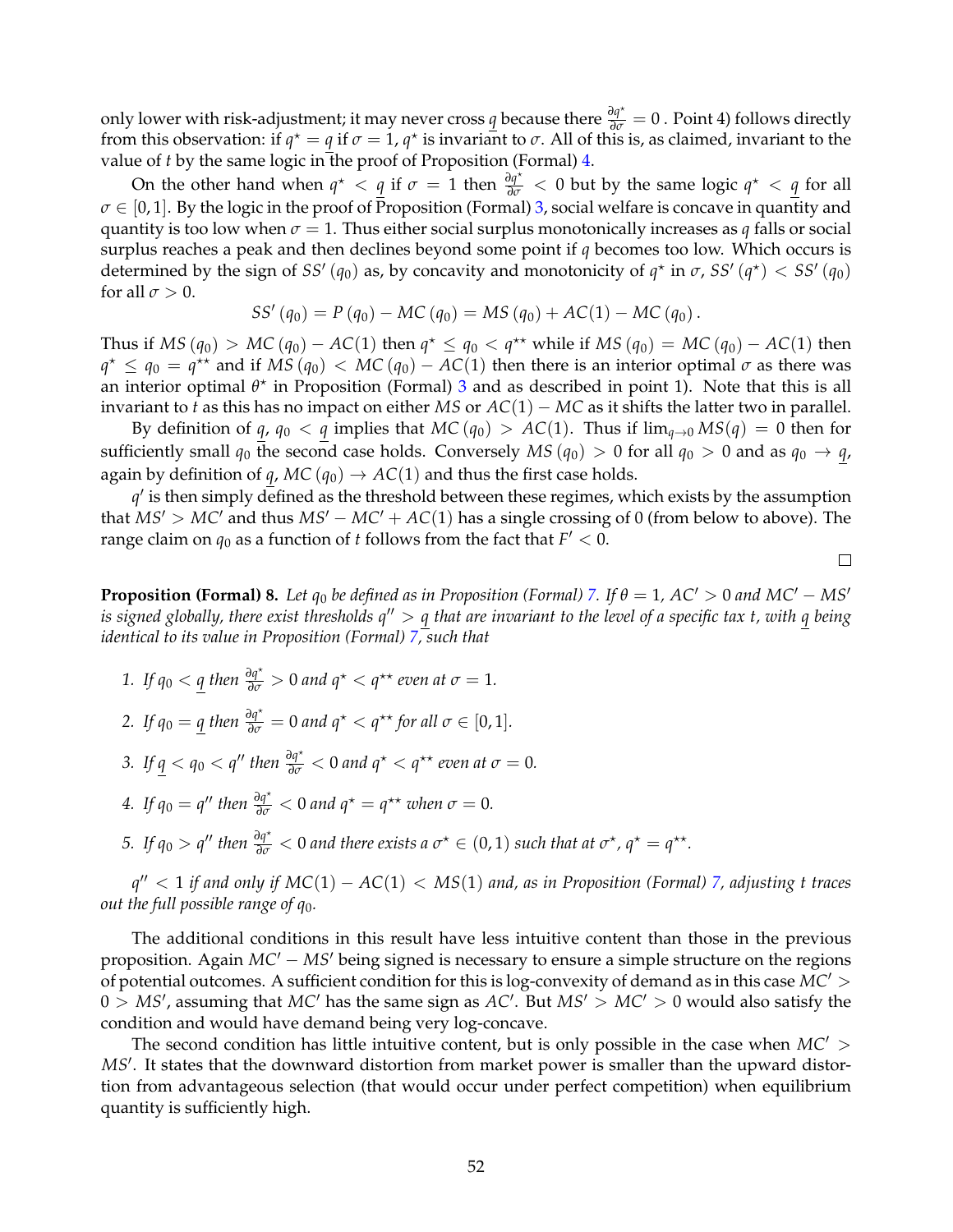*Proof.* The proof follows precisely the logic of Proposition (Formal) [7,](#page-52-0) *mutatis mutandis* for the differences between the adverse and advantageous cases.  $\Box$ 

**Proposition (Formal) 9.** If  $\theta = 0$  then  $\frac{\partial q^*}{\partial \sigma}$  has the same sign as  $-AC'$ . If  $q_0 \leq q$  then there exists a  $\sigma^{\star} \in [0,1)$  such that at  $\sigma^{\star}$ ,  $q^{\star} = q^{\star\star}$ . If  $q_0 > q$  then SS'  $(q^{\star})$   $\frac{\partial q^{\star}}{\partial \sigma} > 0$  and  $q^{\star} - q^{\star\star}$  has the sign of AC' for  $\sigma \in [0, 1]$ .

*Proof.* The first claim follows directly from the logic of Proposition (Formal) [6](#page-51-1) and the fact that the equilibrium conditions with  $\theta = 0$  are the same for a given  $\sigma$  under the two models as above.

The second claim comes from a logic similar to the preceding two propositions. Social surplus is still concave for the same reasons. At  $\sigma = 1$  is it is always declining in  $\sigma$  because for  $AC' > 0$ quantity is too high and for  $AC' < 0$  quantity is too low. It is thus sufficient to verify whether this sign is maintained or not at *q*0. We just consider one of the four cases; the other three are analogous.

Suppose that  $q_0 < q$  and that  $AC' < 0$ . Then by definition of  $q$ ,  $MC(q_0) > AC(1)$ .

$$
SS'(q_0) = P(q_0) - MC(q_0) = AC(1) - MC(q_0) < 0,
$$

reversing the sign compared to  $SS'(q^*)$  when  $\sigma = 1$  and implying an interior optimum by the reasoning in the proof of the previous two propositions.  $\Box$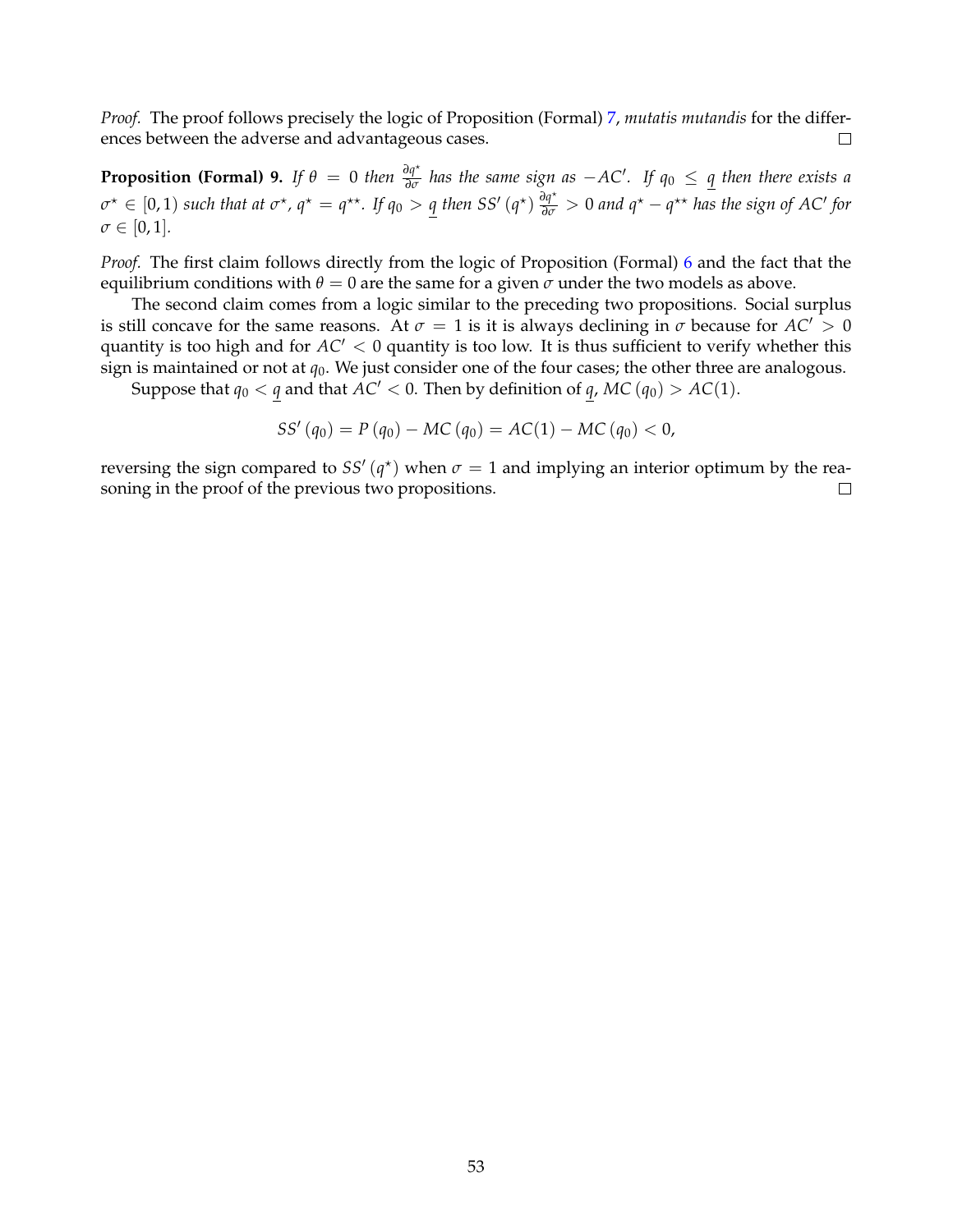<span id="page-55-0"></span>

# **Figure A1:** Reducing Advantageous Selection under Monopoly

**Note:** This figure shows the effect of reducing the degree of advantageous selection in a market served a monopolist provider. Panels (A) and (B) consider a setting where the equilibrium quantity is low and reducing advantageous selection raises price and lowers quantity. Panels (C) and (D) consider a setting where the equilibrium quantity is high and reducing advantageous selection lowers price and increases quantity.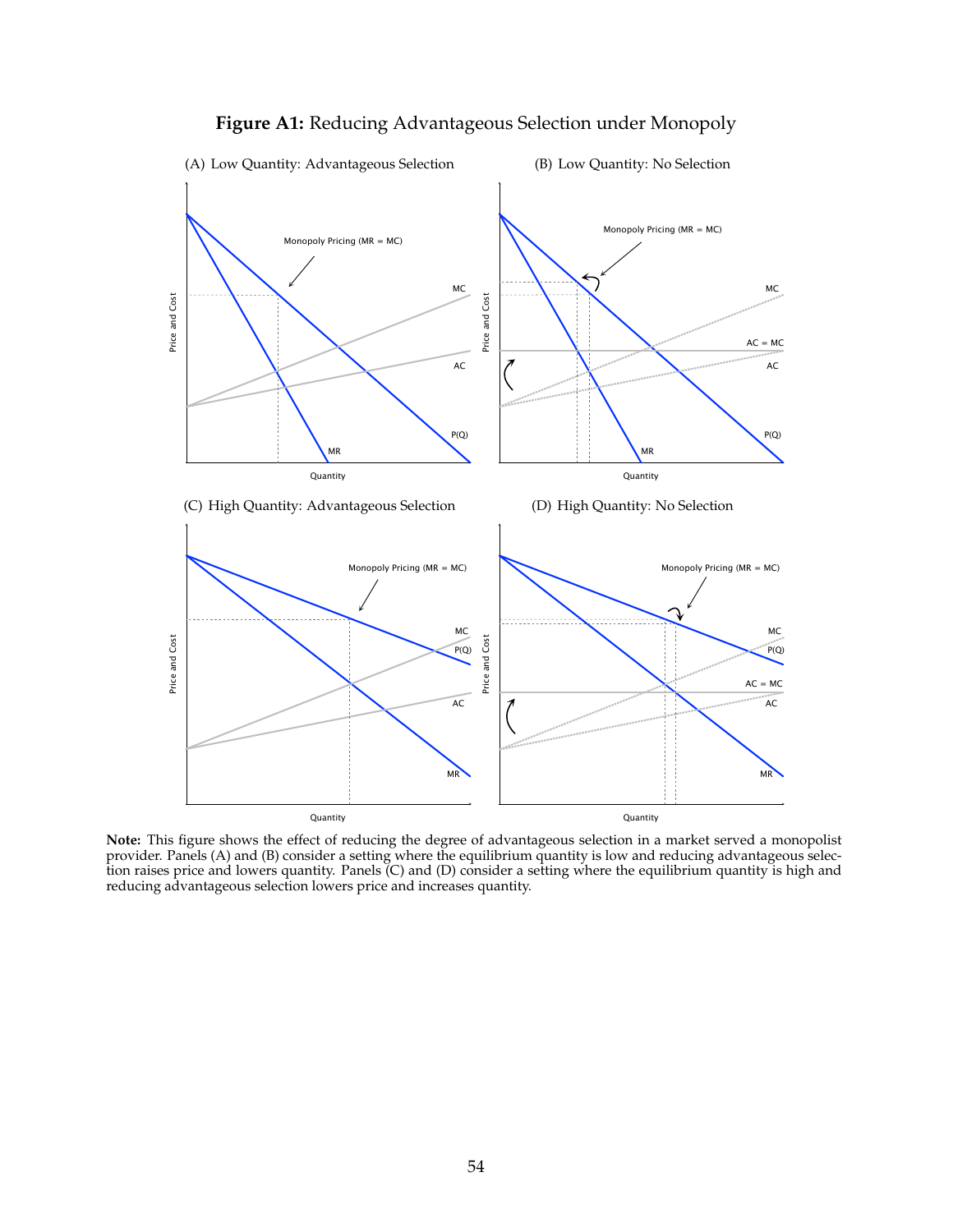<span id="page-56-0"></span>

# **Figure A2:** Risk-Based Pricing: Segmented Market

### (A) First Risk Quartile

### (B) Second Risk Quartile

**Note:** This figure shows the effects of risk-based pricing, achieved by segmenting the market into quartiles using the risk-type parameter *λ*. The first risk quartile corresponds to the set of consumers with the lowest expected costs and the fourth risk quartile corresponds to the consumers with the highest expected costs in the market. See Subsection [5.2](#page-30-0) for more details.